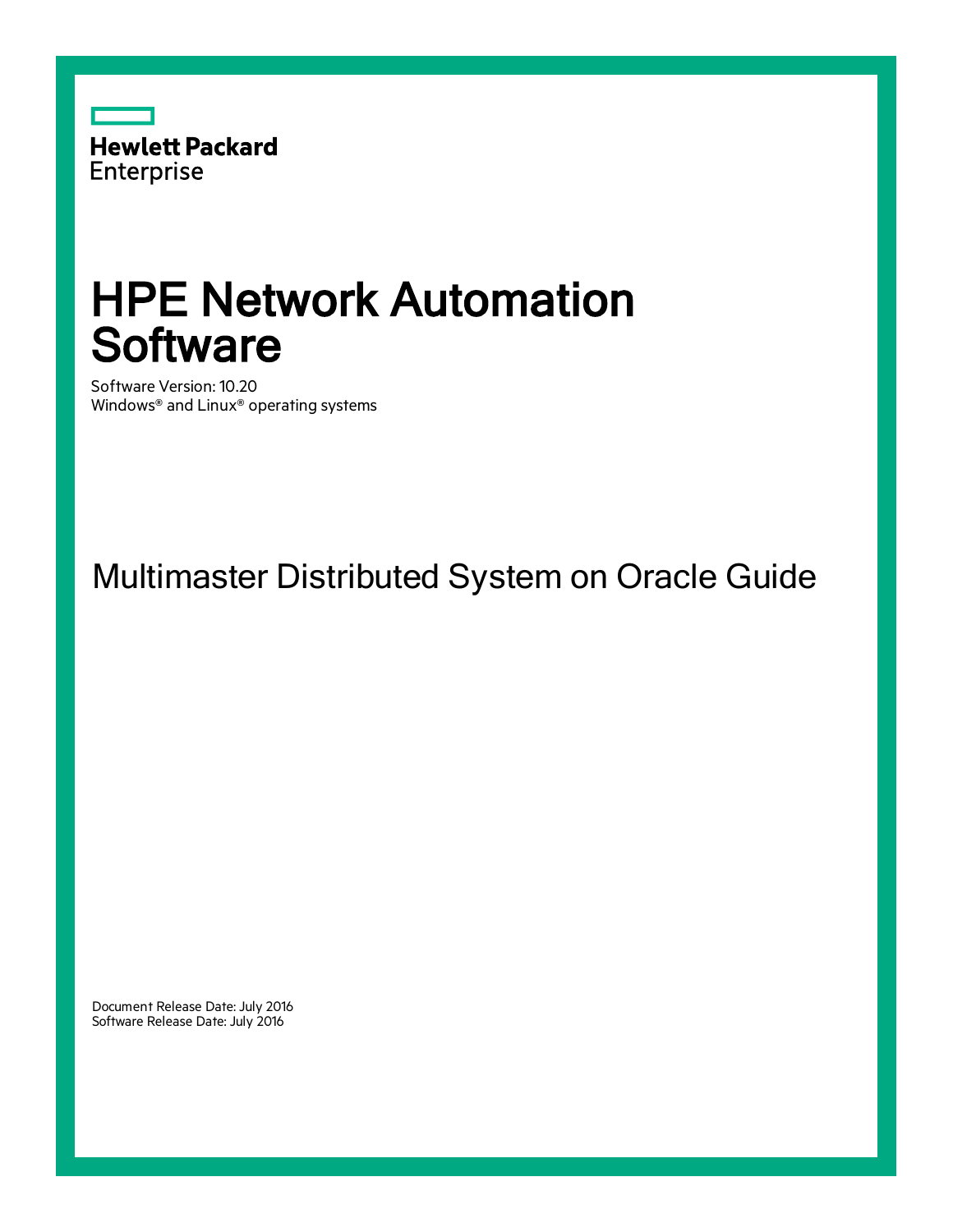#### Legal Notices

#### **Warranty**

The only warranties for HPE products and services are set forth in the express warranty statements accompanying such products and services. Nothing herein should be construed as constituting an additional warranty. HPE shall not be liable for technical or editorial errors or omissions contained herein.

The information contained herein is subject to change without notice.

#### Restricted Rights Legend

Confidential computer software. Valid license from HPE required for possession, use or copying. Consistent with FAR 12.211 and 12.212, Commercial Computer Software, Computer Software Documentation, and Technical Data for Commercial Items are licensed to the U.S. Government under vendor's standard commercial license.

#### Copyright Notice

© Copyright 2001-2016 Hewlett Packard Enterprise Development LP

#### Trademark Notices

Adobe® is a trademark of Adobe Systems Incorporated.

AMD is a trademark of Advanced Micro Devices, Inc.

Intel® and Intel® Itanium® are trademarks of Intel Corporation in the U.S. and other countries.

Linux® is the registered trademark of Linus Torvalds in the U.S. and other countries.

Microsoft®, Windows®, and Windows Server® are U.S. registered trademarks of Microsoft Corporation.

Oracle and Java are registered trademarks of Oracle and/or its affiliates.

Red Hat® is a registered trademark of Red Hat, Inc. in the United States and other countries.

UNIX® is a registered trademark of The Open Group.

#### Oracle Technology — Notice of Restricted Rights

Programs delivered subject to the DOD FAR Supplement are 'commercial computer software' and use, duplication, and disclosure of the programs, including documentation, shall be subject to the licensing restrictions set forth in the applicable Oracle license agreement. Otherwise, programs delivered subject to the Federal Acquisition Regulations are 'restricted computer software' and use, duplication, and disclosure of the programs, including documentation, shall be subject to the restrictions in FAR 52.227-19, Commercial Computer Software-Restricted Rights (June 1987). Oracle America, Inc., 500 Oracle Parkway, Redwood City, CA 94065.

For the full Oracle license text, see the license-agreements directory on the NA product installer bundle.

#### Documentation Updates

The title page of this document contains the following identifying information:

- Software Version number, which indicates the software version.
- Document Release Date, which changes each time the document is updated.
- Software Release Date, which indicates the release date of this version of the software.

To check for recent updates or to verify that you are using the most recent edition of a document, go to: https://softwaresupport.hpe.com/group/softwaresupport/search-result?keyword=.

This site requires an HP Passport account. If you do not have one, click the **Create an account** button on the HP Passport Sign in page.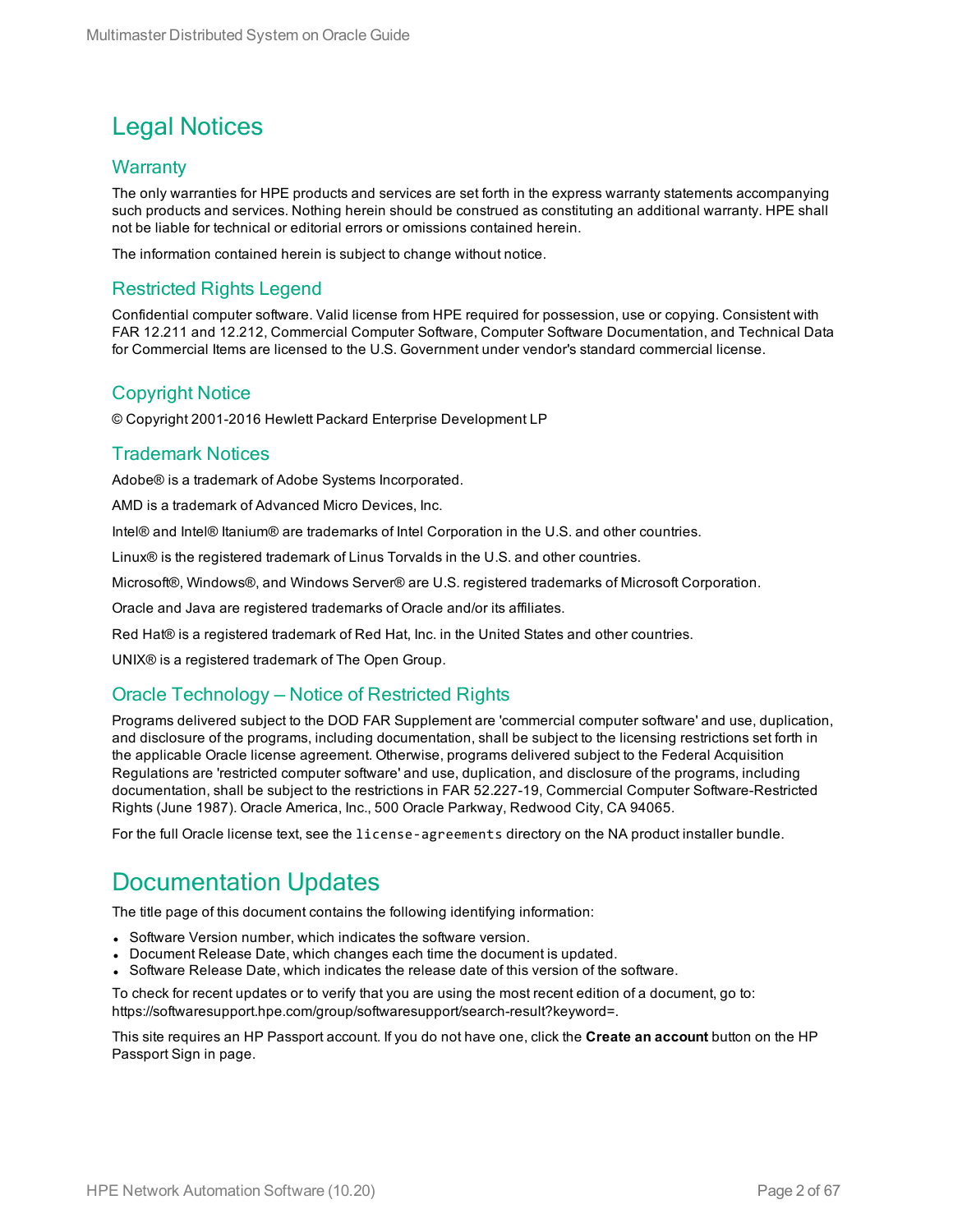#### **Support**

Visit the HPE Software Support web site at: **https://softwaresupport.hpe.com**

This web site provides contact information and details about the products, services, and support that HPE Software offers.

HPE Software Support provides customer self-solve capabilities. It provides a fast and efficient way to access interactive technical support tools needed to manage your business. As a valued support customer, you can benefit by using the support web site to:

- Search for knowledge documents of interest
- Submit and track support cases and enhancement requests
- Download software patches
- Manage support contracts
- Look up HPE support contacts
- Review information about available services
- Enter into discussions with other software customers
- Research and register for software training

Most of the support areas require that you register as an HP Passport user and sign in. Many also require a support contract. To register for an HP Passport ID, go to **https://softwaresupport.hpe.com** and click **Register**.

To find more information about access levels, go to: **https://softwaresupport.hpe.com/web/softwaresupport/access-levels**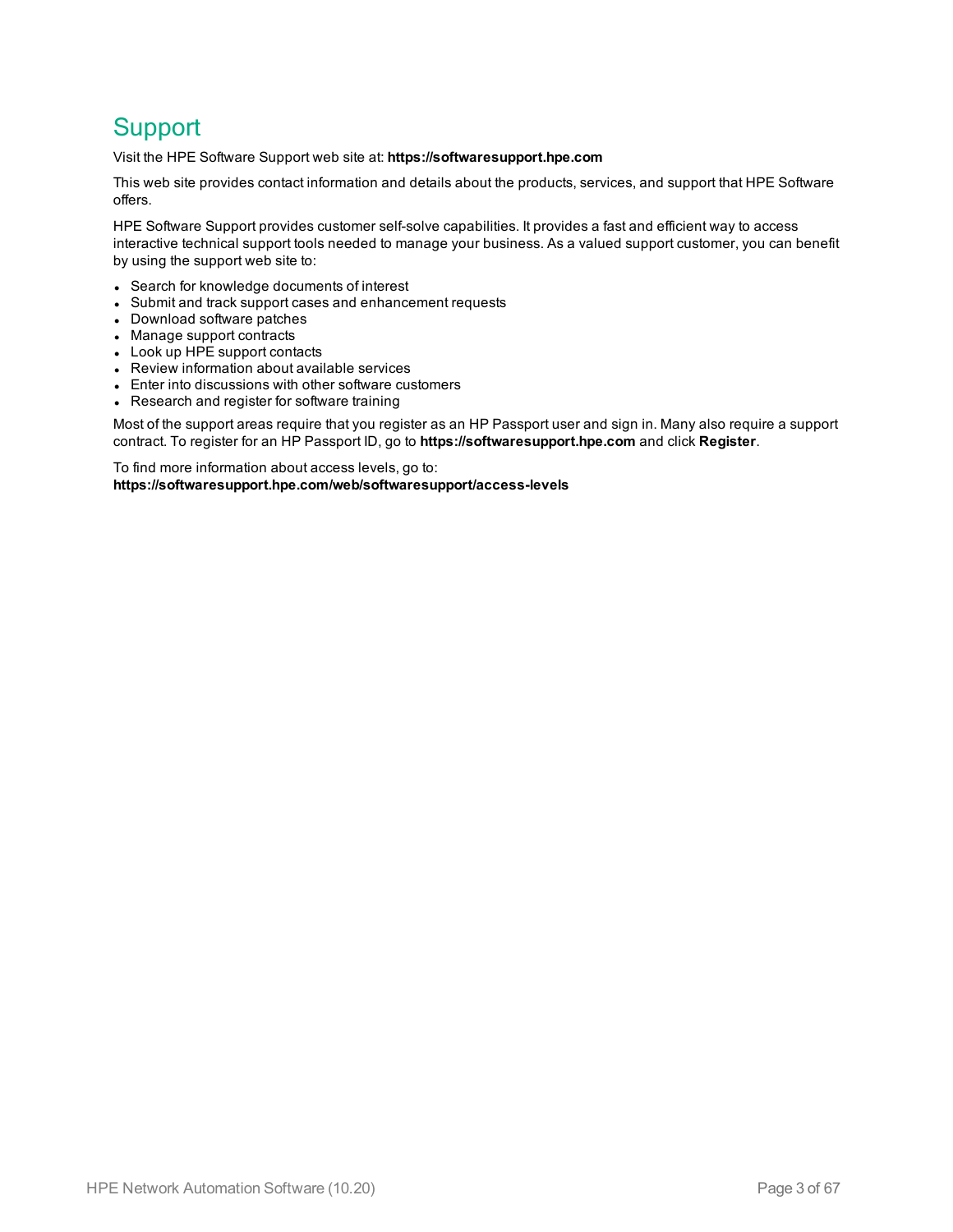# **Contents**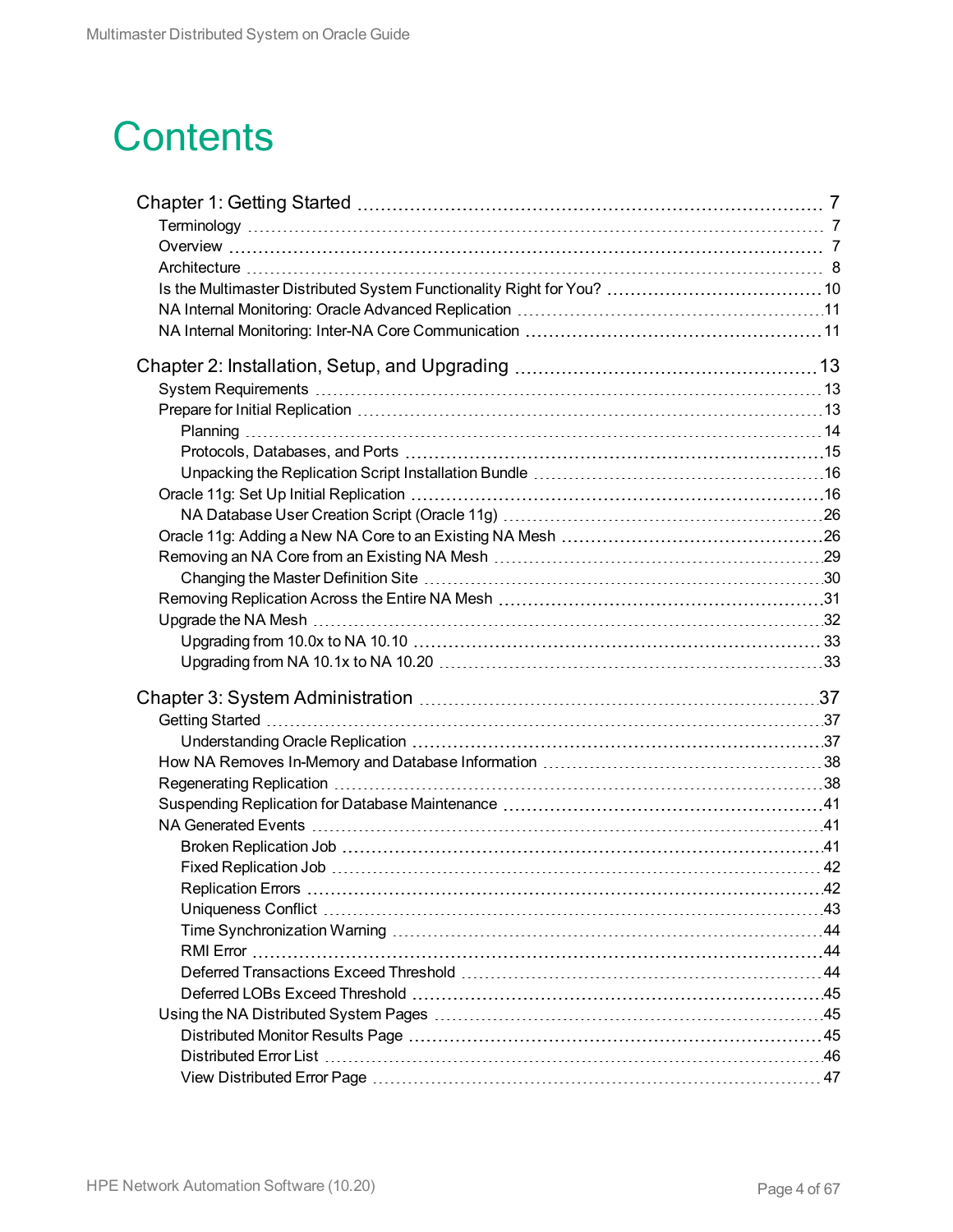| Appendix B: Restoring NA Replication After Upgrading to Oracle 11g 60 |  |
|-----------------------------------------------------------------------|--|
|                                                                       |  |
|                                                                       |  |
|                                                                       |  |
|                                                                       |  |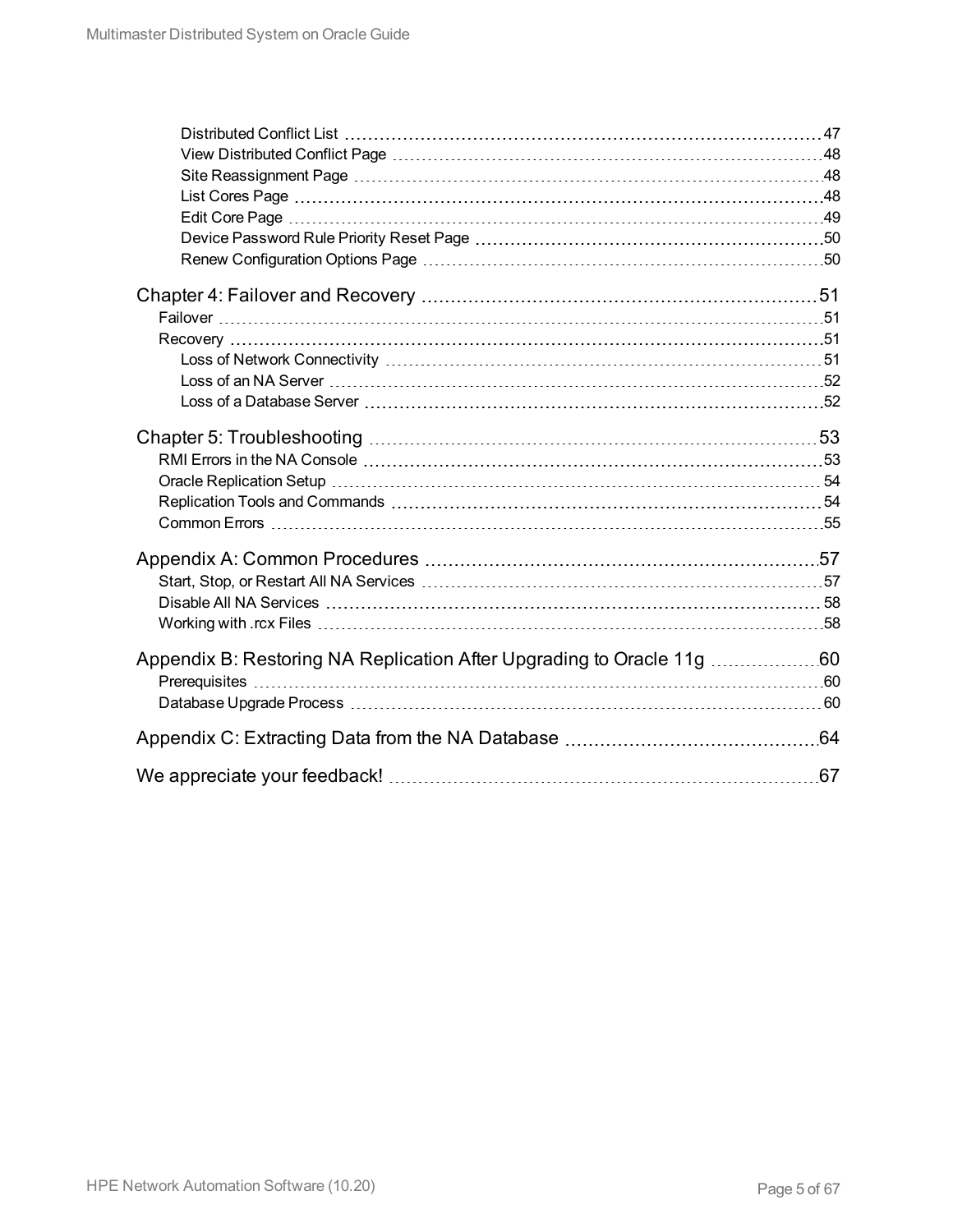Multimaster Distributed System on Oracle Guide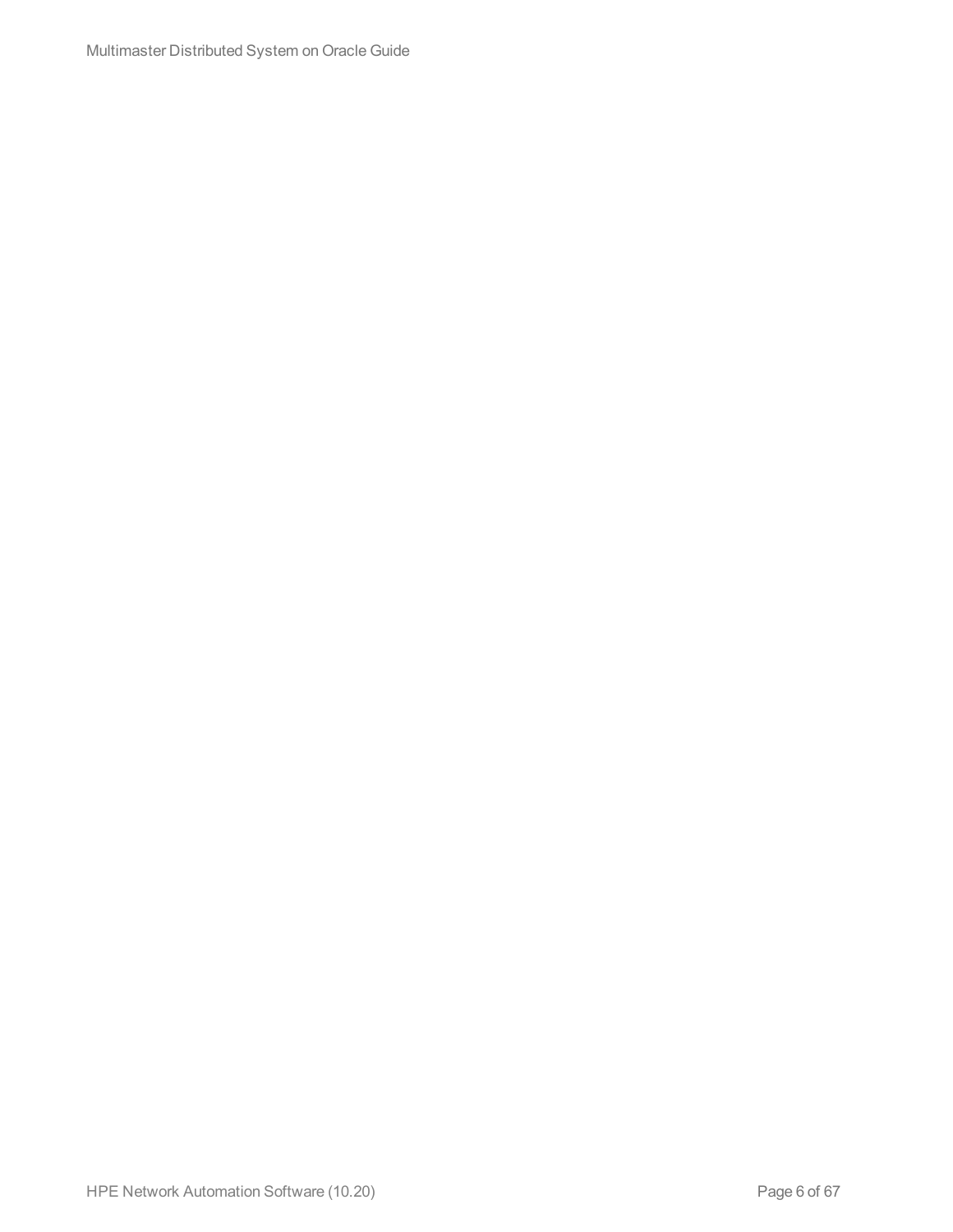# <span id="page-6-0"></span>Chapter 1: Getting Started

**Note:** HPE Network Automation Software (NA) running in a Multimaster Distributed System environment does not support the following features:

- The serial run mode that was added to many task types in NA 10.20
- The Deploy Hotfix task, new in NA 10.20
- Integration with HPE Network Node Manager i Software (NNMi)

This chapter contains the following topics:

- ["Terminology"](#page-6-1) below
- ["Overview"](#page-6-2) below
- ["Architecture"](#page-7-0) on the next page
- "Is the Multimaster Distributed System [Functionality](#page-9-0) Right for You?" on page 10
- . "NA Internal Monitoring: Oracle Advanced [Replication"](#page-10-0) on page 11
- <span id="page-6-1"></span>. "NA Internal Monitoring: Inter-NA Core [Communication"](#page-10-1) on page 11

## **Terminology**

The following terms are used throughout this guide:

- **NA Core** A single NA Management Engine, associated services (Syslog and TFTP), and a single database. An NA Core can manage multiple Partitions.
- **Partition** A set of devices with unique IP addresses. A Partition is managed by one (and only one) NA Core. Multiple Partitions can be managed by a single NA Core. For information about segmenting devices, see the *NA User Guide*.
- **NA Mesh** Multiple NA Cores connected via multimaster replication.
- <sup>l</sup> **Multimaster replication** Replication where all data is kept consistent across all database servers.
- <span id="page-6-2"></span><sup>l</sup> **Master Definition Site** — Oracle replication requires that one database in a multimaster replication NA Mesh hold the definition of the replication setup. This database is called the Master Definition Site.

## **Overview**

The NA Distributed System on Oracle is a multimaster system where the data from each NA Core in an NA Mesh is accessible to all other NA Cores. This provides a comprehensive view of your data and allows for redundant data and failover in the event of a problem with a single NA Core. The multimaster features include both database data and certain file system data, such as software images and device driver packages. Keep in mind that software images and device driver packages are also replicated across the NA Mesh.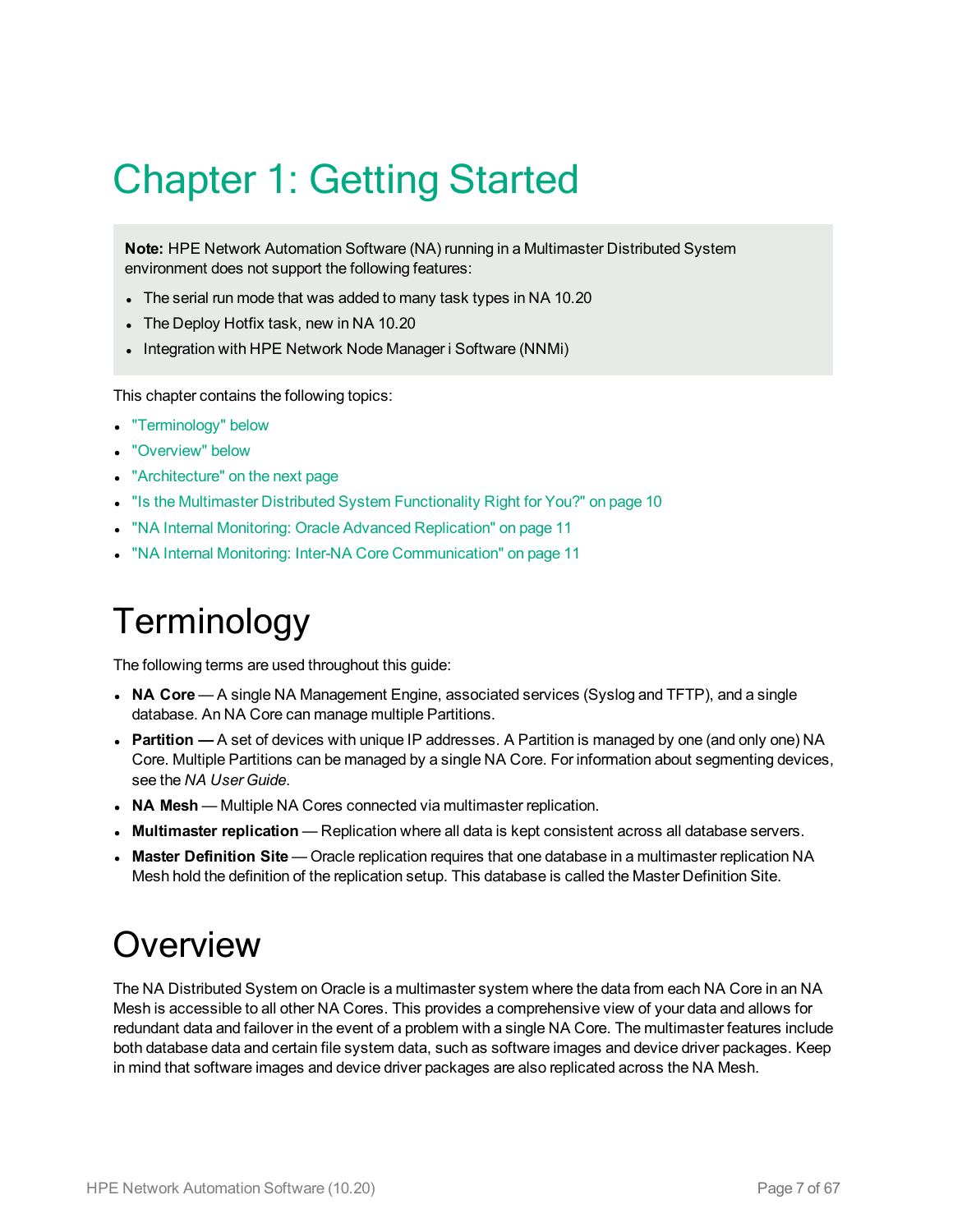The following comprises the NA Distributed System:

- An NA Core and a Site:
	- A device is associated with a single Site.
	- A Site is associated with a single NA Core.
	- $\bullet$  A task is associated with a specific NA Core.
- Multimaster replication on Oracle:
	- Conflict resolution in the event that the same piece of data is modified almost simultaneously on two separate NA Cores. This conflict is typically resolved using the latest timestamp method.
	- Replication monitoring and conflict notification is built into NA. You can manage Oracle replication conflicts and view replication job statuses from within the NA UI.
	- The NA scheduler is multi-core aware. You can schedule group tasks containing devices that are associated with different NA Cores. The system will run these tasks on the correct NA Core. You do not have to schedule tasks on the appropriate NA Core.

System setup requires a thorough understanding of Oracle and NA. Installation includes number of steps that must be performed on the various servers. In addition, certain network changes may be necessary to allow connections between the servers. Once setup is complete, you will need to partition your devices into Sites to ensure proper NA Core access to devices. For information about segmenting devices, see the *NA User Guide*.

## <span id="page-7-0"></span>**Architecture**

The following figure shows a typical two-NA Core Multimaster Distributed System installation. The installation enables failover from one NA Core to another, while the remaining NA Core continues to manage all devices.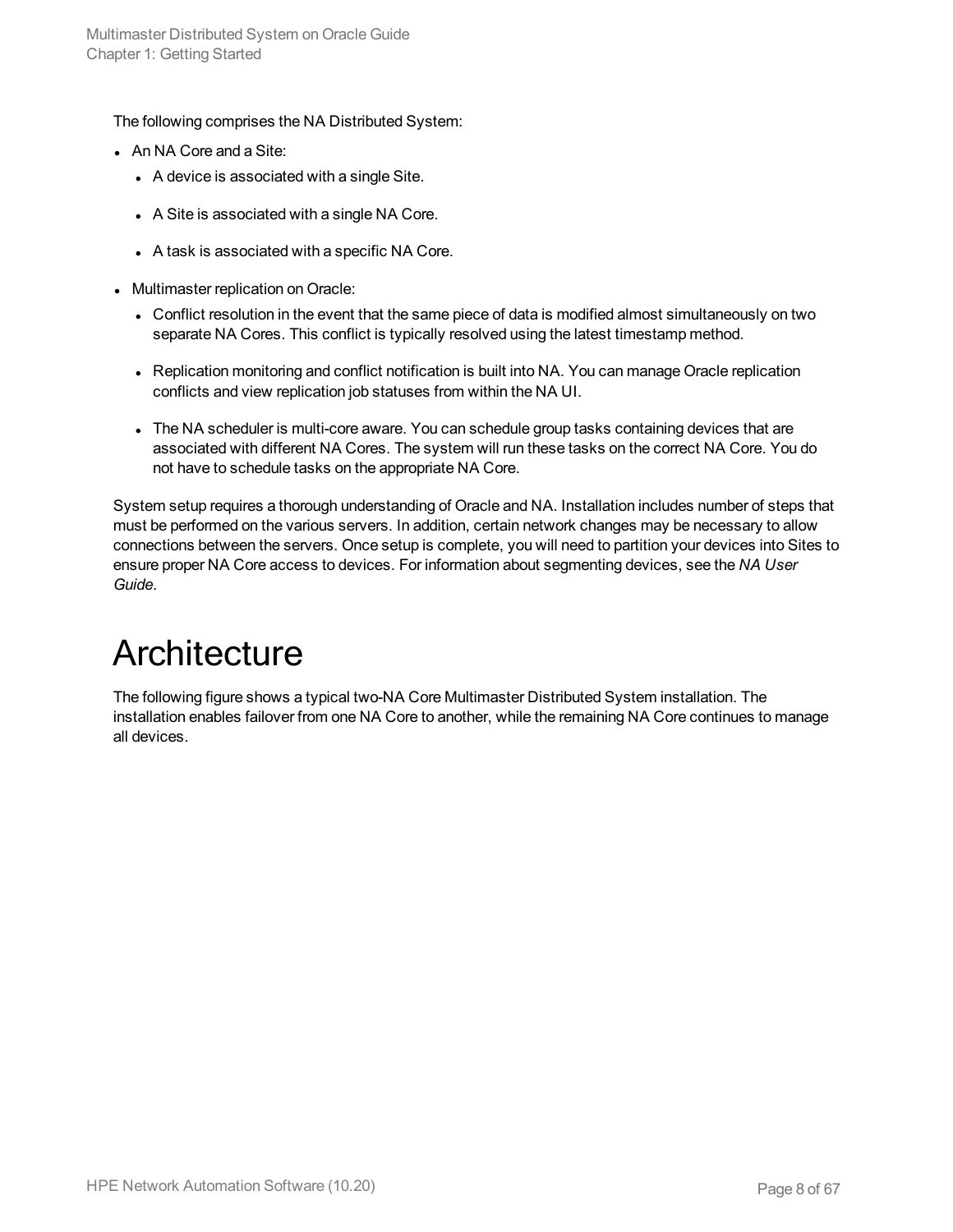

Keep in mind that some installations might have two separate network device collections that are inaccessible from the non-managing NA Core. These installations still provide data redundancy and scaling benefits, however.

Note that the database data transport uses standard Oracle Advanced Replication. For details on how replication works, see "System [Administration"](#page-36-0) on page 37.

The communication between the NA Cores is done using Java's Remote Method Invocation (RMI). RMI is used to ensure:

- Certain file system objects, such as software images and driver packages, are in sync.
- NA tasks are scheduled and run on the correct NA Core.

NA does not replicate NA Core specific options, including:

- TFTP server information
- TACACS server information
- Scripting language settings
- <sup>l</sup> Hop Box definitions
- Driver directory
- Install directory
- Local Gateway information
- Active Directory settings
- Scheduler (concurrent task limits)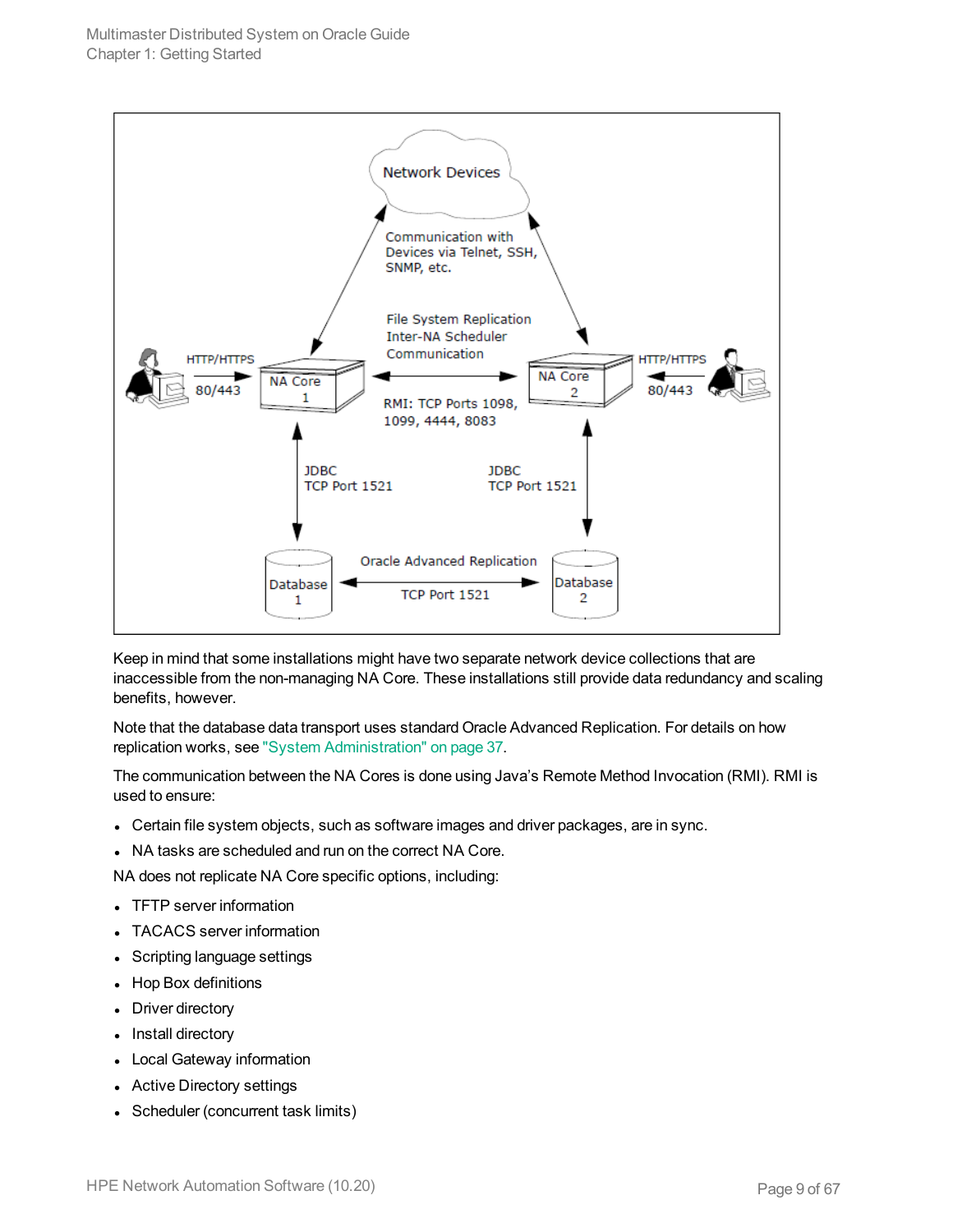## <span id="page-9-0"></span>Is the Multimaster Distributed System Functionality Right for You?

Horizontal Scalability is the ability to combine multiple NA cores with a single database so that they work as a single logical unit to improve the performance of the overall system. Any NA console user sees the same information on each of the NA cores. NA distributes device tasks across the NA cores according to the Horizontal Scalability topology. Users do not need to know which NA core accesses a particular device. NA Horizontal Scalability can be configured in different ways, depending on how you use your system and where bottlenecks are apt to occur. For installation and configuration information, see the *NA Horizontal Scalability Guide*.

Horizontal Scalability is the recommended deployment architecture for NA. It provides the following benefits:

- NA core failover of tasks in the case that one NA core stops working or becomes unreachable
- Optional disaster recovery configuration for minimizing the business disruption should a significant event affect an entire data center.

Additionally, you can use database clustering and NA satellites with Horizontal Scalability to increase the reliability and reach of the NA management system.

A Multimaster Distributed System is intended for environments with needs beyond what Horizontal Scalability provides. These situations can include:

• Your organization requires that all NA cores always be actively used for device management.

In this case, the network latency between the NA cores and the NA database servers must be low. Additionally, network down times must be infrequent and short.

• Users must access NA locally to avoid a higher latency WAN. These users manage local devices.

In this case, the NA cores and database servers can be located in multiple data centers. Database replication is the only NA traffic on the WAN.

**Tip:** A Multimaster Distributed System deployment is most successful when there is a clear division of responsibility for device management. It is best when all NA work for a given device is initiated from only one NA core. NA work includes:

- Tasks
- Device modifications through the CLI, the NA console, or integrations with other products

Additionally, each database object (for example, a task) should be changed only on the NA core on which it was created.

This approach prevents conflicting changes in multiple NA databases and reduces the need for database conflict resolution.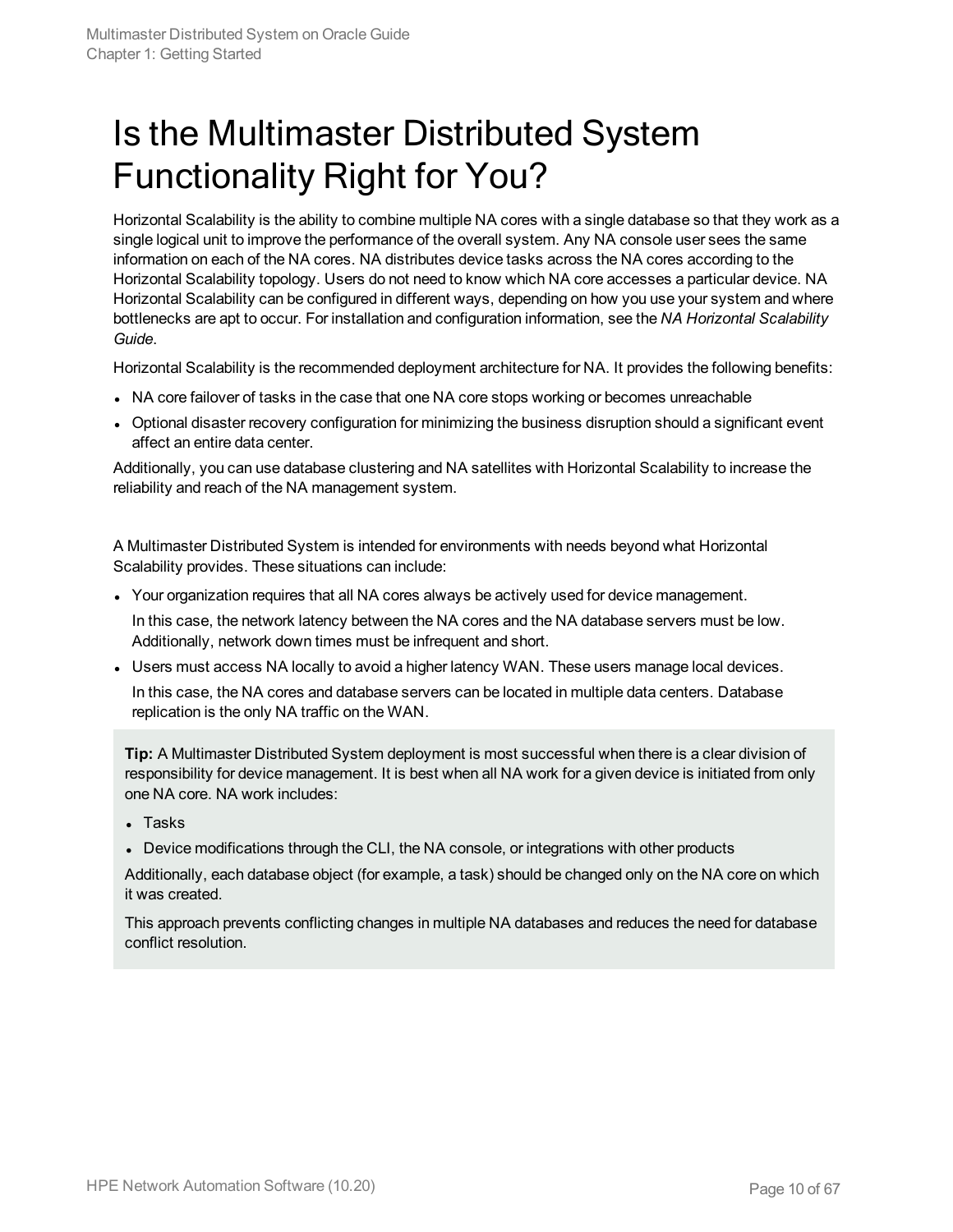## <span id="page-10-0"></span>NA Internal Monitoring: Oracle Advanced **Replication**

Oracle Advanced Replication can be configured to automatically handle certain types of conflicts. Where possible, NA uses Oracle's built-in conflict handling software. For example, for most tables with *update/update* conflicts, NA installs the default Oracle "latest timestamp wins" handler.

When it is not possible to use Oracle's default handler, NA either adds a stored procedure to handle the conflict (in particular, for *update/delete* conflicts), or adds additional code inside the application with logic that attempts to correct the error. If the error is uncorrected through that logic, NA alerts the NA administrator to the issue using NA' standard event notification emailing functionality. For information about configuring email notification, see the *NA User Guide*.

**Note:** When a second NA Core is used as a standby for failover and not for normal operation, you should not encounter *update/update* conflicts.

For detailed information about NA monitors, see ["Understanding](#page-36-2) Oracle Replication" on page 37.

In addition, in Oracle, NA monitors on a regular schedule the following on each NA Core for the database transport (i.e., replication):

- Push jobs that handle moving data from one NA Core to another. If the monitor check fails and the Push job is found to be broken, NA will attempt to restart it.
- Purge jobs that successfully clear pushed data from the push queue, and attempts to restart the Push queue each time the check fails.
- The deferred transaction queue for any transactions that could not be applied to the local database due to a conflict. NA applies additional application logic to attempt to correctly apply the transaction. If unsuccessful, NA alerts the NA administrator via email notification.
- Unrecoverable uniqueness conflicts. NA alerts the NA administrator in the event of unrecoverable uniqueness conflicts. Typically, there is no way to automatically correct these types of issues.
- Both the DEFTRAN and DEFLOB queue size. These queues hold pending data that needs to be pushed to other servers. Typically, if replication is working, but is beginning to backup, these queues will begin to grow. This can occur if the connection between databases is congested. NA alerts the NA administrator to this issue via email notification. The system will continue to push data. However, it could take a long time to catch up depending on network conditions.

<span id="page-10-1"></span>**Note:** For information about configuring email notification, see the *NA User Guide*.

## NA Internal Monitoring: Inter-NA Core **Communication**

In addition to replication monitoring, NA also monitors the following between each NA Core:

- RMI connectivity
- NA server timestamp differences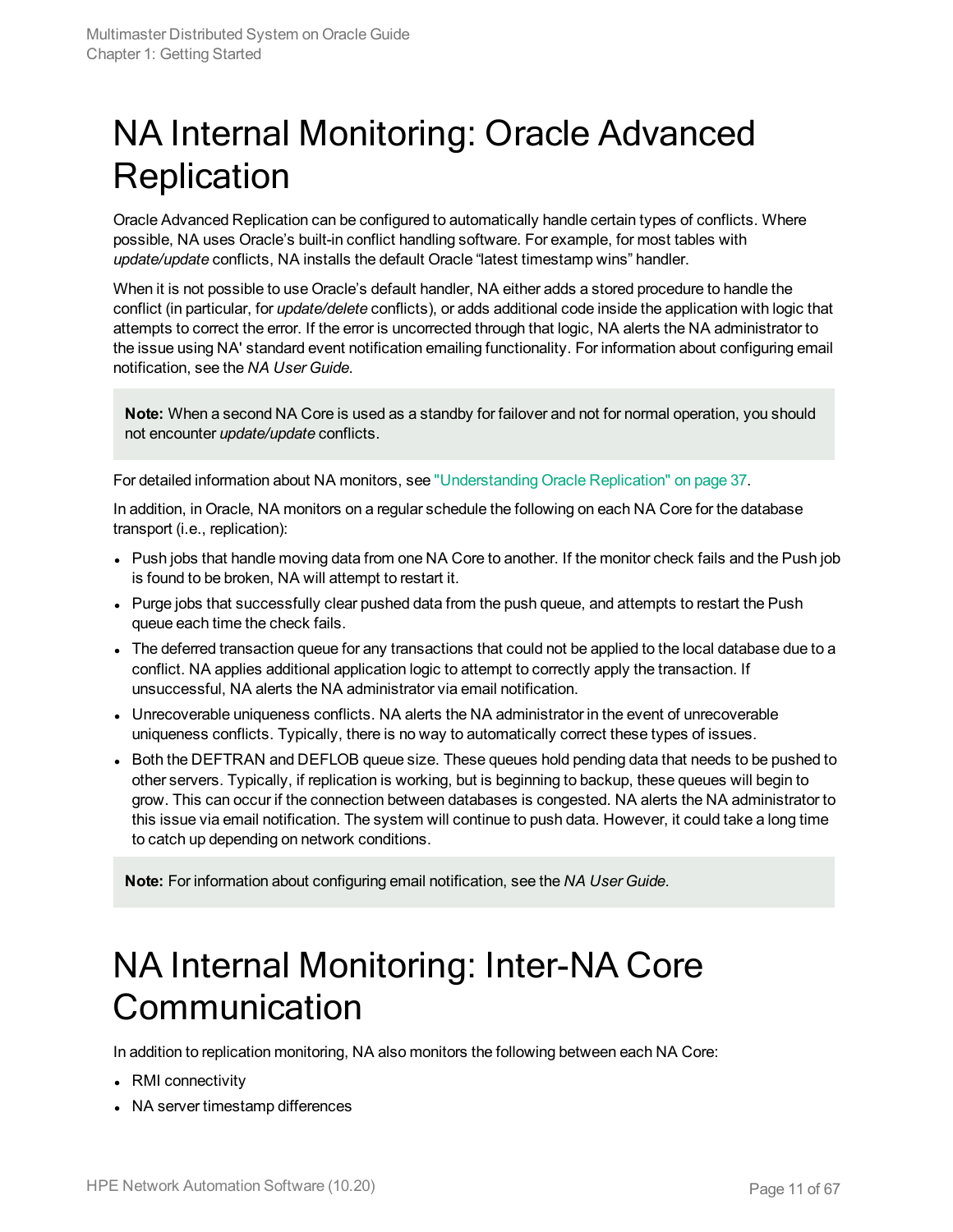These monitors generate events during error conditions. The events can be emailed to the NA administrator or Oracle DBA using a standard event rule in NA. For information about configuring email notification, see the *NA User Guide*. For detailed information about NA system events, see "NA [Generated](#page-40-1) Events" on page 41.

**Note:** NA includes an example event rule that can be updated as necessary.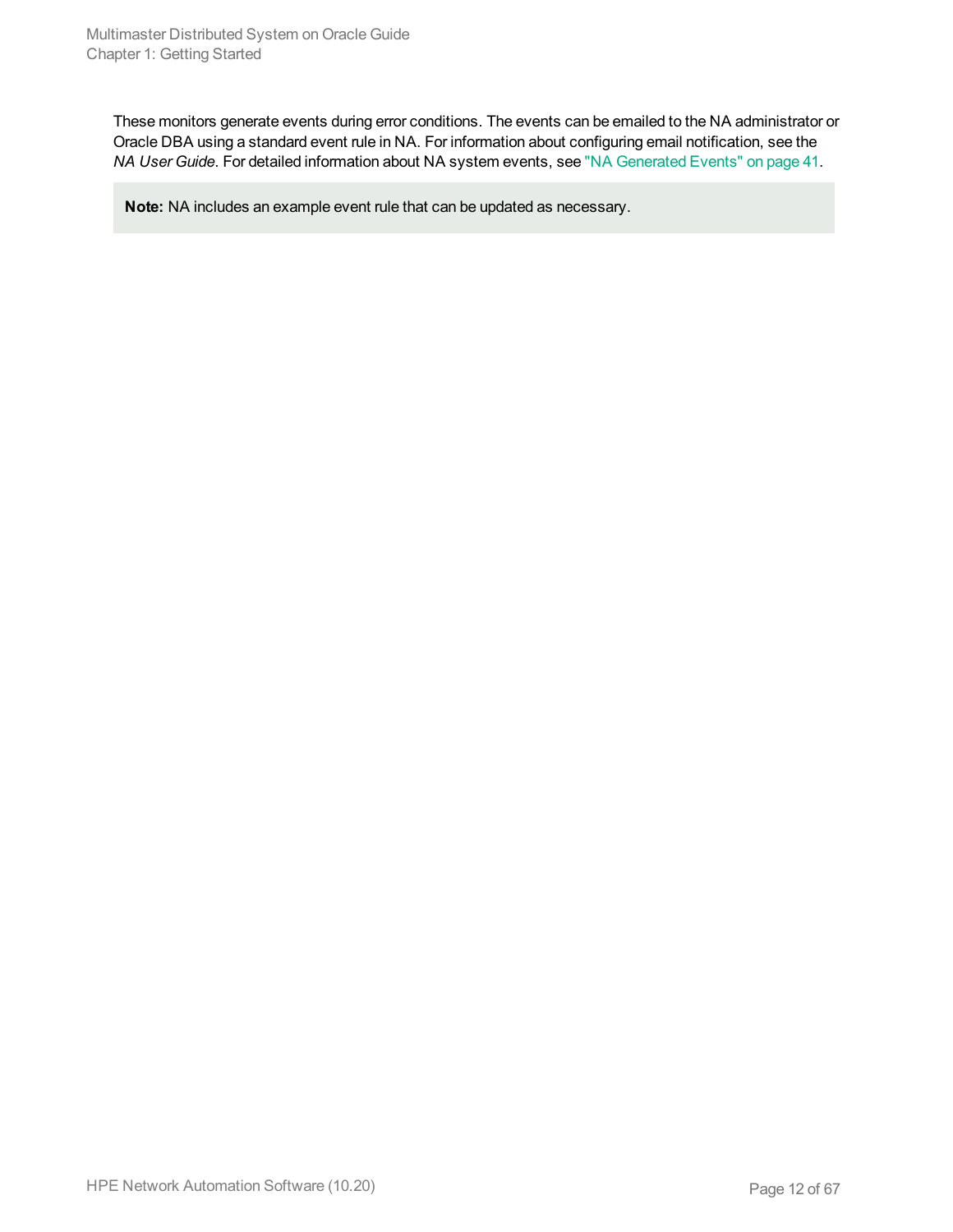# <span id="page-12-0"></span>Chapter 2: Installation, Setup, and Upgrading

The chapter contains the following topics:

- "System [Requirements"](#page-12-1) below
- "Prepare for Initial [Replication"](#page-12-2) below
- "Oracle 11g: Set Up Initial [Replication"](#page-15-1) on page 16
- "Oracle 11g: Adding a New NA Core to an [Existing](#page-25-1) NA Mesh" on page 26
- ["Removing](#page-28-0) an NA Core from an Existing NA Mesh" on page 29
- "Removing [Replication](#page-30-0) Across the Entire NA Mesh" on page 31
- ["Upgrade](#page-31-0) the NA Mesh" on page 32

<span id="page-12-1"></span>For information about troubleshooting an NA Mesh, see ["Troubleshooting"](#page-52-0) on page 53.

## System Requirements

<span id="page-12-2"></span>For information about database version and server hardware requirements for the NA Multimaster Distributed System on Oracle software, see the *NA Support Matrix*.

## Prepare for Initial Replication

To properly install the Distributed System software, you must first complete:

- Device partitioning planning across NA Cores
- Network configuration planning for connectivity between NA servers and devices. For example, what network connectivity is required to support failover for device access? The ability of an NA Mesh to failover for device access depends in part on proper network setup to ensure access to devices. In some cases, you might not want to have failover work for complete device access, but instead have it ensure access to data while corrective action is taken to restore the network connectivity to the affected NA Core.
- Network configuration planning for connectivity and bandwidth between the different servers (NA and database) that comprise the NA Mesh and between the NA Management Engines and devices. The NA Cores in the NA Mesh will also need bandwidth between them equal to the bandwidth provided between a single NA server and its database in a single NA Core. For more information, see ["Architecture"](#page-7-0) on page 8.
- Network configuration planning for bandwidth usage by the NA Mesh. The bandwidth required between an NA Management Engine and its database depends on the size of the deployment, including the number of devices, average configuration size, and the number of concurrent users. The bandwidth available between the Oracle databases should be as large as between the NA Management Engine and the database. For a deployment of 14,000 devices with an average 10K configurations that change once a week, the bandwidth requirements could conservatively be on the order of 1Mb/s. Peak bandwidth requirements could be higher, depending on usage.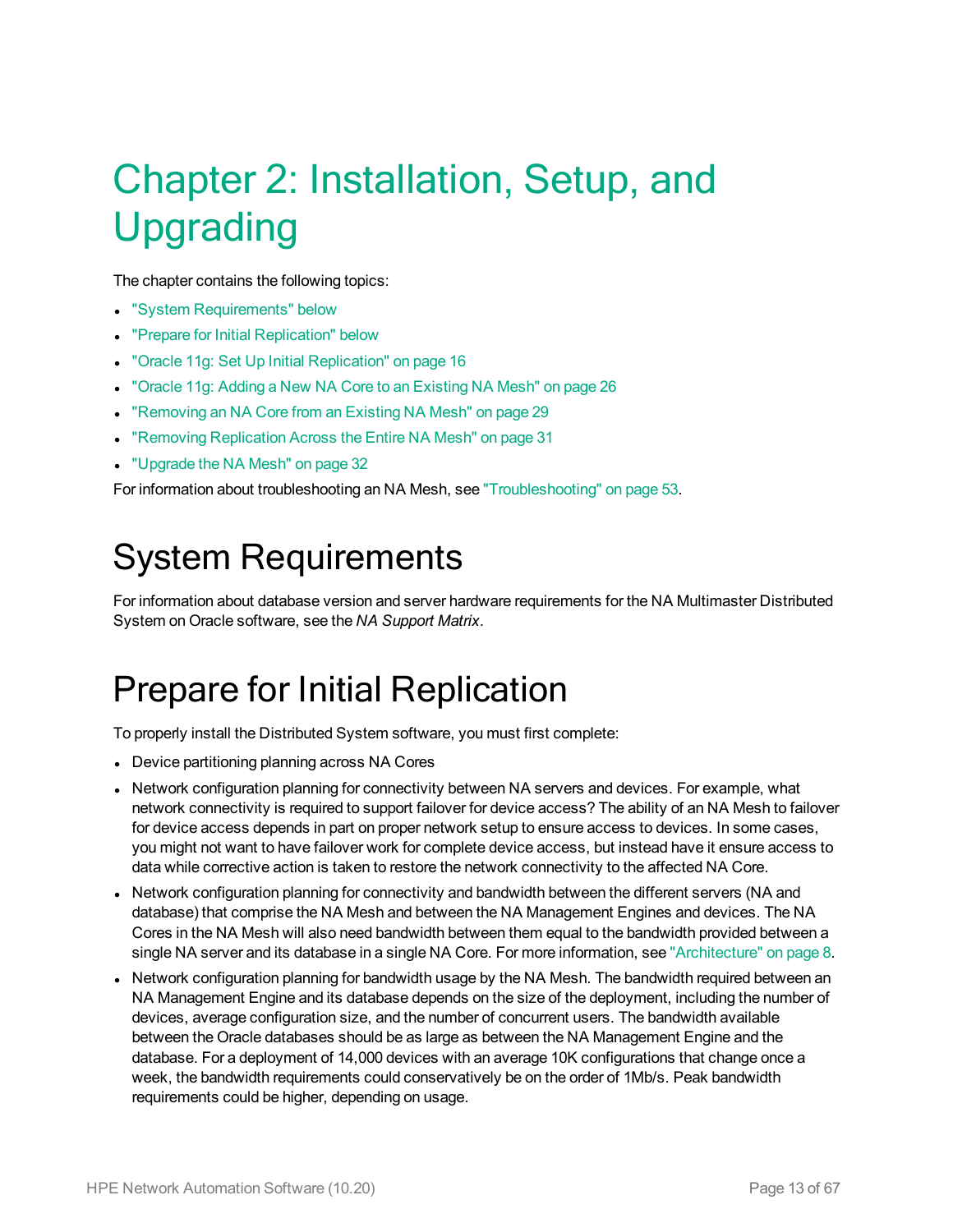• Oracle server setup planning. Keep in mind that the database properties required for replication can be set on initial database creation. You do not need to wait until replication setup to set these parameters.

Keep in mind that during setup, data is dumped from an existing NA server. This could take time and use disk space as the database is copied. In addition, when data is copied from one database to another, there must be ample bandwidth between the two (or more) servers. It will also take time to import the exported database into the other NA Cores.

You can estimate the time it will take to copy data from server to server given the bandwidth between the servers. You can also calculate the disk space requirements for the export (and subsequent import) operations by knowing the size of your database. Note that if you want to export or import data from the same server as the database, the disk space requirement is twice the size of your database.

**Note:** Estimating time for the import and export operations could be difficult. You should allocate a lengthy time frame to complete this work. In addition, the NA server(s) must be off during the export and import steps. A sufficiently long maintenance window should be planned for.

You will also have to ensure:

- Time synchronization setup for the NA servers in the NA Mesh
- Users are instructed to login to their "closest" NA Core
- Access to an Oracle DBA to support the NA Distributed System installation

To assist in planning, please note the following limitations and suggestions concerning the NA Distributed System:

- The NA database user name must be a custom value (not SYSTEM).
- NA currently does not support joining multiple existing NA installations into an NA Mesh. You can only create an NA Mesh from a single existing NA server, adding new NA Cores as appropriate. You can also create an NA Mesh from scratch.
- Users should not share logon accounts. Due to the replication system used to share data across NA Cores, two users should never use the same login name to connect to two different NA Cores at the same time. If they do so, the system will likely require additional work by the system administrator to ensure that the affected user's profile is properly synchronized across the NA Mesh.
- NA currently assumes that all servers in the Mesh (NA and database) share a single time zone.
- Future NA upgrades will take longer and require more downtime due to the need to both update the replication setup and to update all servers in the NA Mesh. NA does not support rolling upgrades where one part of the NA Mesh is running a version of NA while the rest of the NA Mesh is running a different version.
- The ReplicationScript.sql script updates the RN CORE table. When the replication script runs, the RN CORE table changes. There is no need for it to UPDATE and INSERT into the RN\_CORE table on both Cores because replication is already running. The database changes will be pushed via replication to the second database. The contents of the RN\_CORE tables on both databases should match whatever is set up in *ReplicationScript.sql*.

### <span id="page-13-0"></span>Planning

This section includes information for initial replication setup on a Master Definition Site (Master 1) and one additional Master Site (Master 2). NA will be offline during initial replication. It is recommended that you carefully read the following sections so as to streamline the replication process. A new database instance on Master 2 is manually created when running initial replication setup.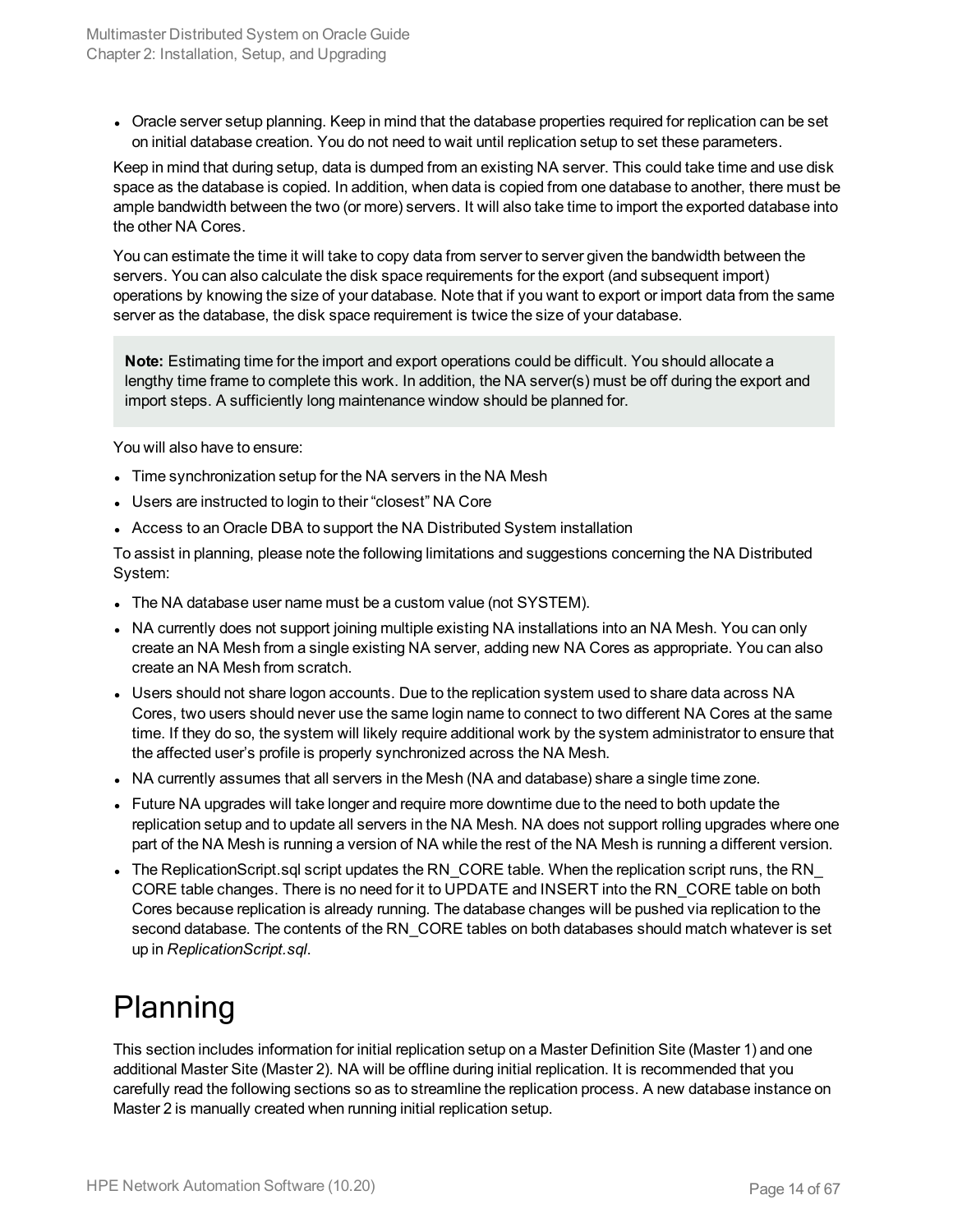When initially setting up replication, complete the following table before starting. Be sure to save this information. You will need it each time you upgrade in the future.

<span id="page-14-1"></span>

| <b>Information to Collect</b>                  | NA Core 1                      | NA Core 2                           |
|------------------------------------------------|--------------------------------|-------------------------------------|
| <b>Replication User</b><br>(default: repadmin) |                                |                                     |
| <b>Replication User Password</b>               |                                |                                     |
| Timezone Offset from UTC                       |                                | Same for all servers in the NA mesh |
| <b>Application Server Data</b>                 | <b>NA Application Server 1</b> | <b>NA Application Server 2</b>      |
| NA App Server FQDN                             |                                |                                     |
| NA App Server RMI Port                         |                                |                                     |
| Database Server Data                           | Master 1 (Database Server 1)   | Master 2 (Database Server 2)        |
| Database Server FODN                           |                                |                                     |
| Oracle Listening Port                          |                                |                                     |
| Database SID                                   |                                |                                     |
| Database User                                  |                                | Same as for Master 1                |
| Database Password                              |                                | Same as for Master 1                |

### <span id="page-14-0"></span>Protocols, Databases, and Ports

NA communicates with devices using a combination of the following protocols, databases, and ports. If you use a given protocol, NA requires access to the corresponding port. Specifically, if NA communicates with devices protected by firewalls, these ports must be open. For more information, see ["Architecture"](#page-7-0) on page 8.

| <b>Protocol/Database/Port</b>                                         | From/To                                                                |  |
|-----------------------------------------------------------------------|------------------------------------------------------------------------|--|
| NA server (running the Mgmt Engine, Syslog, TFTP) and network devices |                                                                        |  |
| Telnet (port 23)                                                      | From the NA server to network devices.                                 |  |
| SSH (port 22)                                                         | From the NA server to network devices.                                 |  |
| TFTP (port 69/udp)                                                    | From network devices to the NA server.                                 |  |
| Syslog (port 514/udp)                                                 | From network devices to the NA server.                                 |  |
| SNMP (port 161/udp)                                                   | From the NA server to network devices.                                 |  |
| Between the database servers                                          |                                                                        |  |
| Oracle (port 1521)                                                    | In a Distributed System configuration, the Oracle processes connect to |  |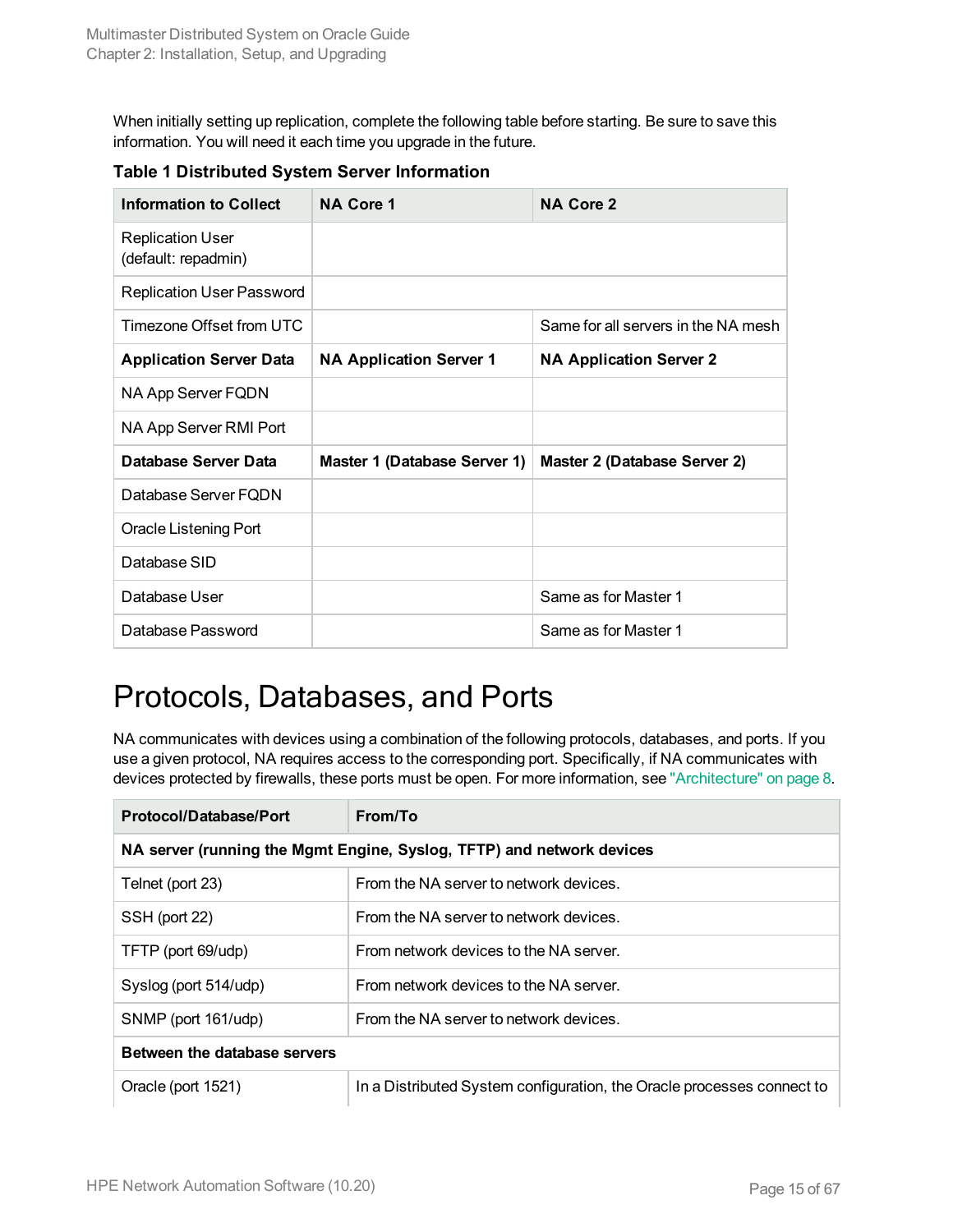| <b>Protocol/Database/Port</b>                 | From/To                                                                                                                                       |  |
|-----------------------------------------------|-----------------------------------------------------------------------------------------------------------------------------------------------|--|
|                                               | each other on port 1521.                                                                                                                      |  |
| <b>Between the NA servers</b>                 |                                                                                                                                               |  |
| JNDI (ports 1098, 1099)                       | NA server to NA server. You can change this by editing the NA<br>configuration files. Please contact Customer Support for assistance.         |  |
| RMI (ports 4444 and 8083)                     | NA server to NA server. You can change this by editing the NA<br>configuration files. Please contact Customer Support for assistance.         |  |
| Between the NA server and the database server |                                                                                                                                               |  |
| Oracle (port 1521)                            | From the NA server to an Oracle database server.                                                                                              |  |
| NA server and NA users                        |                                                                                                                                               |  |
| HTTPS (port 443)                              | From the NA server to NA users. You can change this by editing the NA<br>configuration files. Please contact Customer Support for assistance. |  |
| Telnet (port 23 - Windows or<br>8023 - Linux) | From the NA client to the NA server. This can be changed from the<br>Administrative Settings option.                                          |  |
| SSH (port 22 - Windows or 8022<br>- Linux)    | From the NA client to the NA server. This can be changed from the<br>Administrative Settings option.                                          |  |

### <span id="page-15-0"></span>Unpacking the Replication Script Installation Bundle

The setup files for the NA Multimaster Distributed System are the standard setup files for a normal NA installation, with the addition of the OracleReplicationScriptToolBundle.zip file. This file should be unzipped onto a standard NA core server. The setup files include a Java program that you run to generate a replication setup SQL script. This program uses the Java runtime that is available on the NA core server.

## <span id="page-15-1"></span>Oracle 11g: Set Up Initial Replication

Oracle 11g introduces a change that requires recreation of the database schema after exporting that schema for use on another database server. This procedure accommodates the new behavior of Oracle 11g.

NA can already be installed on one core server and database server (a single NA core). Alternatively, you can complete the first NA core installation as part of setting up initial replication.

This procedure uses the following identifiers:

- NA core servers: NA1 and NA2
- Oracle database SIDs:
	- SID1 on database server Master 1
	- SID2 on database server Master 2
- NA database user for both databases: nauser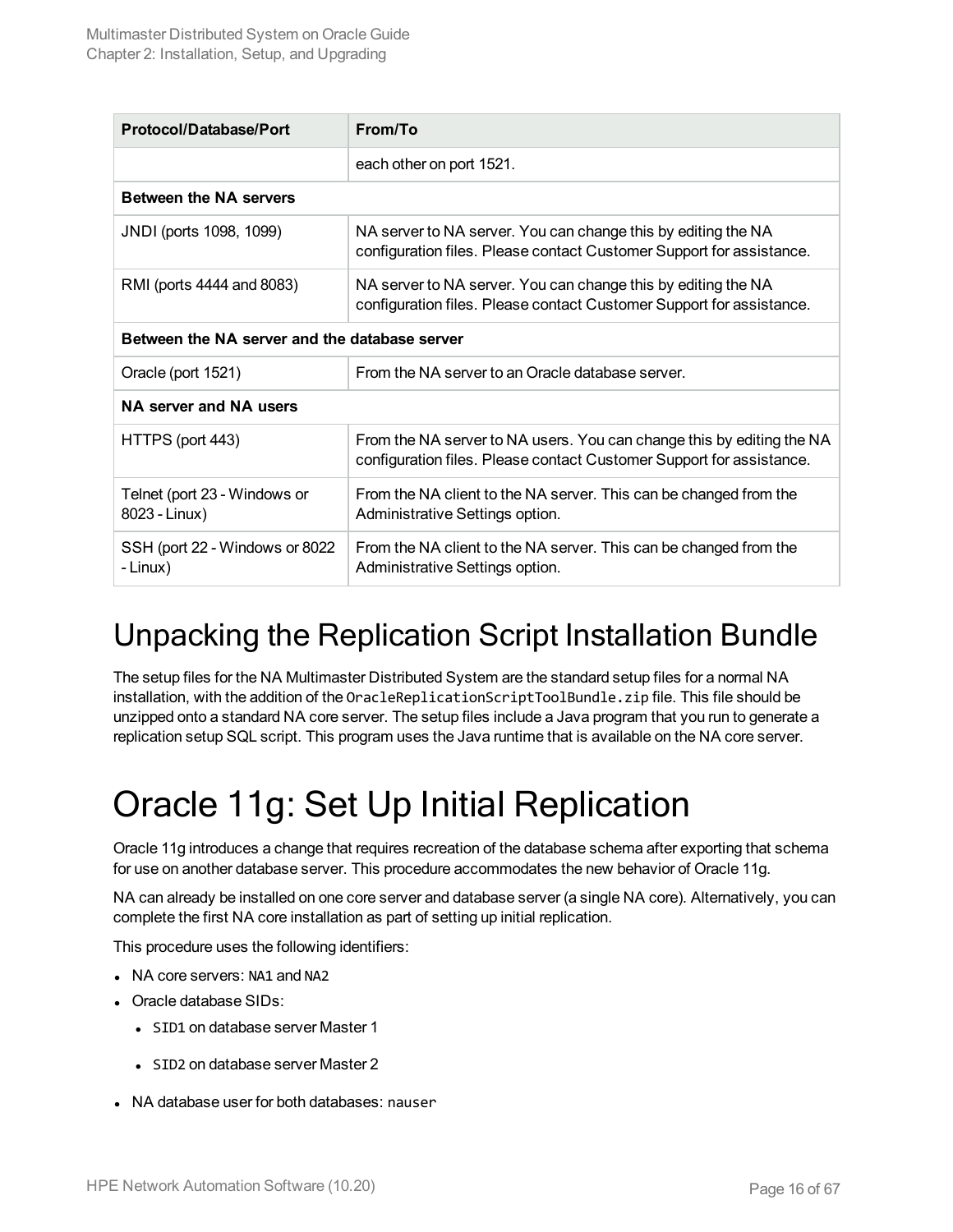- Password for the NA database user: napass
- NA tablespace: NAORA
- Script to create the NA database user: create nauser.sql
- NA schema export file: NAEXP.dmp

To use a different identifier, substitute the actual value for each instance of the example value within the procedure.

To set up initial replication between two NA cores, complete the following tasks:

- Task 1: Verify [Prerequisites](#page-16-0) (Oracle 11g)
- Task 2: (New [Installations](#page-17-0) Only) Create the NA Schema on Master 1 (Oracle 11g)
- Task 3: Prepare Master 1 for [Replication](#page-18-0) (Oracle 11g)
- Task 4: Prepare Master 2 for [Replication](#page-20-0) (Oracle 11g)
- Task 5: Configure [Replication](#page-21-0) (Oracle 11g)
- <span id="page-16-0"></span>Task 6: Configure the NA Core Servers for [Replication](#page-24-0)

### Task 1: Verify Prerequisites (Oracle 11g)

Prepare two database servers and two core servers. For best performance, each core server-database server pair should be co-located. Additionally, the core server-core server link and the database server-database server link should each be a high-speed connection.

Verify that the following prerequisites have been met:

- The two database servers are running Oracle 11g with the following configuration:
	- Unique SIDs

**Note:** One SID *cannot* be a subset of the other SID, for example NARp and NARpBU. Instead, use SIDs that stand alone, for example NARp1 and NARp2.

- The following parameters:
	- $\circ$  global\_names = TRUE
	- $\circ$  open\_links = at least 4 (increase this by 1 for each additional server in the NA Mesh beyond 2)
	- $\circ$  open\_links\_per\_instance = at least 4 (same as open\_links)
	- <sup>o</sup> parallel\_min\_servers = 2
	- $\circ$  shared\_pool\_size = increase current value by 40m to support replication
	- $\circ$  job\_queue\_processes = at least 2

**Note:** The parameters must be set on each database in the NA Mesh. The parameters could be set up when the database is first created. If not, they must be modified at this point. You can view the current value of these parameters using Oracle Enterprise Manager or SQLPlus with the "SHOW PARAMETERS" or "SELECT NAME, VALUE FROM v\$parameter" commands (where NAME =  $\epsilon$ parameter name>, for example, global names).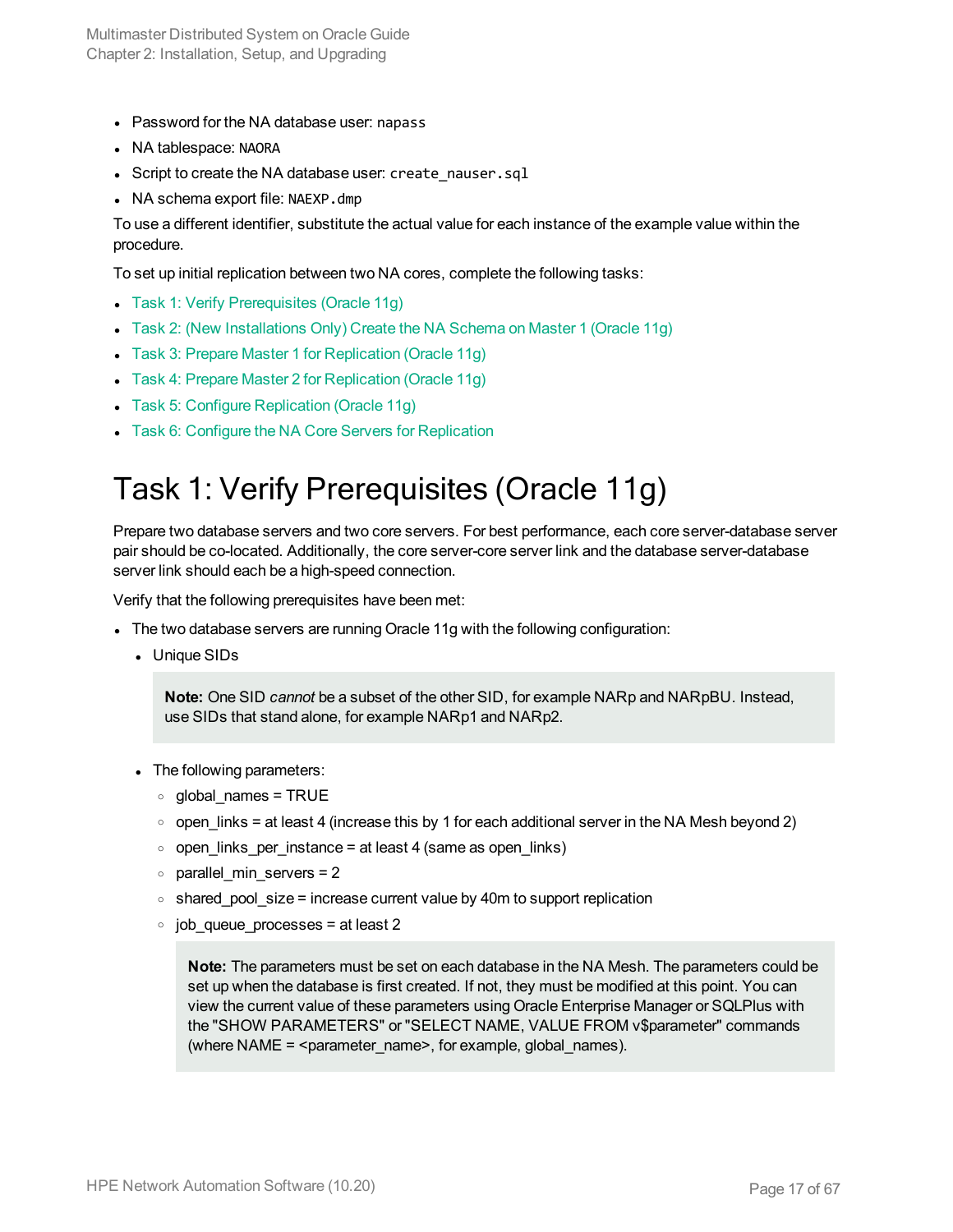- I The two core servers that will run NA have working hostnames. Note the following:
	- Each core server should have a high-speed connection to one of the database servers.
	- <sup>l</sup> For core server hardware and operating system requirements, see the *NA Support Matrix*.
- It is recommended that the host names of both database servers and both core servers are in the hosts file on each core server. This file is located as follows:
	- <sup>l</sup> *Windows*: *<Drive>*:\Windows\System32\drivers\etc\hosts
	- Linux: /etc/hosts
- <sup>l</sup> All database servers and core servers are set to use the same time and time zone.
- <span id="page-17-0"></span>If NA is already installed on one NA core, verify that the database user in place for this core has at least the permissions listed in "NA [Database](#page-25-0) User Creation Script (Oracle 11g)" on page 26.

### Task 2: (New Installations Only) Create the NA Schema on Master 1 (Oracle 11g)

If NA has not yet been installed, create the NA schema on the Master 1 database server by following these steps:

<span id="page-17-1"></span>1. Log on to Master 1 as the SYS user, and then create a new tablespace dedicated to NA on Master 1.

For example, create the NAORA tablespace for SID1 by using the following command:

<sup>l</sup> *Windows*:

```
CREATE TABLESPACE NAORA DATAFILE 'C:\APP\ADMINISTRATOR\ORADATA\SID1\
NAORA.DBF' SIZE 200M REUSE AUTOEXTEND ON NEXT 50M;
```
• Linux:

```
CREATE TABLESPACE NAORA DATAFILE '/u01/app/oracle/oradata/SID1/
NAORA.DBF' SIZE 200M REUSE AUTOEXTEND ON NEXT 50M;
```
- <span id="page-17-3"></span>2. Create a script for creating the NA database user as follows:
	- a. Using a text editor such as WordPad or vi, copy the text in "NA [Database](#page-25-0) User Creation Script [\(Oracle](#page-25-0) 11g)" on page 26 into a new text file, for example create user.sql.
	- b. Customize the script to your environment by making the following changes:
		- Replace NAORA with the tablespace name created in [step 1.](#page-17-1)
		- Replace each instance of nauser with the desired NA database user name.
		- Replace napass with the desired password for the NA database user.
	- c. Place a copy of the script on Master 1 and Master 2.
		- <sup>o</sup> *Windows*: Place the file in C:\.
		- o *Linux*: Place the file in the \$ORACLE HOME/bin directory, for example /u01/app/oracle/product/11.2.0/dbhome\_1/bin.
- <span id="page-17-2"></span>3. On Master 1, create a new NA database user with the privileges listed in "NA [Database](#page-25-0) User Creation Script [\(Oracle](#page-25-0) 11g)" on page 26 that uses the tablespace name created in [step 1:](#page-17-1)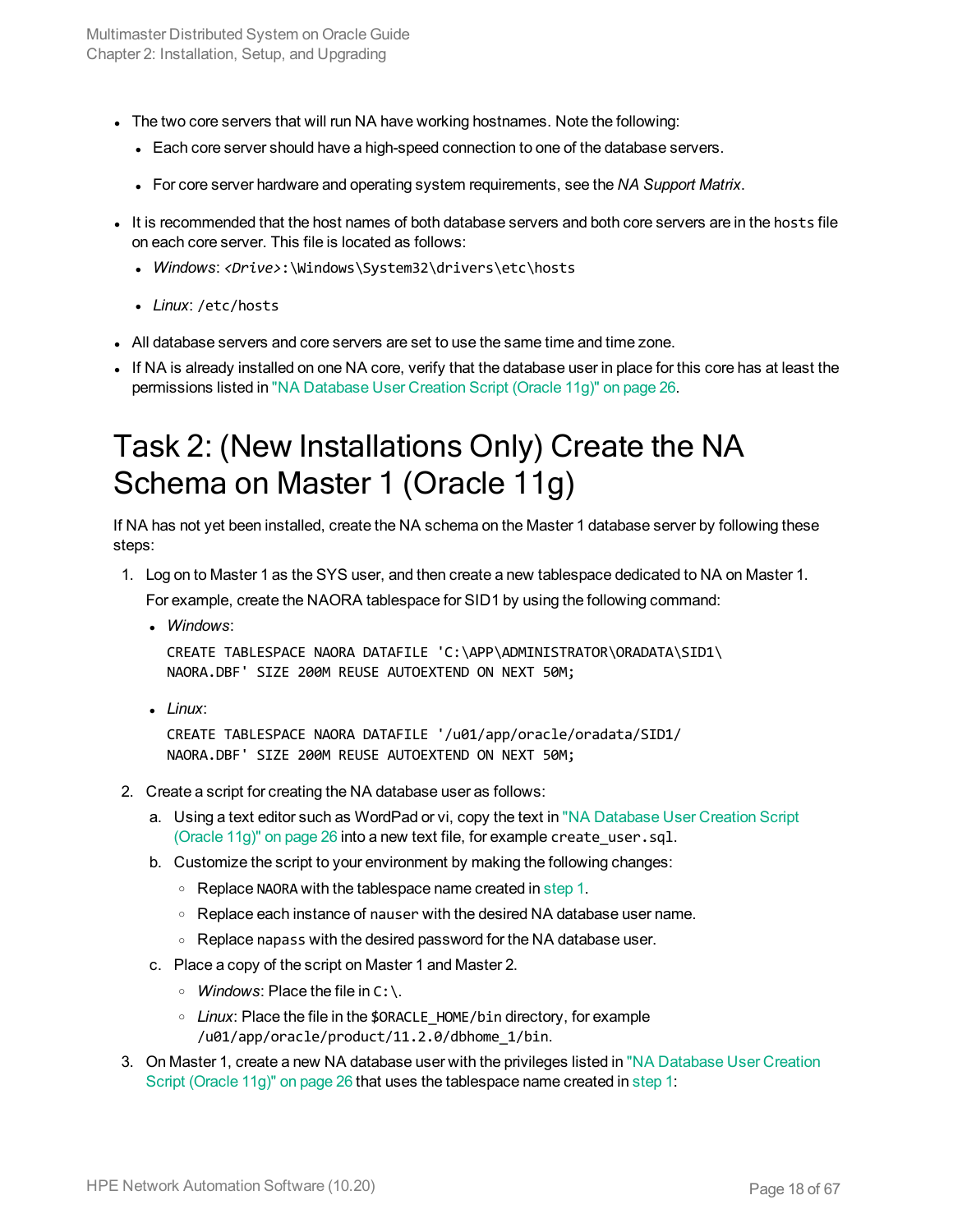- a. Log on to Master 1 as the SYS user.
- b. At the sqlplus prompt, run the user creation script.
	- For example: run: SQL > @create\_user.sql
- 4. Install NA on the first core server (NA1).

During installation, supply the following database credentials:

- For the database IP address or hostname, enter the hostname of Master 1.
- For the database port, enter the port of Master 1 that NA will use to communicate with the database.
- For the database SID, enter the SID on Master 1 (for example, SID1).
- For the database user name and password, enter the name and password of the NA database user created in [step 3,](#page-17-2) for example, nauser and napass.
- <span id="page-18-1"></span>5. After NA installation is complete, log on to NA (as user nauser) to ensure that it works as expected.
- <span id="page-18-0"></span>6. Stop all NA services on NA1. See "Start, Stop, or Restart All NA [Services"](#page-56-1) on page 57.

### Task 3: Prepare Master 1 for Replication (Oracle 11g)

To create the database export and finish preparing the database on Master 1, follow these steps:

- 1. On Master 1, create a directory to receive the tablespace export. For example, C:\NA\_data1 or /tmp/NA\_data1.
	- Ensure that the database user, for example nauser, has read-write access to this directory.
	- If NA was running prior to beginning this configuration procedure, ensure that this directory has more available disk space than the NA tablespace consumes.
- 2. Log on to Master 1 as the NA database user, and then associate the new directory with the datapump directory in preparation for the tablespace export. For example:
	- <sup>l</sup> *Windows*:

```
sqlplus nauser/napass@SID1
create DIRECTORY datapump AS 'C:\NA data1';
exit
```
• Linux:

```
sqlplus nauser/napass@SID1
create DIRECTORY datapump AS '/tmp/NA_data1';
exit
```
3. Log on to Master 1 as the SYS user, and then grant the NA database user read-write access to the datapump directory. For example:

```
sqlplus / as sysdba
GRANT READ,WRITE ON DIRECTORY datapump to nauser;
exit
```
4. On Master 1, verify that \$ORACLE SID is set to the SID for the NA database (for example, SID1).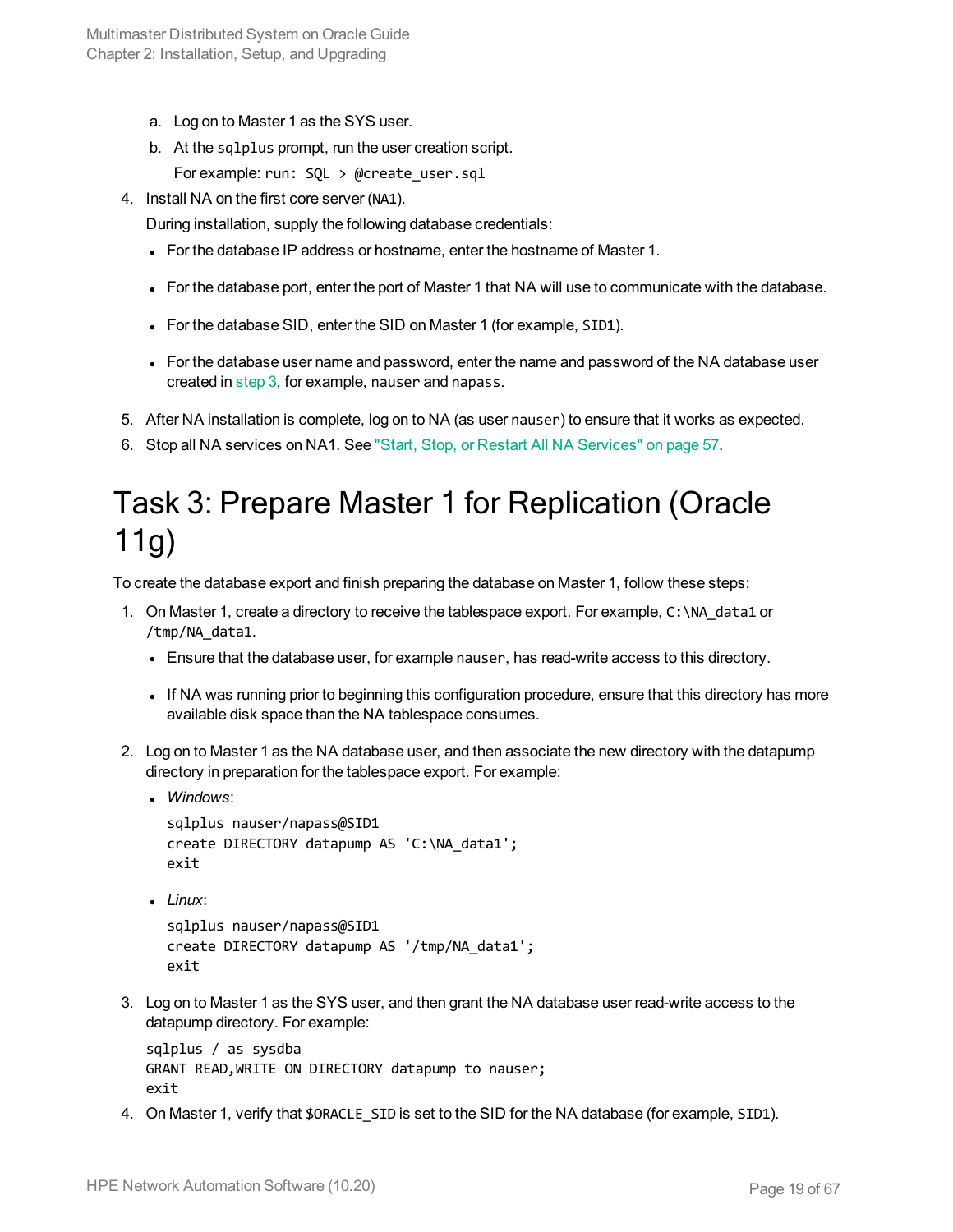<span id="page-19-1"></span>5. With the NA management engine on NA1 shut down, on Master 1 and outside of SQLPlus, use the Oracle Data Pump Utility to export the NA database schema. For example:

expdp nauser/napass TABLES=RN % DIRECTORY=datapump DUMPFILE=NAEXP.dmp LOGFILE=NAEXP.log

- 6. Examine the export log file, for example NAEXP. log in the NA data1 directory.
	- If the export was successful, continue to step  $8$  of this task.
	- If the export was not successful, resolve the problems causing the failure, and then repeat step  $5$  of this task.
- <span id="page-19-3"></span>7. If you did not run the user creation script to create the database user, identify this user's complete set of permissions. You will use this information to re-create the user in [step 10](#page-19-2) of this task.
- <span id="page-19-0"></span>8. With the NA management engine on NA1 shut down, log on to Master 1 as the SYS user, and then delete the NA database user while retaining the NA tablespace.

For example, in the Oracle Enterprise Manager (preferred), delete nauser, or at the sqlplus prompt, enter the following command:

DROP USER nauser CASCADE;

**Note:** Use the cascade delete option to completely delete the user and empty its tablespace.

- <span id="page-19-2"></span>9. Verify that the NA tablespace is now empty.
- 10. Log on to Master 1 as the SYS user, and then recreate the NA database user:
	- I To use the user creation script, run commands similar to the following example:

```
sqlplus / as sysdba
run: SQL > @create user.sql
exit
```
**.** Otherwise, recreate the user with the permissions collected in step  $7$  of this task.

The newly-created NA database user connects to the existing NA tablespace. You might see an RMI error during the connection process. This error should clear after a few minutes, and the user-tablespace connection should occur without intervention.

<span id="page-19-4"></span>11. On Master 1, outside of SQLPlus, use the Oracle Data Pump Utility to import the NA database schema for the NA database user. For example:

impdp nauser/napass DIRECTORY=datapump TABLES=RN\_% DUMPFILE=NAEXP.dmp LOGFILE=NAIMP1.log

**Note:** *Linux only*: Verify that the export file permissions are at least 755.

- 12. Examine the import log file, for example NAIMP1.log in the NA\_data1 directory.
	- If the import was successful, continue to Task 4: Prepare Master 2 for [Replication](#page-20-0) (Oracle 11g).
	- If the import was not successful, do the following:
		- $\circ$  Resolve the problems causing the failure.

Verify that the permissions for the user created in [step 10](#page-19-2) of this task match the user permissions collected in [step 7](#page-19-3) of this task.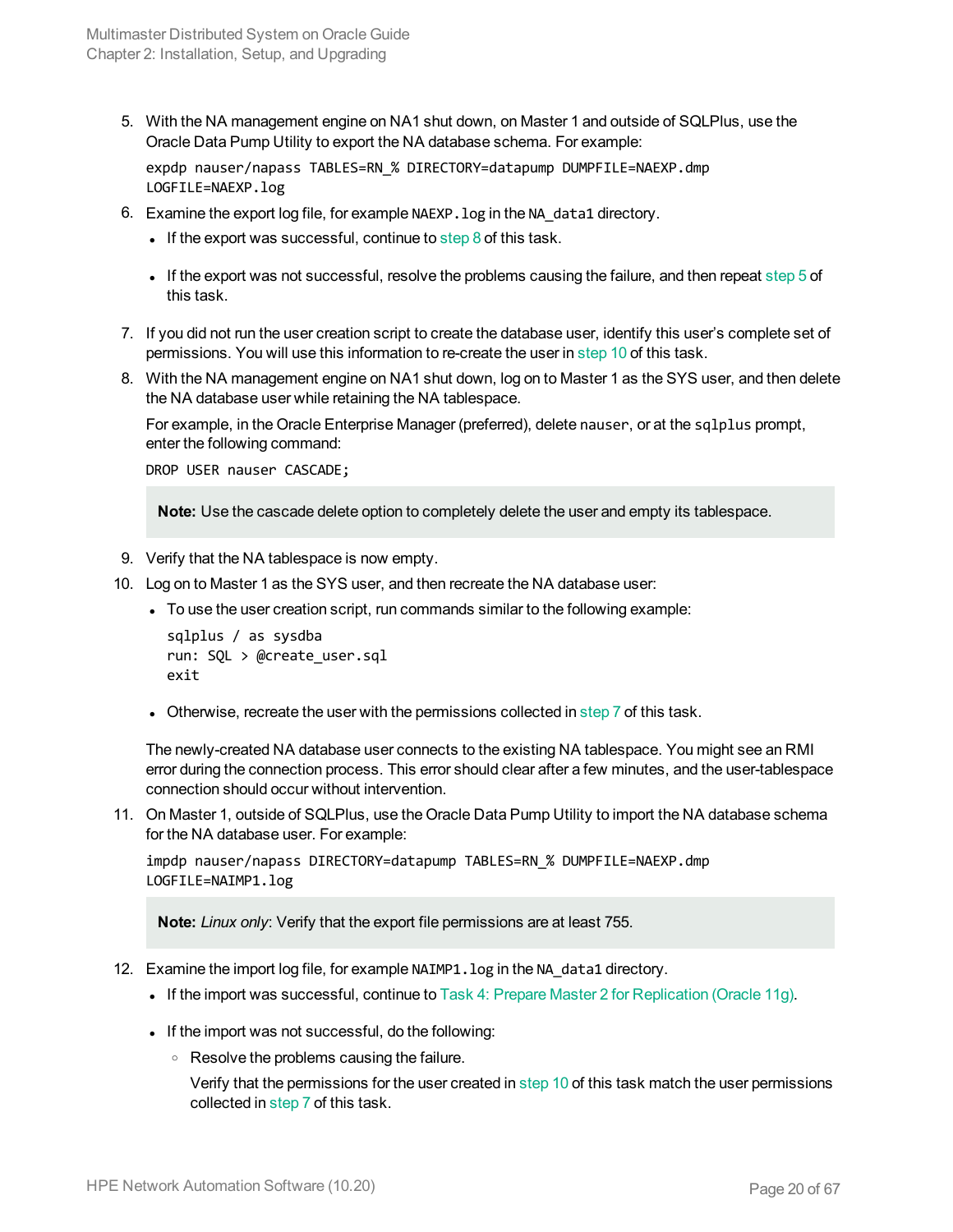- <span id="page-20-1"></span>• Drop the NA database user as described in [step 8](#page-19-0) of this task.
- Repeat [step 11](#page-19-4) of this task.

## <span id="page-20-0"></span>Task 4: Prepare Master 2 for Replication (Oracle 11g)

To import the Master 1 database onto Master 2, follow these steps:

- 1. Log on to Master 2 as the SYS user, and then create the NA tablespace with the same name and parameters as the NA tablespace on Master 1. For example:
	- <sup>l</sup> *Windows*:

```
sqlplus nauser/napass@SID2
CREATE TABLESPACE NAORA DATAFILE 'C:\APP\ADMINISTRATOR\ORADATA\SID2\
NAORA.DBF' SIZE 200M REUSE AUTOEXTEND ON NEXT 50M;
exit
```
• Linux:

```
sqlplus nauser/napass@SID2
CREATE TABLESPACE NAORA DATAFILE '/u01/app/oracle/oradata/SID2/NAORA.DBF' SIZE
200M REUSE AUTOEXTEND ON NEXT 50M;
exit
```
- 2. Log on to Master 2 as the SYS user, and then create the NA database user:
	- To use the user creation script, copy the script to Master 2 and then run commands similar to the following example:

```
sqlplus / as sysdba
run: SQL > @create user.sql
exit
```
• Otherwise, create the user with the permissions collected in [step 7.](#page-19-3)

The newly-created NA database user connects to the existing NA tablespace. You might see an RMI error during the connection process. This error should clear after a few minutes, and the user-tablespace connection should occur without intervention.

3. On Master 2, create a directory to hold the tablespace export. For example, C: \NA\_data2 or /tmp/NA data2.

Ensure that the database user (for example, nauser) has read-write access to this directory.

4. Copy the tablespace export file (for example, NAEXP.dmp) to the new directory on Master 2.

Ensure that the export file owner and group are those for the Oracle user for the operating system.

- 5. Log on to Master 2 as the NA database user, and then associate the new directory with the datapump directory in preparation for the tablespace import. For example:
	- <sup>l</sup> *Windows*:

```
sqlplus nauser/napass@SID2
create DIRECTORY datapump AS 'C:\NA_data2';
exit
```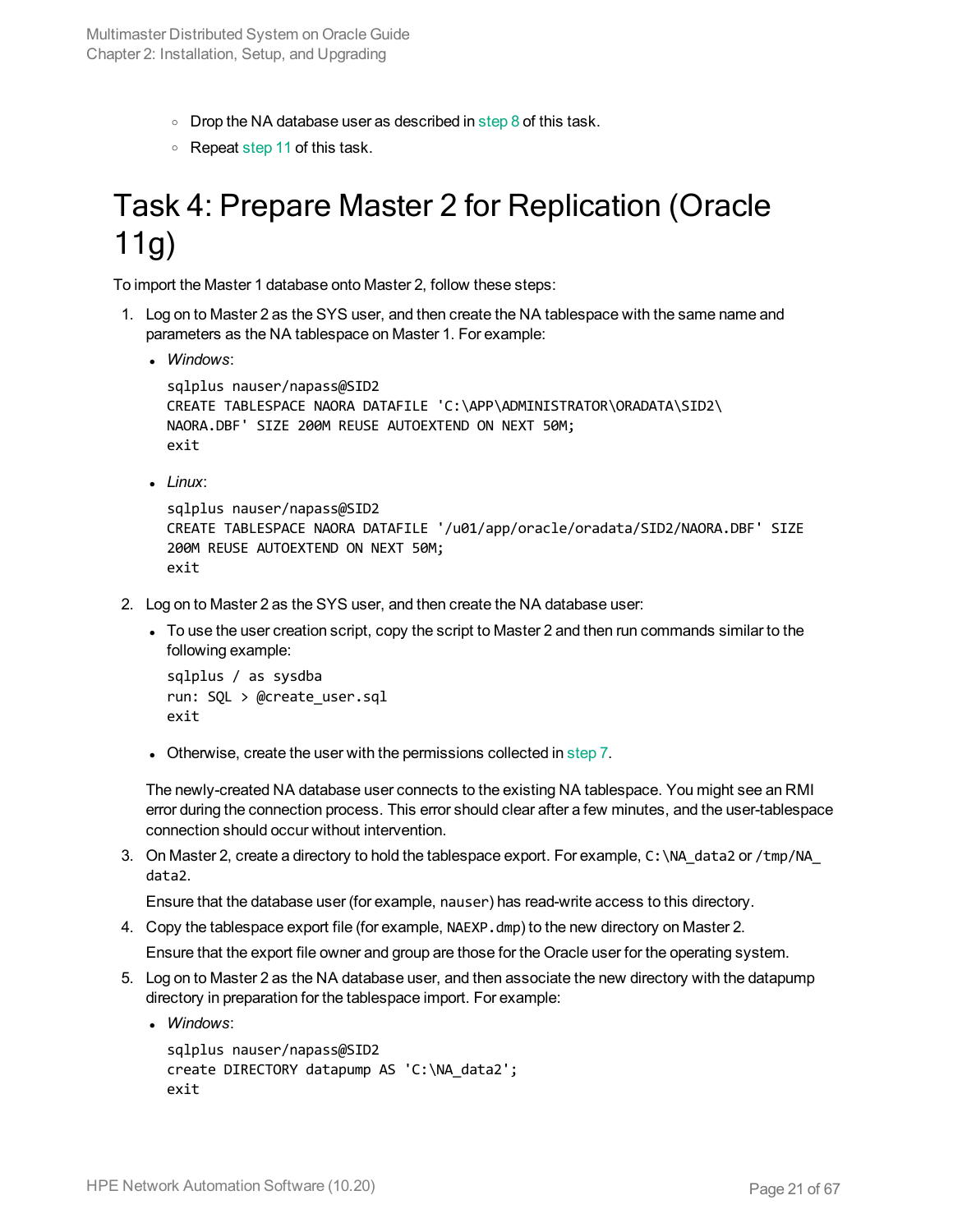• Linux:

```
sqlplus nauser/napass@SID2
create DIRECTORY datapump AS '/tmp/NA_data2';
exit
```
6. Log on to Master 2 as the SYS user, and then grant the NA database user read-write access to the datapump directory. For example:

```
sqlplus / as sysdba
GRANT READ,WRITE ON DIRECTORY datapump to nauser;
exit
```
- <span id="page-21-1"></span>7. On Master 2, verify that \$ORACLE SID is set to the SID for the NA database (for example, SID2).
- 8. On Master 2, outside of SQLPlus, use the Oracle Data Pump Utility to import the NA database schema for the NA database user. For example:

```
impdp nauser/napass DIRECTORY=datapump TABLES=RN_% DUMPFILE=NAEXP.dmp
LOGFILE=NAIMP2.log
```
**Note:** *Linux only*: Verify that the export file permissions are at least 755.

- 9. Examine the import log file, for example NAIMP2. log in the NA data2 directory.
	- If the import was successful, continue to Task 5: Configure [Replication](#page-21-0) (Oracle 11g).
	- If the import was not successful, do the following:
		- $\circ$  Resolve the problems causing the failure.
		- $\circ$  Drop the NA database user as described in [step 8](#page-19-0) of Task 3: Prepare Master 1 for Replication (Oracle 11g)
		- $\circ$  Repeat [step 8](#page-21-1) of this task.

### <span id="page-21-0"></span>Task 5: Configure Replication (Oracle 11g)

To configure replication between the Master 1 and Master 2 databases, follow these steps:

1. On Master 1, add the Master 2 database information to the local TNSNAMES.ora. Verify that the Master 1 database information also exists in the TNSNAMES.ora. If the Master 1 database information does not exist, add it in the same format as the other entries.

**Note:** You might also need to make modifications to the LISTENER, ora and SOLNET, ora files depending on how the Oracle servers are configured. In particular, in certain environments the NAMES. DEFAULT DOMAIN property needs to be commented out in SOLNET. ora. For more information, contact your Oracle DBA.

2. On Master 2, add the Master 1 database information to the local TNSNAMES.ora. Verify that the Master 2 database information also exists in the TNSNAMES, ora. If the Master 2 database information does not exist, add it in the same format as the other entries.

**Note:** You might also need to make modifications to the LISTENER.ora and SQLNET.ora files depending on how the Oracle servers are configured. In particular, in certain environments the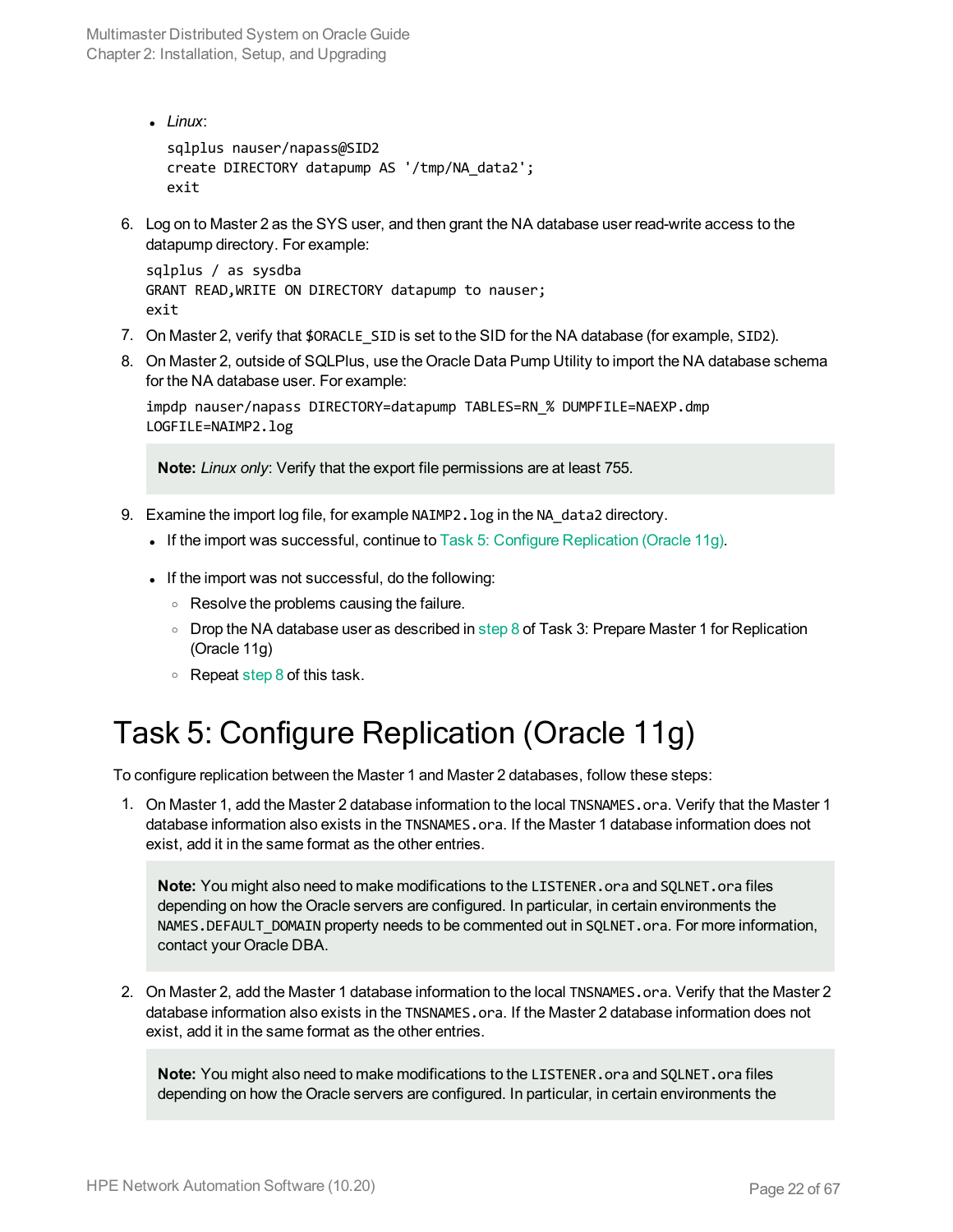NAMES. DEFAULT\_DOMAIN property needs to be commented out in SOLNET.ora. For more information, contact your Oracle DBA.

<span id="page-22-0"></span>3. On NA1, unpack the OracleReplicationScriptToolBundle.zip file to a known location, for example the NA data directory used earlier in this procedure.

**Tip:** On Windows systems, unpack the replication bundle to a location with low security, for example, C:\tmp.

- <span id="page-22-2"></span>4. From the known location of [step 3,](#page-22-0) customize the ReplicationScriptTool.properties file for your environment:
	- a. In a text editor such as WordPad or vi, open the ReplicationScriptTool.properties file.
	- b. Search for and replace the text REPLACEME with the appropriate value for that variable.
		- $\circ$  Use the fully-qualified hostnames to identify the database and core servers. For example:

db.server.0=Master1.example.com db.port.0=1521 db.name.0=SID1 db.username.0=nauer db.password.0=napass app.server.0=NA1.example.com app.rmiport.0=1099 app.corename.0=Core1 db.server.1=Master2.example.com db.port.1=1521 db.name.1=SID2 db.username.1=nauser db.password.1=napass app.server.1=NA2.example.com app.rmiport.1=1099 app.corename.1=Core 2

- c. Set timezone offset to the value that matches the time zone setting for all servers in the distributed system.
- d. Verify that mode is set to initial.
- <span id="page-22-1"></span>5. From the known location of [step 3,](#page-22-0) run java -version to verify that Java is version 1.7 or later.
- 6. From the known location of [step 3,](#page-22-0) run the ReplicationScriptTool:

java -classpath . ReplicationScriptTool

This command creates a script for starting replication. By default, the script is named ReplicationTool.sql.

**Tip:** The following error message can mean that Java does not have permission to run the replication tool:

Could not find the main class: ReplicationScriptTool.

Move all files from the replication bundle to a directory with lower security, and then run the java command from that directory.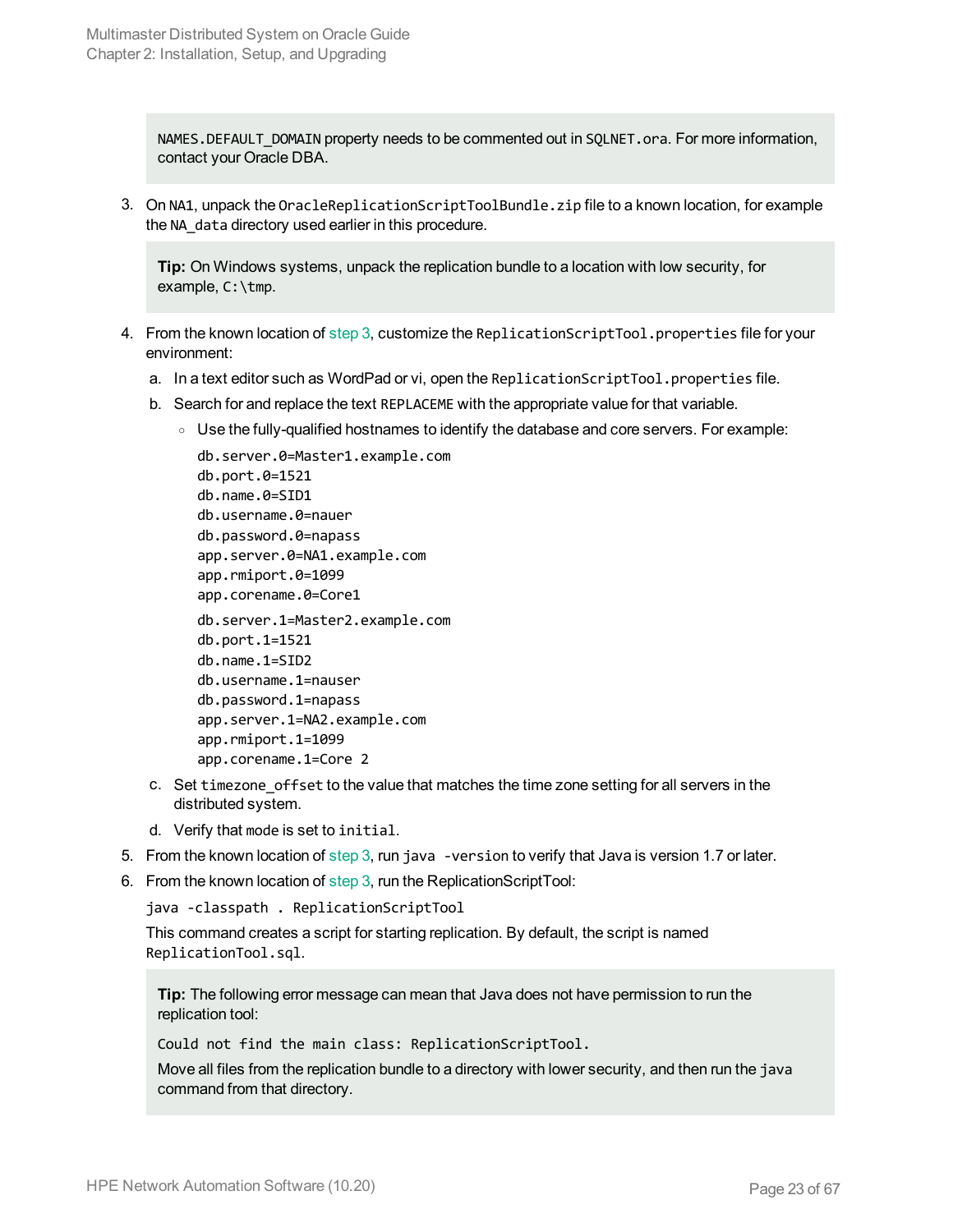- <span id="page-23-0"></span>7. On Master 1, ensure that SQLPlus that can access all NA Cores in the NA Mesh. To verify this, connect to one database with SQLPlus and issue the CONNECT <USER>/<PASSWORD>@<SID> command for each different SID in the Mesh. This is necessary because the script issues CONNECT commands to change which database it is running procedures against.
- 8. Copy the replication script created in [step 6](#page-22-1) (for example, ReplicationScript.sql) from the known location to the server identified in [step 7](#page-23-0).
	- *Windows:* Place the file in  $C:\Upsilon$ .
	- Linux: Place the file in the \$ORACLE\_HOME/bin directory, for example /u01/app/oracle/product/11.2.0/dbhome\_1/bin.

**Note:** Make sure that files named \* spool.txt do not exist in the directory. When run, the script will log its actions to a file with that suffix.

- 9. On Master 1, open two SQLPLus windows, each connected as the NA database user (for example, nauser).
- 10. On Master 2, open a SQLPlus window connected as the NA database user (for example, nauser).
- 11. In one SQLPlus window on Master 1, run the replication script. For example:

@ReplicationScript.sql

12. Follow the instructions provided by the script at several points as it runs. This process involves running commands in the second SQLPlus window on Master 1 to verify that certain operations necessary for later steps in the script have completed.

At the first and second pauses, verify the configuration for both of the databases by running the same command in each of the following windows:

- The second SQLPlus window on Master 1.
- The SQLPlus window on Master 2.

At the third pause, run the command in the second SQLPlus window on Master 1 only. When the SELECT STATUS,REQUEST,ONAME FROM DBA\_REPCATLOG; statement returns "0 rows selected," replication setup is almost completed. Finish the process in the NA database user window.

**Note:** If you see errors during replication setup, before performing initial replication setup again, see "Removing [Replication](#page-30-0) Across the Entire NA Mesh" on page 31.

**Tip:** Depending on database size, it can take 30 to 60 minutes to see the "0 rows selected" results.

- 13. After the replication script completes, close both SQLPlus windows to ensure that all actions are logged to the spool file.
- <span id="page-23-1"></span>14. Verify that the replication is working correctly. Make sure:
	- The spool file generated by running the replication SQL script contains no errors.
	- The RN\_CORE table in each database contains the appropriate list of servers in the NA Mesh. To check the RN\_CORE table, using SQLPlus, enter the following command on each server: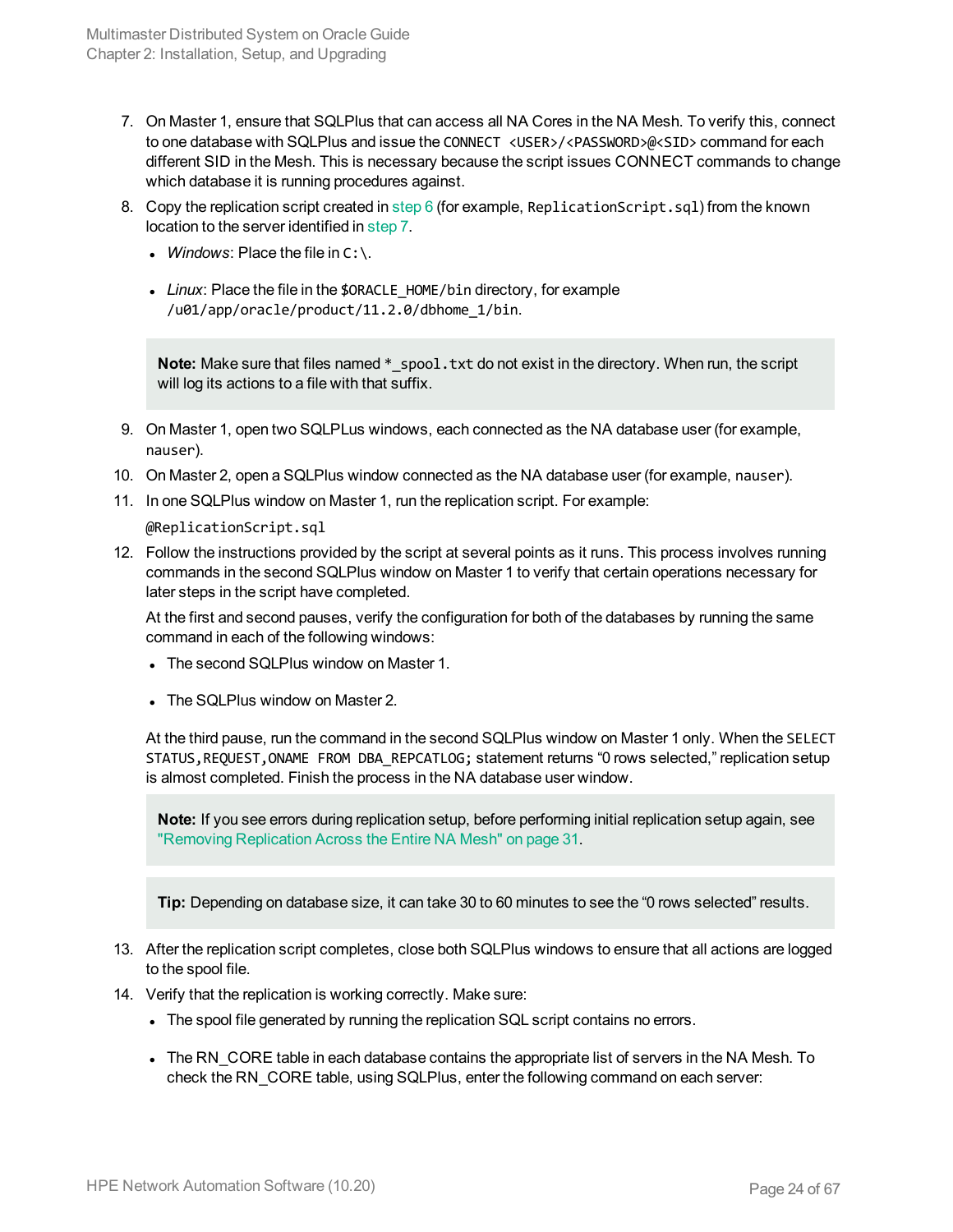SELECT \* FROM RN CORE;

- Verify (using the Oracle Enterprise Manager) that each database in the NA Mesh has replication set up, is in the Normal state, and has purge, push, and repcat\_admin jobs installed correctly. Contact your Oracle DBA for assistance.
- Verify that the replication of data is working correctly. To verify that replication is working between all NA Cores in the NA Mesh, enter the following commands:

```
CONNECT <USER>/<PASSWORD>@<MASTER1_SID>;
UPDATE RN CORE SET COMMENTS = 'Test from sid1 to sid2' where CoreID=1;
COMMIT;
wait 10 to 30 seconds
CONNECT <USER>/<PASSWORD>@<MASTER2_SID>;
SELECT Comments from RN CORE where CoreID=1;
```
Enter this from every NA Core in the NA Mesh. Check the values each time on all of the other NA Cores to ensure that the links between each database in the system are working correctly.

- . The following command must return 'no rows selected' and not 'ready': SELECT STATUS,REQUEST,ONAME FROM DBA\_REPCATLOG;
- <span id="page-24-1"></span>15. Install NA on the second core server (NA2).

During installation, connect NA to the database on Master 2. When prompted for the database credentials, choose: use existing database.

### <span id="page-24-0"></span>Task 6: Configure the NA Core Servers for **Replication**

- 1. Stop all NA services on NA2. See "Start, Stop, or Restart All NA [Services"](#page-56-1) on page 57.
- 2. Copy the distributed.rcx file from the known location of [step 3](#page-22-0) of Task 5: Configure Replication (Oracle 11g) to the following directory on both core servers, NA1 and NA2:
	- *Windows*: <NA\_HOME>\ire
	- Linux: <NA HOME>/jre
- <span id="page-24-2"></span>3. Start all NA services on both NA core servers, NA1 and NA2. See "Start, Stop, or [Restart](#page-56-1) All NA [Services"](#page-56-1) on page 57.
- <span id="page-24-3"></span>4. Connect to the NA console on both core servers, NA1 and NA2, (as user nauser), and ensure that there are no issues.

**Tip:** An RMI error message at this point can mean that NA is unable to identify the localhost. For more information, see "RMI Errors in the NA [Console"](#page-52-1) on page 53.

- 5. Verify the NA installation:
	- a. Edit an object on one NA server (for example, a Comments field for a device).
	- b. Wait a minute and then verify that the updated comment exists on the second server.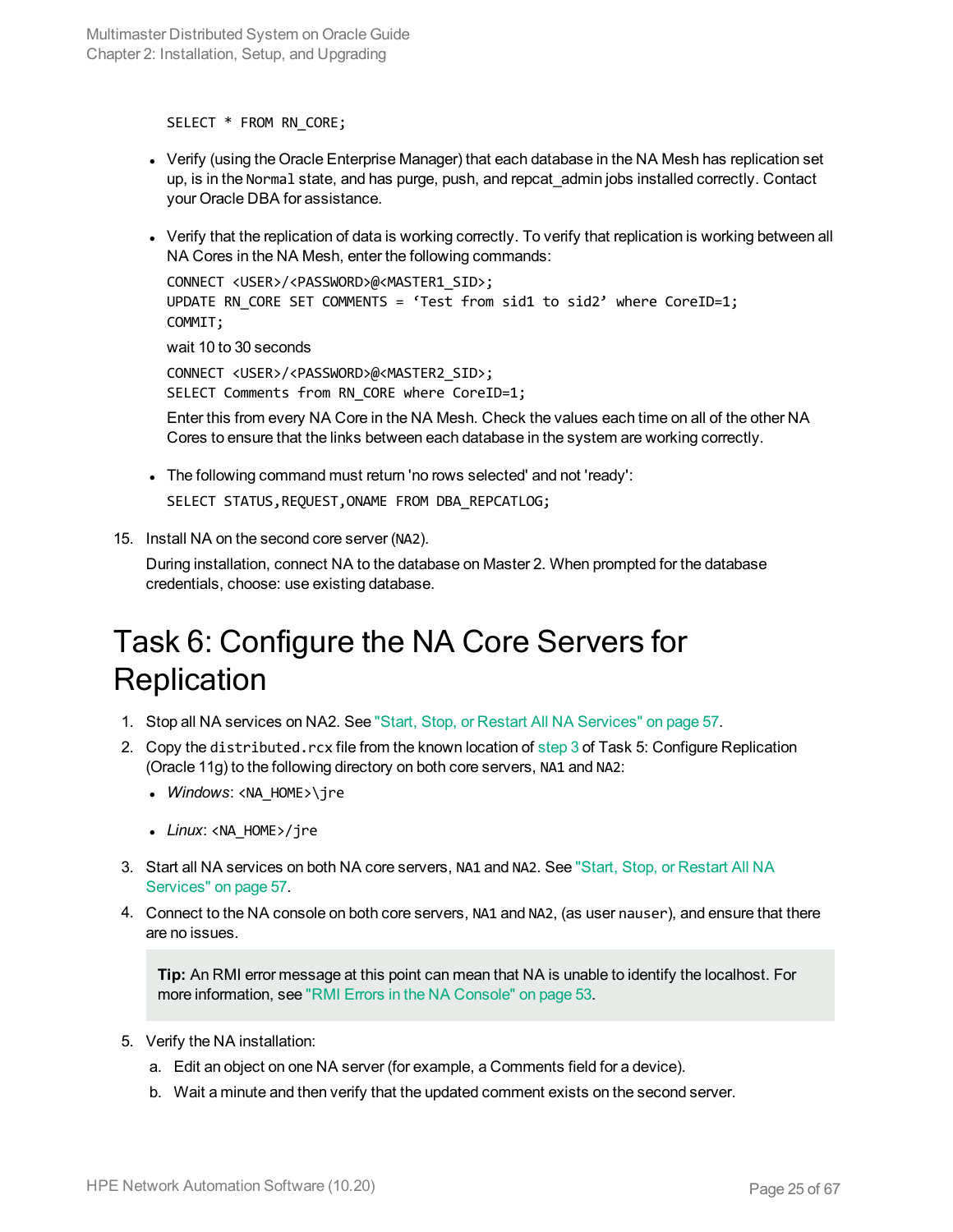c. Check the status of the Oracle Distributed Monitor in the NA console to ensure that no problems are being reported. (For information, see ["Distributed](#page-44-2) Monitor Results Page" on page 45.) It could take up to five minutes for this monitor to initially run.

#### <span id="page-25-0"></span>NA Database User Creation Script (Oracle 11g)

/\*Create a new user with a default tablespace\*/ CREATE USER nauser IDENTIFIED BY napass DEFAULT TABLESPACE NAORA;

/\*grant Role equivalent to a system user (only choose public if you choose to provide basic privileges)\*/ GRANT DBA to nauser WITH ADMIN OPTION;

/\*grant permissions for normal NA operation\*/ GRANT CREATE SEQUENCE, CREATE SESSION, CREATE TABLE, CREATE PROCEDURE, SELECT ANY DICTIONARY, CONNECT, CREATE VIEW TO nauser; GRANT EXECUTE ON SYS. DBMS REPCAT ADMIN TO nauser; GRANT EXECUTE ON SYS. DBMS DEFER SYS TO nauser; GRANT CREATE PUBLIC DATABASE LINK TO nauser; GRANT CREATE DATABASE LINK TO nauser; GRANT CREATE USER TO nauser; GRANT CREATE ANY PROCEDURE TO nauser;

/\*For normal operation of a NA Core in a replication environment:\*/ GRANT EXECUTE ON SYS.DBMS REPUTIL TO nauser; GRANT SELECT ON SYS.DBA CONSTRAINTS TO nauser; GRANT SELECT ON SYS.DBA CONS COLUMNS TO nauser; GRANT SELECT ON SYS.DBA REPCOLUMN TO nauser;

/\*For replication deletion:\*/ GRANT DROP USER TO nauser; GRANT DROP PUBLIC DATABASE LINK TO nauser; GRANT DROP ANY PROCEDURE TO nauser;

/\*grant permissions for system level\*/ GRANT CREATE MATERIALIZED VIEW, GLOBAL QUERY REWRITE, SELECT ANY TABLE to nauser; GRANT UNLIMITED TABLESPACE to nauser WITH ADMIN OPTION; commit;

## <span id="page-25-1"></span>Oracle 11g: Adding a New NA Core to an Existing NA Mesh

Master 1 is the existing Master Definition Site and Master 3 is the new NA Core being added.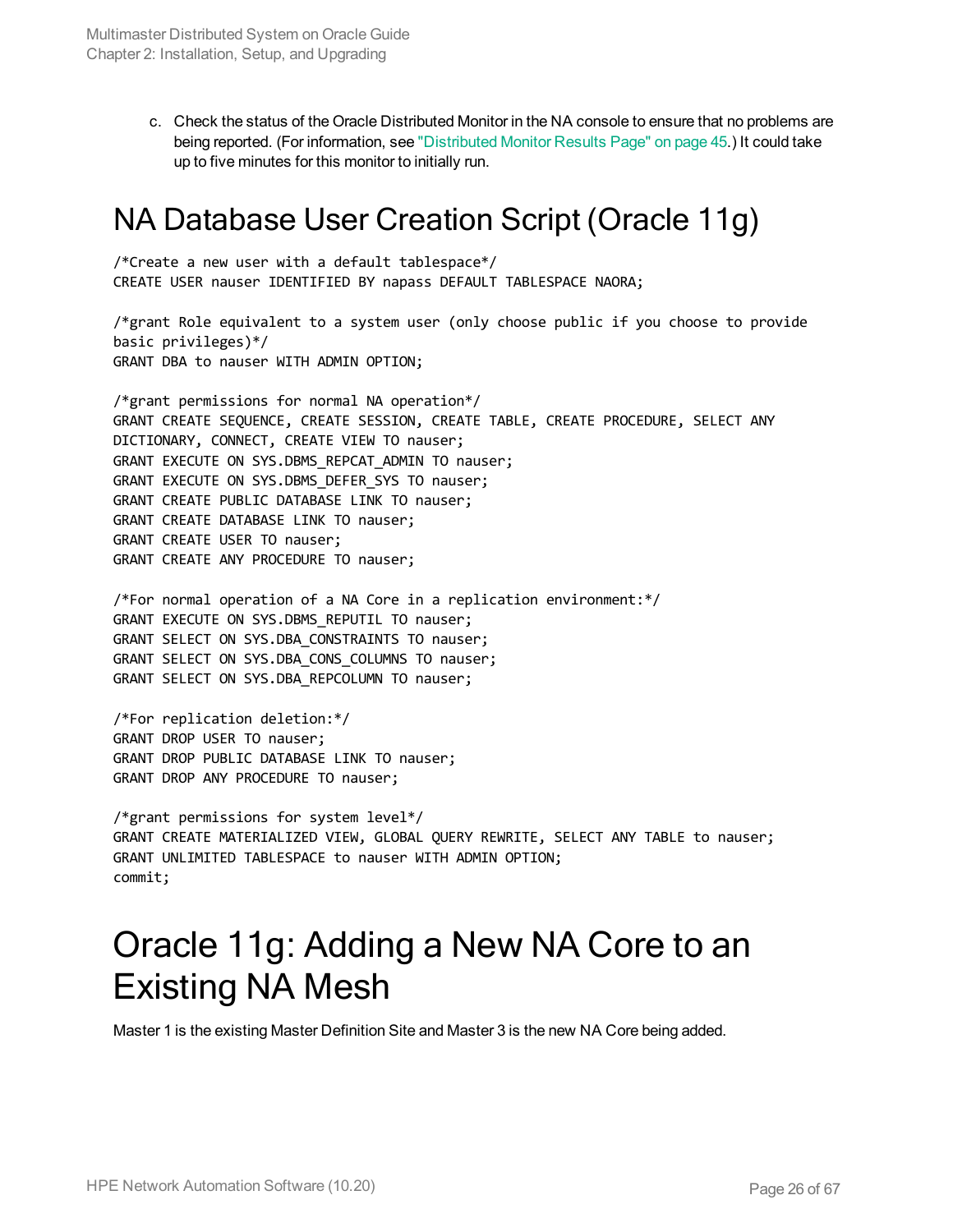To add an NA core to an existing NA mesh, follow these steps:

- 1. System Setup:
	- $\bullet$  A current NA 10.20 database on Master 1.
	- NA core server of NA Core 1 connected to the database on Master 1.
	- A database with no data or NA schema setup on Master 3. The database identifier (SID) needs to be different from the existing databases in the NA Mesh.
	- A network connection from the Master 1 servers to the Master 3 servers (and vice-versa) that enables ports 1521 (Oracle only), 1098, 8083, 1099, and 4444 (or appropriate variations) to be connected between these servers. Port 1521 must be open between the Oracle servers. The remaining ports must be open between the NA servers.
	- <sup>l</sup> The *ReplicationScriptTool bundle* files installed on a Java-capable system.
	- I All database servers and core servers are set to use the same time and time zone.
- 2. Obtain the following information:
	- Login/password/database identifier for NA into the two databases (on Master 1 and Master 3).
	- The replication password for the existing repadmin user.
	- NA server hostname, NA server RMI listening port, database hostname, and database listening port for Master 3.
	- The time zone offset (integer from UTC) for the entire NA Mesh. This must be a constant across the NA Mesh.
	- The existing replication group name.
- 3. Set (or verify) the following database parameters for Master 3:
	- $\bullet$  global\_names = TRUE
	- $\bullet$  open\_links = at least 5 (increase this by 1 for each additional server in the NA Mesh beyond 2)
	- open links per instance = at least 5 (same as open links)
	- $\bullet$  parallel min servers = 2
	- $\bullet$  shared\_pool\_size = increase current value by 40m to support replication
	- $\bullet$  job queue processes = at least 2.

**Note:** The parameters must be set on each database in the NA Mesh. The parameters could be set up when the database is first created. If not, they must be modified at this point. You can view the current value of these parameters using Oracle Enterprise Manager or SQLPlus with the "SHOW PARAMETERS" or "SELECT NAME, VALUE FROM v\$parameter" commands (where NAME = <parameter\_name>, for example, global\_names).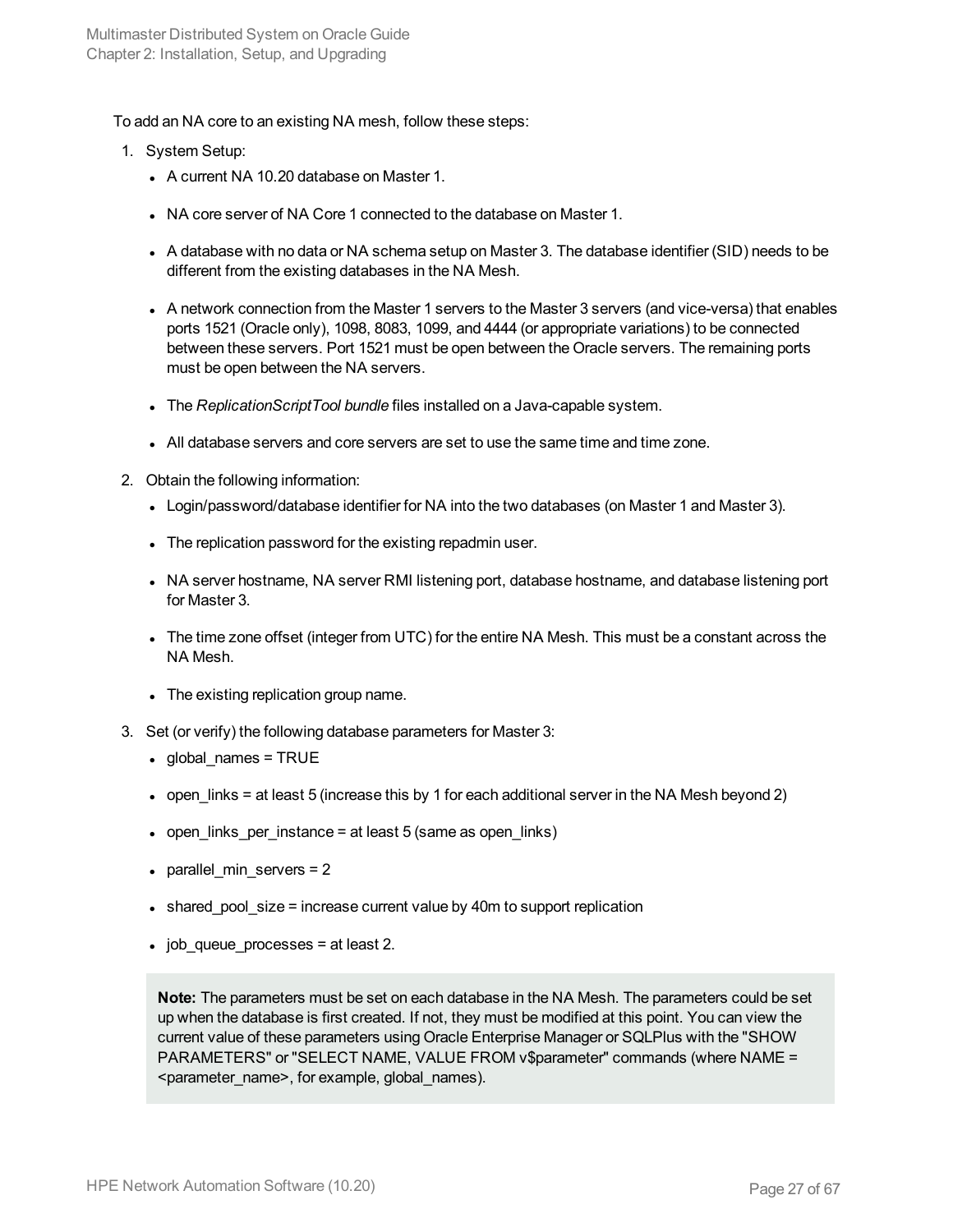- 4. Stop all NA services on all NA core servers. See "Start, Stop, or Restart All NA [Services"](#page-56-1) on page 57.
- 5. As the **repadmin** user, enter the following command using SQLPlus on Master 1 to quiesce the replication group:

EXEC DBMS REPCAT.SUSPEND MASTER ACTIVITY('<replication group name>');

where <replication\_group\_name> is from Step 2.

- 6. Wait for the replication group to quiesce. Do this by executing the SELECT GNAME, STATUS FROM DBA REPGROUP; command to check on the status. Wait until the status is listed as QUIESCED.
- 7. Create the Master 1 database export and finish preparing the database on Master 1 as described in ["Task](#page-18-1) 3: Prepare Master 1 for [Replication](#page-18-1) (Oracle 11g)" on page 19.
- 8. Import the Master 1 database onto Master 3 as described in "Task 4: Prepare Master 2 for [Replication](#page-20-1) [\(Oracle](#page-20-1) 11g)" on page 21.

Substitute "Master 3" for each reference to "Master 2."

9. Configure replication between the Master 1 and Master 3 databases as described in "Task 5: [Configure](#page-21-0) [Replication](#page-21-0) (Oracle 11g)" on page 22 and "Task 6: Configure the NA Core Servers for [Replication"](#page-24-1) on [page](#page-24-1) 25.

Note the following differences:

- Substitute "Master 3" for each reference to "Master 2."
- **For [step](#page-22-2) 4, if you still have the ReplicationScriptTool.properties file from setting up initial** replication you can use it. Otherwise, use the file from the most recent unpacking of the OracleReplicationScriptToolBundle.zip file.
	- $\circ$  Verify or edit the server information for the initial core and second master site.
	- <sup>o</sup> Uncomment the Additional Master site configuration area, and replace the text REPLACEME with the appropriate value for that variable. Use the fully-qualified hostnames to identify the database and core servers. For example:

```
db.server.1=Master3.example.com
db.port.1=1521
db.name.1=SID3
db.username.1=nauser
db.password.1=napass
app.server.1=NA3.example.com
app.rmiport.1=1099
app.corename.1=Core 3
```
- <sup>o</sup> Set the mode to add\_server.
- $\circ$  For [step](#page-23-1) 13, the spool file contains the following acceptable warning that occurs after the DBMS REPCAT.SUSPEND\_MASTER\_ACTIVITY command:

'ORA-23326: object group <yourgroup>.<your\_replication\_ group> is quiesced'

• Carry out [step](#page-24-3) 3 and step 4 on all NA core servers in the NA mesh.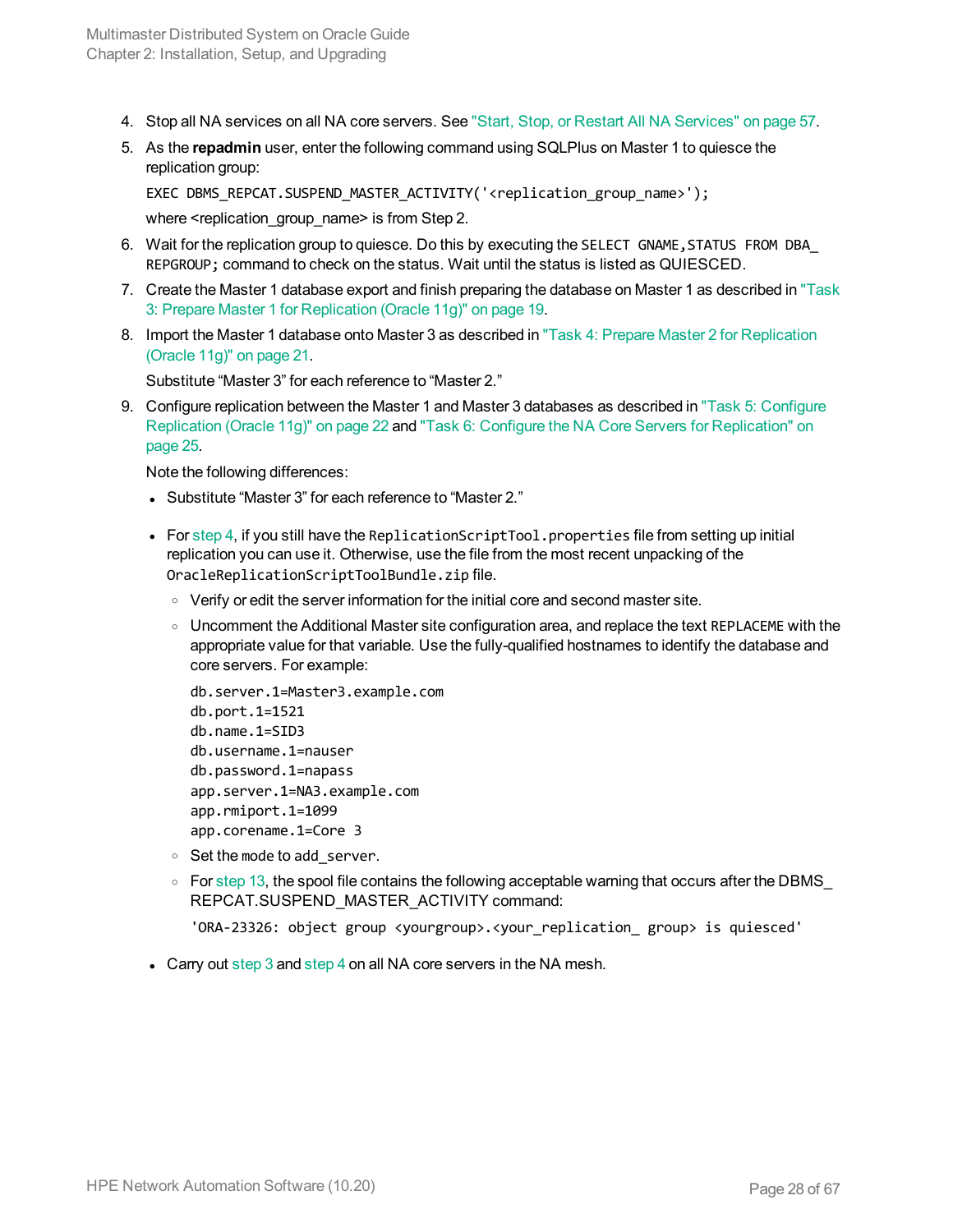## <span id="page-28-0"></span>Removing an NA Core from an Existing NA Mesh

**Caution:** After you remove an NA Core from an NA Mesh, the data in that NA Core's database will no longer remain in sync with the data in the rest of the NA Mesh. The data cannot be merged back into the NA Mesh.

To remove an NA Core from an NA Mesh:

- 1. If the NA core you want to remove is the Master Definition Site, change the Master Definition Site to be another NA Core as described in ["Changing](#page-29-0) the Master Definition Site" on the next page.
- 2. Install the *ReplicationScriptTool bundle* files on a Java-capable system.
- 3. Ensure that all NA devices belong to Sites on NA Cores that are not going to be removed.
- 4. Modify all Sites to point to an NA Core that is not going to be removed. (Alternatively, you can remove those Sites.)
- 5. Turn off the NA server from the NA Core that is being removed.
- 6. Delete the RN\_CORE entry that was removed using the following commands using SQLPlus:

```
UPDATE RN SITE SET OwningCoreID = 1 WHERE OwningCoreID = \langle coreID \rangle;
UPDATE RN SITE SET ManagingCoreID = 1 WHERE ManagingCoreID = <coreID>;
UPDATE RN SCHEDULE TASK SET CoreID = 1 WHERE CoreID = \langle coreID>;
DELETE FROM RN CORE WHERE CoreID = <coreID>;
COMMIT;
```
**Tip:** To identify the Core ID of the NA Core to delete, enter the SELECT\*FROM RN\_CORE command.

7. Update the variables for all masters in the *ReplicationScriptTool.properties* file. Ensure that you modify all "REPLACEME" text entries in the *ReplicationScriptTool.properties* file with the appropriate values for your environment.

**Note:** The master being deleted must be the last master entry and the Master Definition Site must be the first entry. In addition, update the replication user, password, and replication group name in the *ReplicationScriptTool.properties* file if needed. Make sure the "mode" property is set to "delete\_ server".

- 8. Run java -version to verify that Java is version 1.7 or later.
- 9. Run the ReplicationScriptTool via the following command:

java -classpath . ReplicationScriptTool

- 10. Ensure that you have a server and directory (typically on one of the database systems) where you can run a copy of SQLPlus that can access all NA Cores in the NA Mesh. To verify this, connect to one database with SQLPlus and issue the CONNECT <USER>/<PASSWORD>@<SID> command for each different SID in the NA Mesh. This is necessary because the script issues CONNECT commands to change which database it is running procedures against.
- 11. Copy the newly generated SQL file (typically named *ReplicationScript.sql* depending on what value was set in the *ReplicationScriptTool.properties* file), from the ReplicationScriptTool working directory to the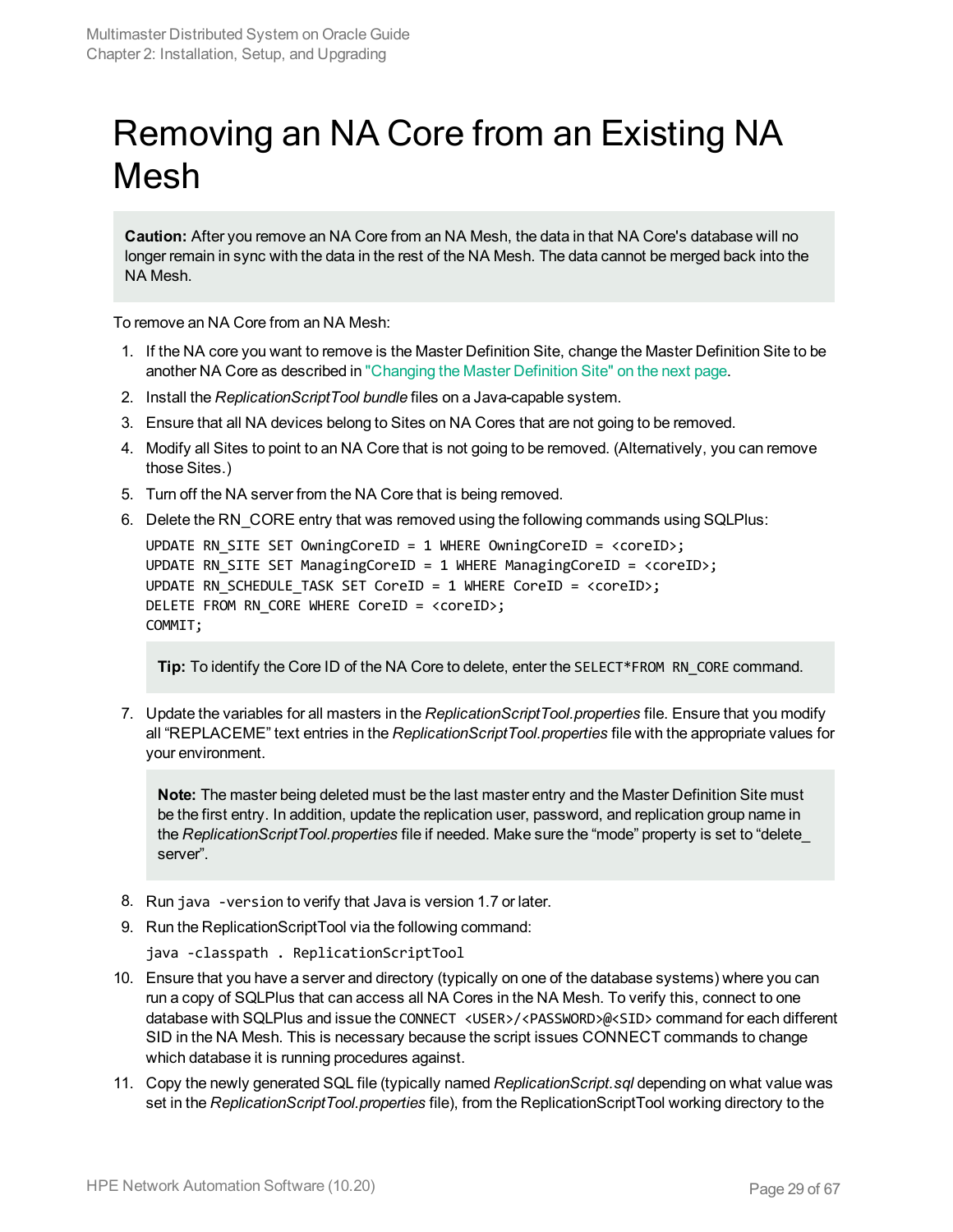server and directory where you plan to run SQLPlus.

**Note:** Make sure that files named \* spool.txt do not exist in that directory. When run, the script will log its actions to a file of that suffix.

- 12. Ensure that you have two SQLPLus windows open before running the script: One connected as the NA user and one connected as the SYSTEM user.
- 13. Run the replication script copied in the previous step in the SQLPlus window connected as the NA user using @ReplicationScript.sql.
- 14. Follow the instructions provided by the script at several points as it runs. This will involve running other commands in the second SQLPlus window to verify that certain operations necessary for later steps in the script have completed.
- 15. Exit from SQLPlus once the script completes. This ensures that all actions are logged to the spool file.
- 16. Verify that the replication is working correctly. Make sure:
	- The spool file generated by running the replication SQL script contains no errors.
	- The RN CORE table on each database contains the appropriate list of servers in the NA Mesh. To check the RN\_CORE table, using SQLPlus, enter the following command on each server: "SELECT \* FROM RN\_CORE;"
	- Verify (using Oracle's Enterprise Manager) that each database in the NA Mesh has replication set up, is in the "Normal" state, and has purge, push, and repcat\_admin jobs installed correctly. Consult your Oracle DBA for assistance.
	- Verify that the replication of data is working correctly. To verify that replication is working between all NA Cores in the NA Mesh, enter the following commands:

```
CONNECT <USER>/<PASSWORD>@<MASTER1_SID>;
UPDATE RN_CORE SET COMMENTS = 'Test from sid1 to sid2' where CoreID=1;
COMMIT;
```
wait 10 to 30 seconds

CONNECT <USER>/<PASSWORD>@<MASTER2\_SID>; SELECT Comments from RN CORE where CoreID=1;

You should enter this from every NA Core in the NA Mesh. Be sure to check the values each time on all of the other NA Cores to ensure that the links between each database in the system are working correctly.

- 17. Uninstall the NA server from the NA Core that was removed.
- <span id="page-29-0"></span>18. Restart the NA servers in the NA Mesh.

#### Changing the Master Definition Site

It may be necessary to change the Master Definition Site in the event of failure of that Site or when you want to remove an NA Core from the NA Mesh. To change the Master Definition Site:

1. If the old Master Definition Site is accessible (for example in the case where it is being removed from the NA Mesh), as the "repadmin" user on the existing Master Definition Site, enter the following command using SQLPlus: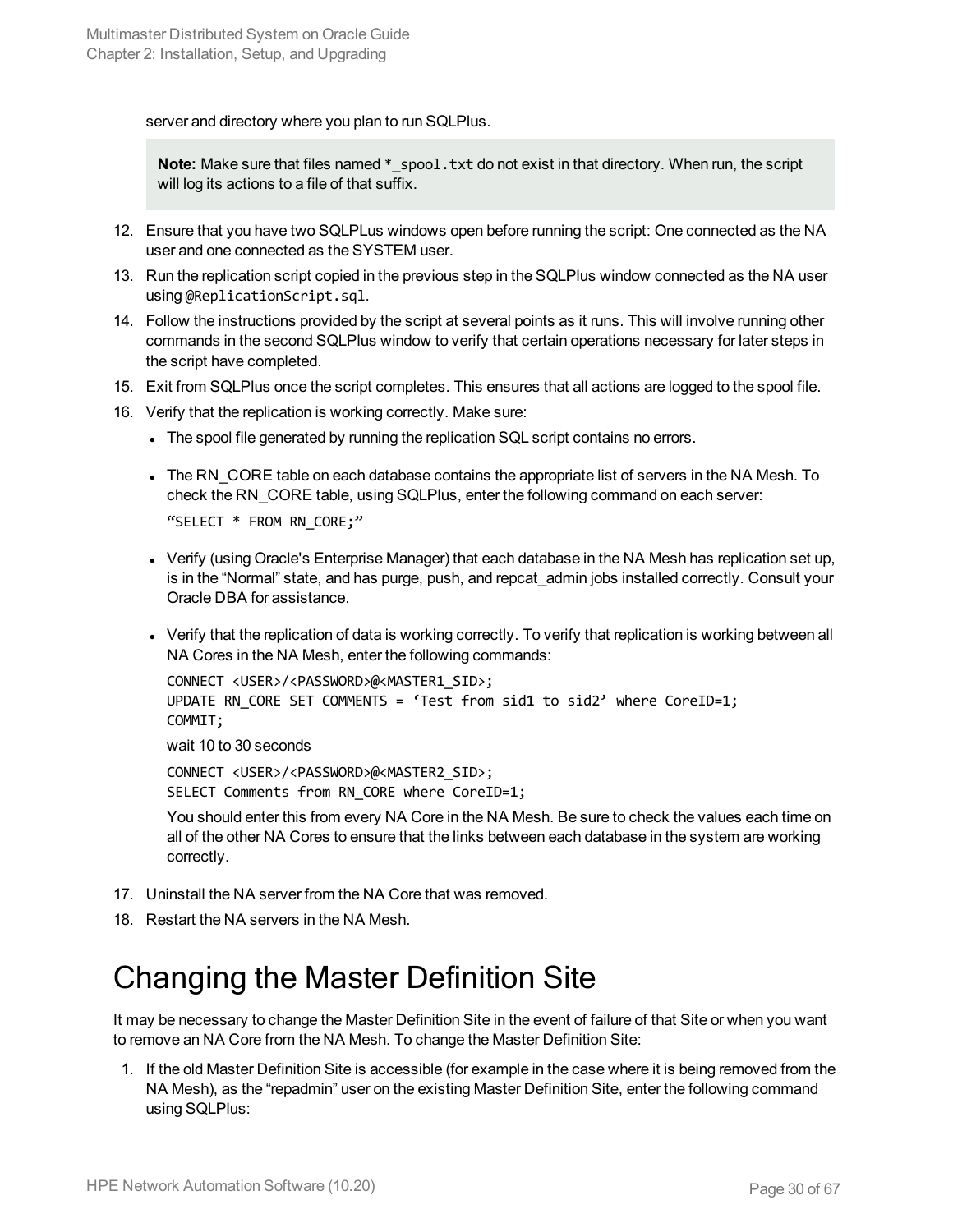```
BEGIN
        DBMS_REPCAT.RELOCATE_MASTERDEF (
              gname => '<REPLICATION GROUP NAME>',
         old masterdef => '<OLD MASTERDEF SID>',
         new masterdef => '<NEW MASTERDEF SID>',
         notify masters => TRUE,
 include_old_masterdef => TRUE);
END;
/
COMMIT;
```
2. If the old Master Definition Site is not accessible (for example in the case of failure of the Master Definition database server), as the "repadmin" user on the existing Master Definition Site, enter the following command using SQLPlus on any other NA Core in the NA Mesh:

```
BEGTN
       DBMS_REPCAT.RELOCATE_MASTERDEF (
                 gname => '<REPLICATION GROUP NAME>',
             old masterdef => '<OLD MASTERDEF SID>',
             new masterdef => '<NEW MASTERDEF SID>',
             notify masters => TRUE,
    include old masterdef => FALSE);
   END
   /
   COMMIT;
3. For both cases, as the NA database login user, modify the RN_CORE table entries:
```

```
UPDATE RN_CORE SET IsMasterDef = 0 WHERE CoreID = <ID OF OLD MASTERDEF>;
COMMIT;
```

```
UPDATE RN CORE SET IsMasterDef = 1 WHERE CoreID = \timesID OF NEW MASTERDEF>;
COMMIT;
```
## <span id="page-30-0"></span>Removing Replication Across the Entire NA Mesh

**Caution:** All NA servers participating in the NA Mesh will now operate as independent NA installations. The data cannot be merged once they are no longer in sync.

To remove replication across the entire NA Mesh:

- 1. Make sure that the *ReplicationScriptTool bundle* files are installed on a Java-capable machine.
- 2. Turn off the NA server on all NA Cores.
- 3. Update the variables for all masters in the *ReplicationScriptTool.properties* file. Ensure that you modify all "REPLACEME" text entries in the *ReplicationScriptTool.properties* file with the appropriate values for your environment.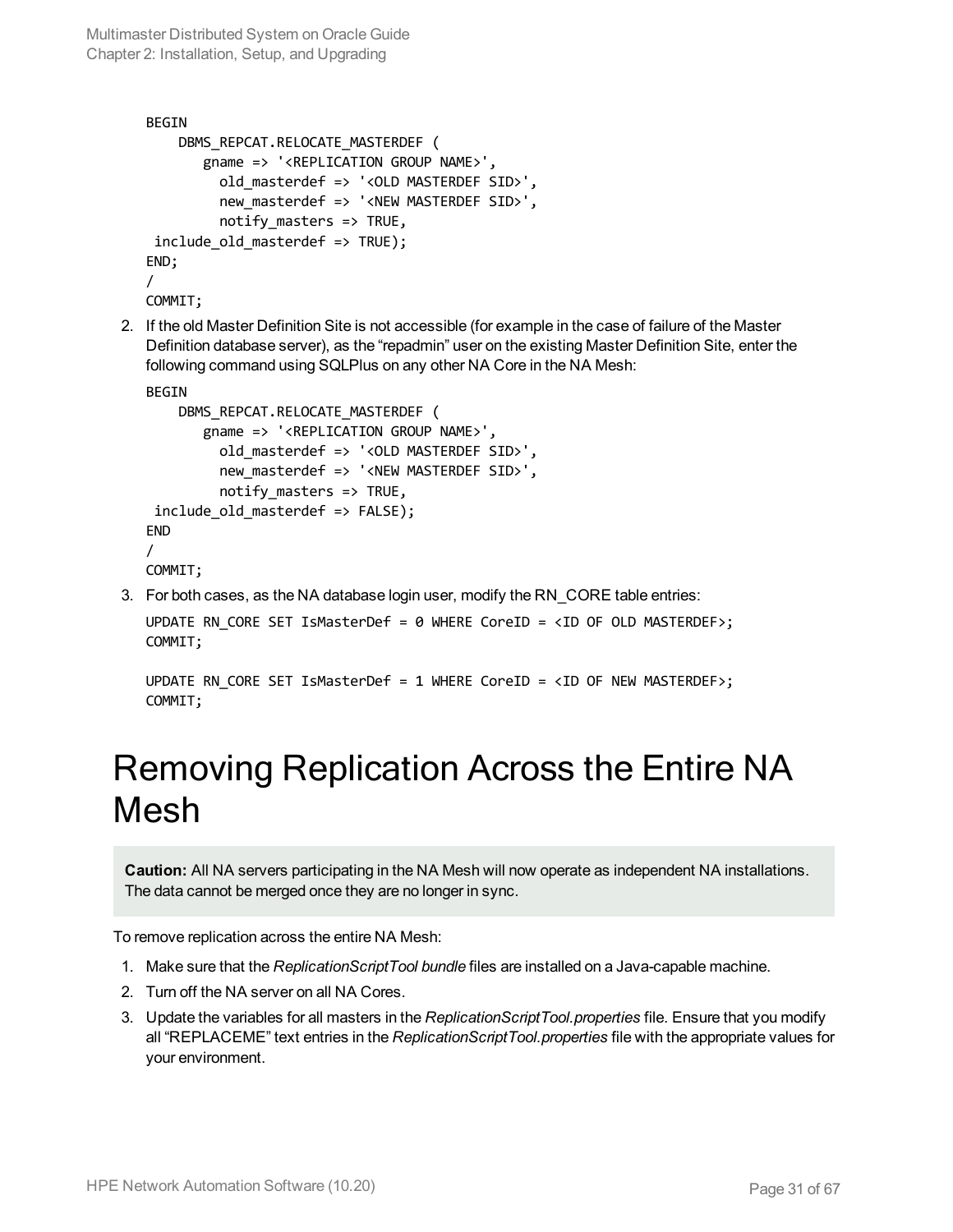**Note:** The Master Definition Site must be the first entry. In addition, update the replication user, password, and replication group name in that file if needed. Make sure the "mode" property is set to "delete".

- 4. Run java -version to verify that Java is version 1.7 or later.
- 5. Run the ReplicationScriptTool via the following command:

java -classpath . ReplicationScriptTool

- 6. Ensure that you have a server and directory (typically on one of the database systems) where you can run a copy of SQLPlus that can access all NA Cores in the NA Mesh. To verify this, connect to one database with SQLPlus and issue the CONNECT <USER>/<PASSWORD>@<SID> command for each different SID in the NA Mesh. This is necessary because the script issues CONNECT commands to change which database it is running procedures against.
- 7. Copy the newly generated SQL file (typically named *ReplicationScript.sql* depending on what value was set in the *ReplicationScriptTool.properties* file), from the ReplicationScriptTool working directory to the server and directory where you plan to run SQLPlus.

**Note:** Make sure that files named "\*\_spool.txt" do not exist in that directory. When run, the script will log its actions to a file of that suffix.

- 8. Ensure that you have two SQLPLus windows open before running the script: One connected as the NA user and one connected as the SYSTEM user.
- 9. Run the replication script copied in the previous step in the SQLPlus window connected as the NA user using @ReplicationScript.sql.
- 10. Follow the instructions provided by the script at several points as it runs. This will involve running other commands in the second SQLPlus window to verify that certain operations necessary for later steps in the script have completed.
- 11. Exit SQLPlus after the script completes (this ensures that all actions are logged to the spool file).
- 12. Verify that the replication has been removed correctly. Make sure:
	- The spool file generated by running the replication SQL script contains no errors.
	- Verify (using Oracle's Enterprise Manager) that each database in the NA Mesh does not have replication setup. Consult your Oracle DBA for assistance.
- 13. For each server, ensure that devices are deleted or associated with Sites that map to the local NA Core as needed.
- 14. Remove the distributed.rcx file from each NA core server.
- 15. Restart the NA servers.
- 16. For each database, remove all entries from RN\_CORE except for the local NA Core system's entry.
- <span id="page-31-0"></span>17. Restart each NA server to enable the NA Core changes to take effect.

## Upgrade the NA Mesh

During the NA upgrade process, the NA cores must be completely offline. You will be upgrading the: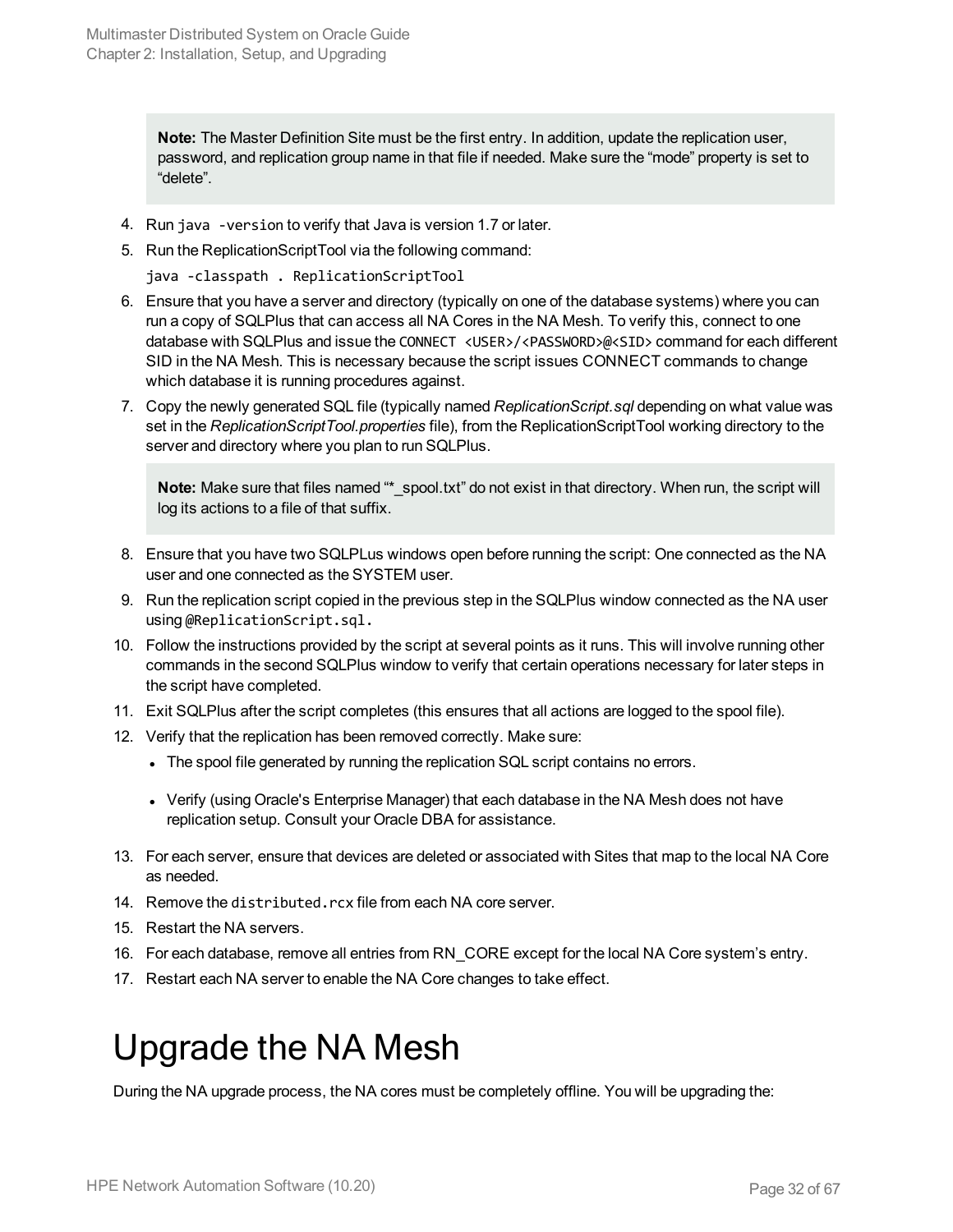Multimaster Distributed System on Oracle Guide Chapter 2: Installation, Setup, and Upgrading

- NA core servers
- NA database schema
- Replication among the database servers

Note the following:

- $\bullet$  The NA mesh upgrade path is as follows:
	- $\bullet$  NA 10.1x to NA 10.20

Enter this path at your current version of NA.

**Note: Note:** For upgrading from NA 10.0x, the mesh upgrade path is as follows:

NA 10.0x to NA 10.10 to NA10.20

• At each step on the NA mesh upgrade path, upgrade all NA cores in the NA mesh before moving to the next step in the upgrade path.

For upgrade instructions, see the following topics:

- ["Upgrading](#page-32-0) from 10.0x to NA 10.10" below
- <span id="page-32-0"></span>• ["Upgrading](#page-32-1) from NA 10.1x to NA 10.20" below

### Upgrading from 10.0x to NA 10.10

You must explicitly upgrade all NA core servers in the NA Multimaster Distributed System environment to NA 10.10 before upgrading to NA 10.20. For more information about upgrading from NA 10.0x to NA 10.10, and see the *NA Multimaster Distributed System on Oracle Guide (10.10)*.

## <span id="page-32-1"></span>Upgrading from NA 10.1x to NA 10.20

Before you upgrade, be sure that:

- A current NA 10.00 or NA 10.10 database is installed on all Masters.
- <sup>l</sup> The *ReplicationScriptTool* bundle files for NA 10.20 are installed on a Java-capable system (on one of the NA core servers).
- You have the following information:
	- Login/password/DatabaseIdentifier (SID) for NA into all databases in the NA mesh
	- Replication password for the existing repadmin user
	- DatabaseIdentifier (SID), NA core server hostname, NA server RMI listening port, database server hostname, and database listening port for all Masters
	- The time zone offset (integer from UTC) for the entire NA mesh (This must be a constant across the NA mesh.)
	- The existing replication group name

To upgrade from NA 10.00 or NA 10.10 to NA10.20, follow these steps: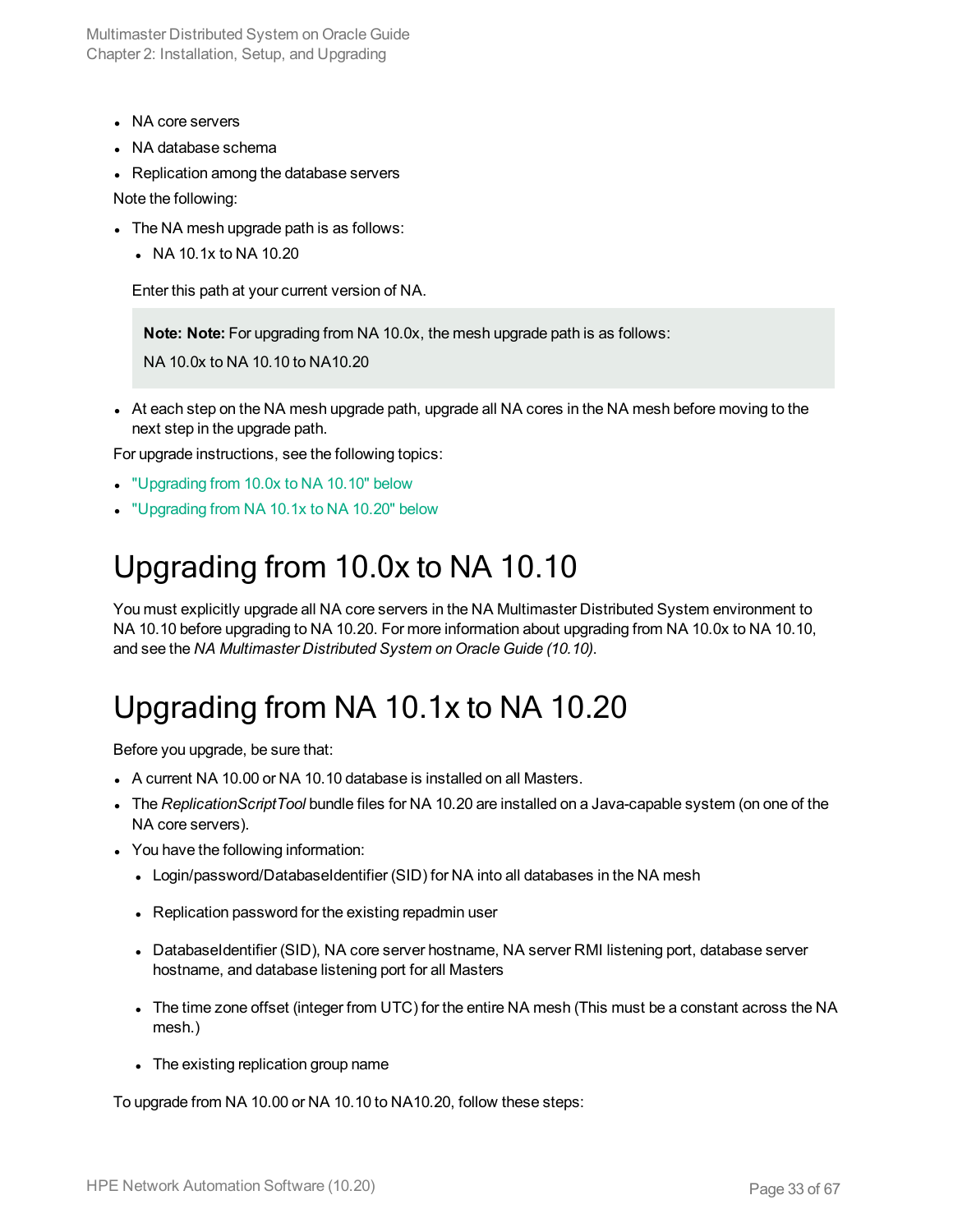- 1. Stop all NA services on all NA core servers. See "Start, Stop, or Restart All NA [Services"](#page-56-1) on page 57.
- 2. Update the variables for all Masters in the *ReplicationScriptTool.properties* file. Ensure that you modify all "REPLACEME" text entries in the *ReplicationScriptTool.properties* file with the appropriate values for your environment.

**Note:** All servers should be listed in the *ReplicationScriptTool.properties* file. Set the mode property to **upgrade\_from\_10\_0**.

- 3. Run java -version to verify that Java is version 1.7 or later.
- 4. Run the ReplicationScriptTool via the following command:

java -classpath . ReplicationScriptTool

- 5. Ensure that you have a server and a directory (typically on one of the database systems), where you can run a copy of SQLPlus that can access all NA cores in the NA mesh. To verify this, connect to one database with SQLPlus and issue the CONNECT <USER>/<PASSWORD>@<SID> command for each unique SID in the NA mesh. This is necessary because the script issues CONNECT commands to change which database it is running procedures against.
- 6. Copy the newly generated SQL file (typically named *ReplicationScript.sql,* depending on what value was set to in the *ReplicationScriptTool.properties* file), from the ReplicationScriptTool working directory to the server and directory where you plan to run SQLPlus.

Note: Make sure that files named \* spool.txt do not exist in the directory. When run, the script will log its actions to a file with that suffix.

- 7. Ensure that you have two SQLPLus windows open before running the script:
	- In one window, connect as the NA database user (for example, nauser).
	- In the other window, connect as the SYS user.
- 8. Run the replication script copied in the previous step in the SQLPlus window connected as the NA user using @ReplicationScript.sql.
- 9. Follow the instructions provided by the script at several points as it runs. This will include running other commands in the second SQLPlus window to verify that certain operations necessary for later steps in the script have completed.

**Note:** If you skipped or misconfigured any of the above steps, and as a result see errors during replication setup, before performing the upgrade, see "Removing [Replication](#page-30-0) Across the Entire NA [Mesh"](#page-30-0) on page 31.

- 10. After the script completes, exit from SQLPlus to ensure that all actions are logged to the spool file.
- 11. Verify that the replication is working correctly. Make sure:
	- The spool file generated by running the replication SQL script contains no errors, other than the following warning: 'ORA-23326: object group <yourgroup>.<your\_replication\_ group> is quiesced' that occurs after the DBMS\_REPCAT.SUSPEND\_MASTER\_ACTIVITY command.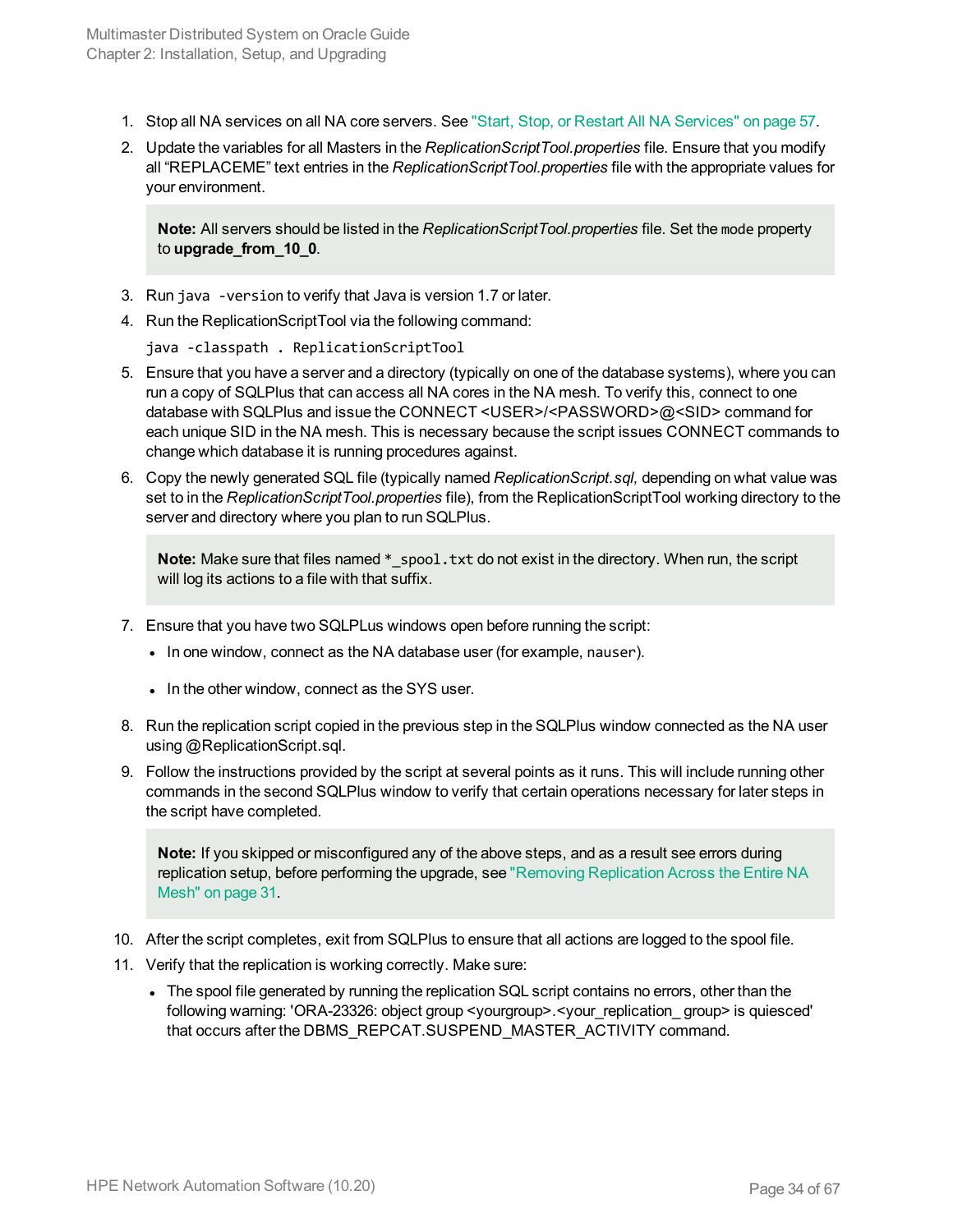- Verify (using Oracle's Enterprise Manager) that each database in the NA Mesh has replication set up and is in the "Normal" state, and has purge, push, and repcat\_admin jobs installed correctly. Consult your Oracle DBA for assistance.
- Verify that the replication of data is working correctly. To verify that replication is working between all NA Cores in the NA Mesh, enter the following commands:

CONNECT <USER>/<PASSWORD>@<MASTER1\_SID>; UPDATE RN\_CORE SET COMMENTS = 'Test from sid1 to sid2' where CoreID=1; COMMIT;

wait 10 to 30 seconds

CONNECT <USER>/<PASSWORD>@<MASTER2\_SID>; SELECT Comments from RN CORE where CoreID=1;

You should enter this from every NA Core in the NA Mesh. Be sure to check the values each time on all of the other NA Cores to ensure that the links between each database in the system are working correctly.

12. Upgrade each NA core server as described in the *Upgrading to NA 10.20 from a Different System* chapter or the *Upgrading to NA 10.20 on the Same System* chapter in version *10.20* of the *NA Installation and Upgrade Guide*, as appropriate.

Run the upgrade procedures in parallel. That is, complete step 1 on each NA core server before initiating step 2 on any NA core server, and so forth. Follow the referenced procedure through the step to run the NA10.20 Service Pack Installer.

Note the following:

- To prevent database access, on each NA core server, after the NA 10.20 Service Pack Installer runs, stop all NA services. See "Start, Stop, or Restart All NA [Services"](#page-56-1) on page 57.
- The NA database schema upgrade has already been handled by running the replication script in step 7.
- Do *not* upgrade Oracle while upgrading NA. If you need to upgrade Oracle, complete this procedure, and then upgrade Oracle as described in "Restoring NA [Replication](#page-59-0) After Upgrading to Oracle 11g" on [page](#page-59-0) 60.
- 13. If you moved NA to different core servers in the previous step, update the RN\_CORE table on one NA core with the fully-qualified domain names of the new NA core servers. For example:

```
CONNECT <USER>/<PASSWORD>@<MASTER1_SID>;
update RN CORE set COREHOSTNAME = 'NA1.example.com' where CoreID = 1;
update RN CORE set COREHOSTNAME = 'NA2.example.com' where CoreID = 2;
```
- 14. Start all the NA services on the master core server and make sure that you can login to NA on the master core. See "Start, Stop, or Restart All NA [Services"](#page-56-1) on page 57.
- 15. Start the NA services on all the other new cores.
- 16. Complete the upgrade procedure from the step to run the Data Pruning task.
- 17. Temporarily enable diagnostic check points to populate the Most Recent Diagnostic column in the NA database with accurate data.
	- a. Log on to the NA console as an NA administrator.
	- b. On the Configuration Mgmt page (**Admin > Administrative Settings > Configuration Mgmt**) enable the **Force a save of the latest diagnostics.** option under Diagnostics.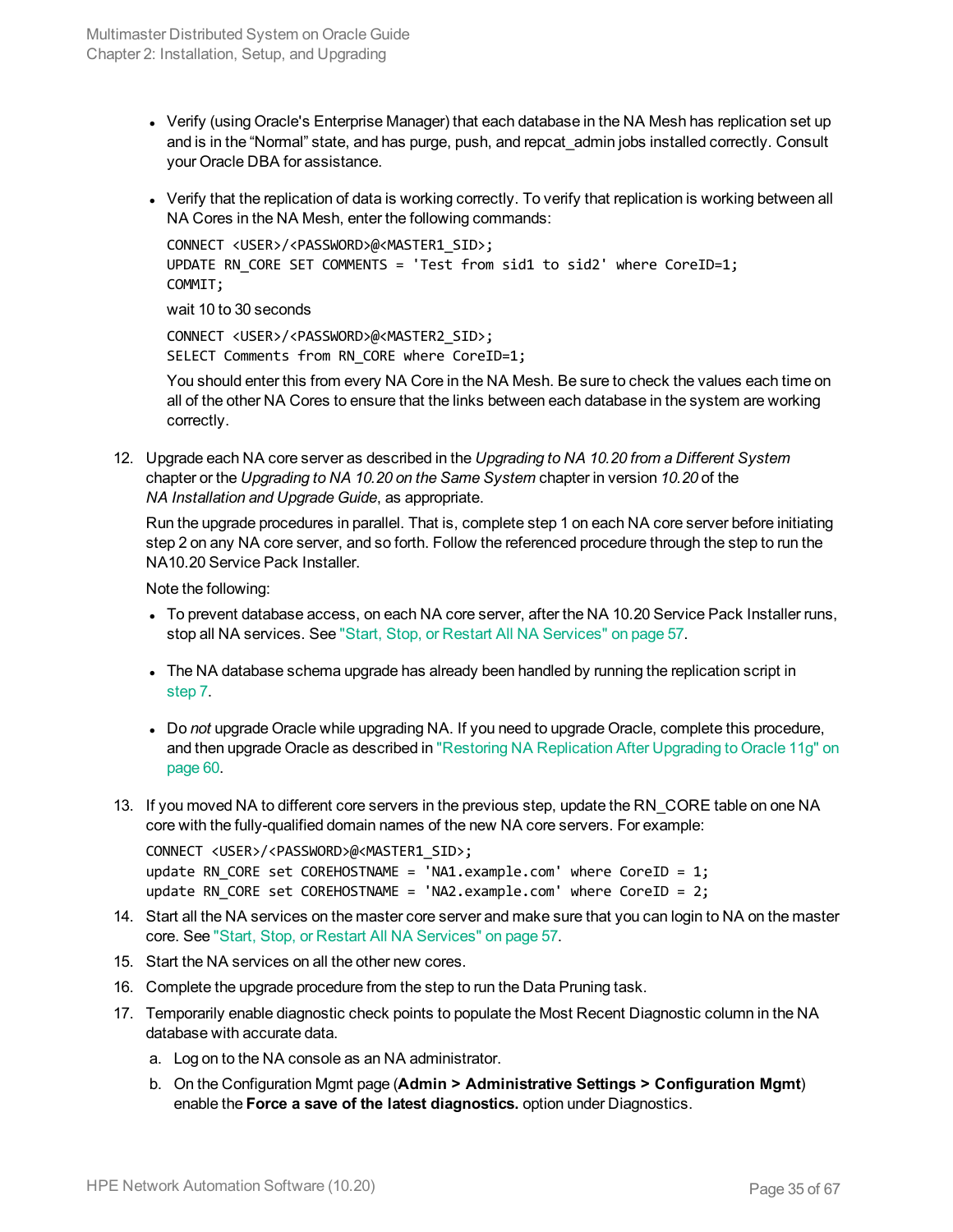- c. Create a new Run Diagnostics task with the following configuration:
	- <sup>o</sup> Set **Applies to** to the entire device inventory.
	- <sup>o</sup> In the **Diagnostics to Run** field, select all diagnostics.
- d. After the Run Diagnostics task completes, disable the **Force a save of the latest diagnostics** option on the Configuration Mgmt page.

Complete this step on only one NA core. This step is necessary in Multimaster Distributed System environments only.

- 18. Verify the NA installation:
	- a. Edit an object on one NA core (for example, a Comments field for a device).
	- b. Wait a minute and then verify that the updated comment exists on the second server.
	- c. Check the status of the Oracle Distributed Monitor in the NA console to ensure that no problems are being reported. (For information, see ["Distributed](#page-45-0) Error List" on page 46.)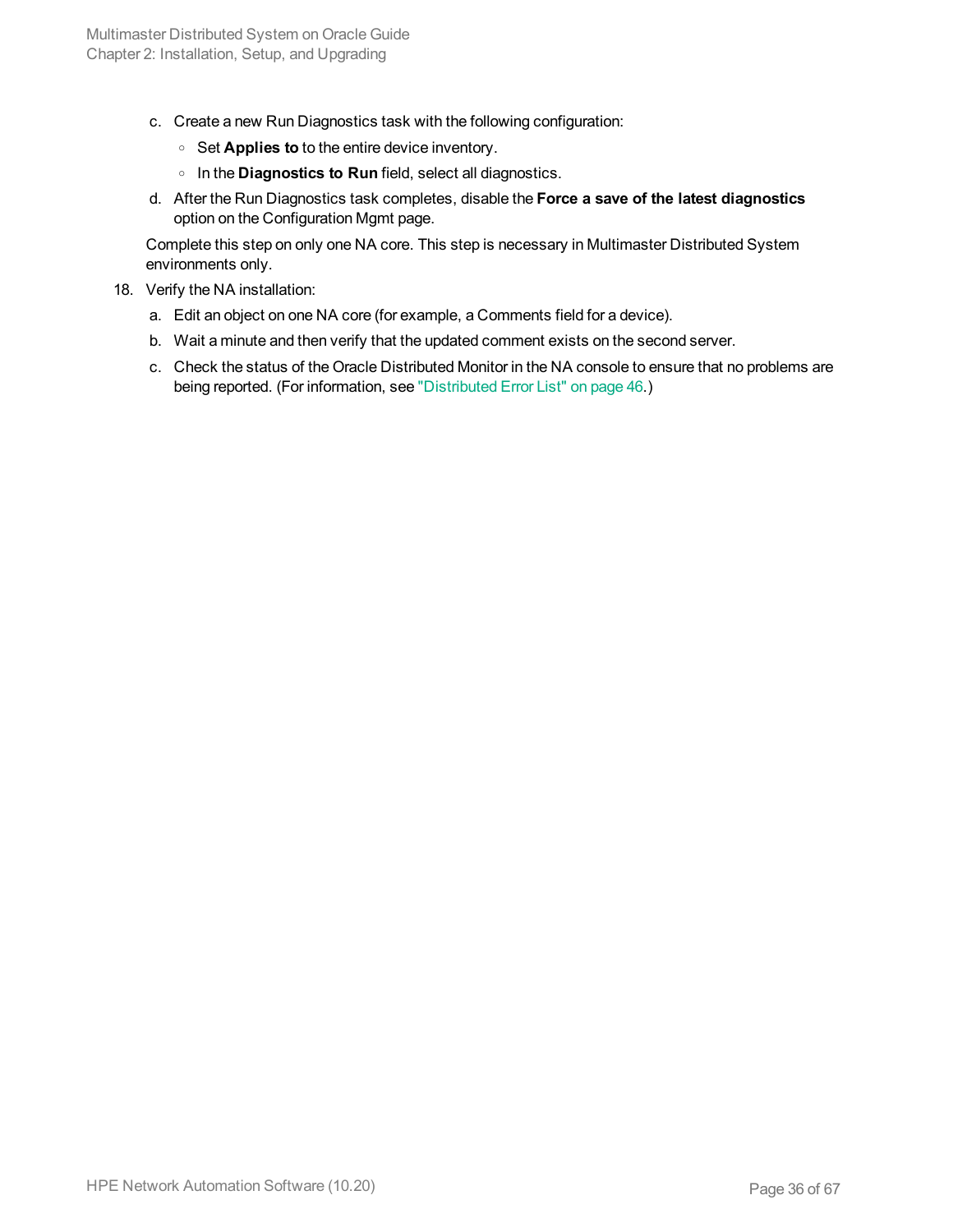# <span id="page-36-0"></span>Chapter 3: System Administration

This chapter contains the following topics:

- ["Getting](#page-36-1) Started" below
- "How NA Removes In-Memory and Database [Information"](#page-37-0) on the next page
- **.** "Suspending Replication for Database [Maintenance"](#page-40-0) on page 41
- "NA [Generated](#page-40-1) Events" on page 41
- <span id="page-36-1"></span>**.** "Using the NA [Distributed](#page-44-1) System Pages" on page 45

## Getting Started

In general, an NA server that is part of a Distributed System NA Mesh should be transparent to users. However, there are a number of operations that the system administrator may need to do to keep the Distributed System NA Mesh functioning properly.

### <span id="page-36-2"></span>Understanding Oracle Replication

Oracle replication uses three types of jobs:

- <sup>l</sup> **Transaction Push Job** Each NA Core will have a Transaction Push job for each of the other NA Cores in the NA Mesh. For example, if you have two NA Cores, each NA Core has one Transaction Push job. If you have three NA Cores, each NA Core has two Transaction Push jobs for the two destination NA Cores. These jobs are identified in Oracle's Enterprise Manager or from DBA\_JOBS by the DBMS\_DEFER\_ SYS.PUSH() command string.
- <sup>l</sup> **Transaction Purge Job** Each NA Core will have one Transaction Purge job for cleaning out successfully pushed transactions. These jobs can be identified in Oracle's Enterprise Manager or from DBA JOBS by the DBMS DEFER SYS. PURGE () command string.
- **Replication Administration Job** Each NA Core will have one Replication Administration job. These jobs are not used in normal NA operation. It is used if the replication setup is changed. These jobs can be identified in Oracle's Enterprise Manager or from DBA JOBS by the DO DEFERRED REPCAT ADMIN() command string.

NA automatically monitors all three jobs and attempts to restart any job that fails. You can monitor the jobs using Oracle's Enterprise Manager or by viewing DBA\_JOBS. Using SQLPlus, enter: SELECT \* FROM DBA JOBS;

To view specific job IDs and if they are broken, enter: SELECT JOB, BROKEN, WHAT FROM DBA\_JOBS;

On Oracle, NA monitors on a regular schedule the following on each NA Core for the database transport (i.e., replication):

- Push jobs that handle moving data from one NA Core to another. If the monitor check fails and the Push job is found to be broken, NA will attempt to restart it.
- Purge jobs that successfully clear pushed data from the push queue, and attempts to restart the Push queue each time the check fails.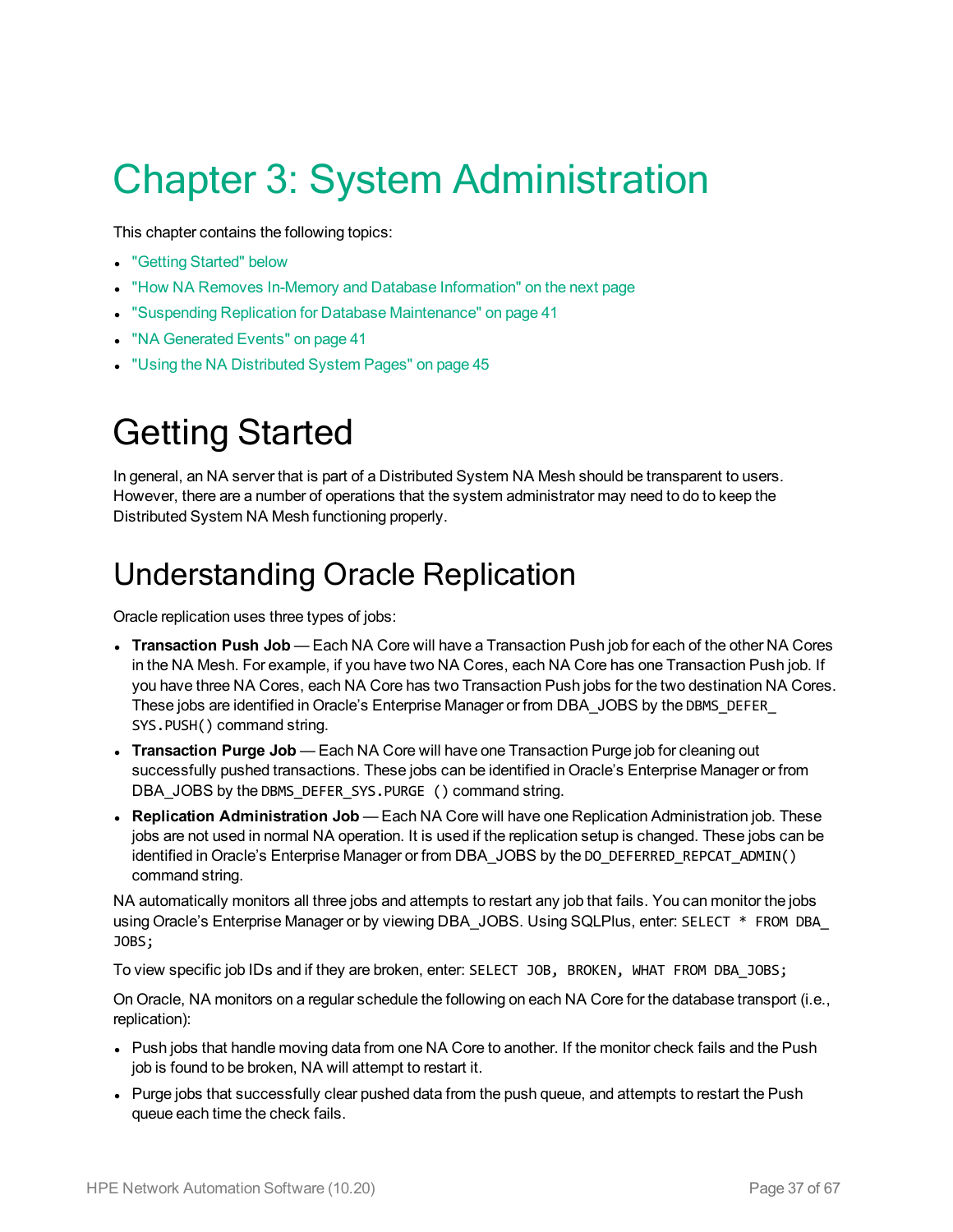- The deferred transaction queue for any transactions that could not be applied to the local database due to a conflict. NA applies additional application logic to attempt to correctly apply the transaction. If unsuccessful, NA alerts the NA administrator via email notification.
- Unrecoverable uniqueness conflicts. NA alerts the NA administrator in the event of unrecoverable uniqueness conflicts. Typically, there is no way to automatically correct these types of issues.
- Both the DEFTRAN and DEFLOB queue size. These queues hold pending data that needs to be pushed to other servers. Typically, if replication is working, but is beginning to backup, these queues will begin to grow. This can occur if the connection between databases is congested. NA alerts the NA administrator to this issue via email notification. The system will continue to push data. However, it could take a long time to catch up depending on network conditions.

**Note:** For information about configuring email notification, see the *NA User Guide*.

In addition to replication monitoring, NA also monitors the following for each of the NA Cores:

- RMI connectivity between each NA Core
- NA server timestamp differences between each NA Core

These monitors will generate events during error conditions. The events can be emailed to the NA administrator or Oracle DBA using a standard event rule in NA.

<span id="page-37-0"></span>**Note:** NA includes an example event rule that can be updated as necessary.

## How NA Removes In-Memory and Database Information

There could be a delay in removing or cancelling a task because NA must communicate with the appropriate owning NA Core to perform this operation. To ensure proper removal of all in-memory and database information, and to avoid replication conflicts due to matching timestamps, NA active tasks are automatically deleted on the NA Core with which they are associated. An active task is any task that does not have the "Succeeded," "Failed," "Duplicate", "Skipped", or "Warning" status.

Keep in mind that deleted tasks could be displayed in task lists for a few moments while the replication process pushes the deletes to other NA Cores in the system. In addition, if the NA Core from which the task originated is not accessible, the delete will fail.

## <span id="page-37-1"></span>Regenerating Replication

After enabling or disabling case-insensitive search, regenerate the database replication to ensure that the index information is synchronized.

#### **To regenerate database replication**

<span id="page-37-2"></span>1. On NA1, unpack the OracleReplicationScriptToolBundle.zip file to a known location, for example the NA\_data directory used earlier in this procedure.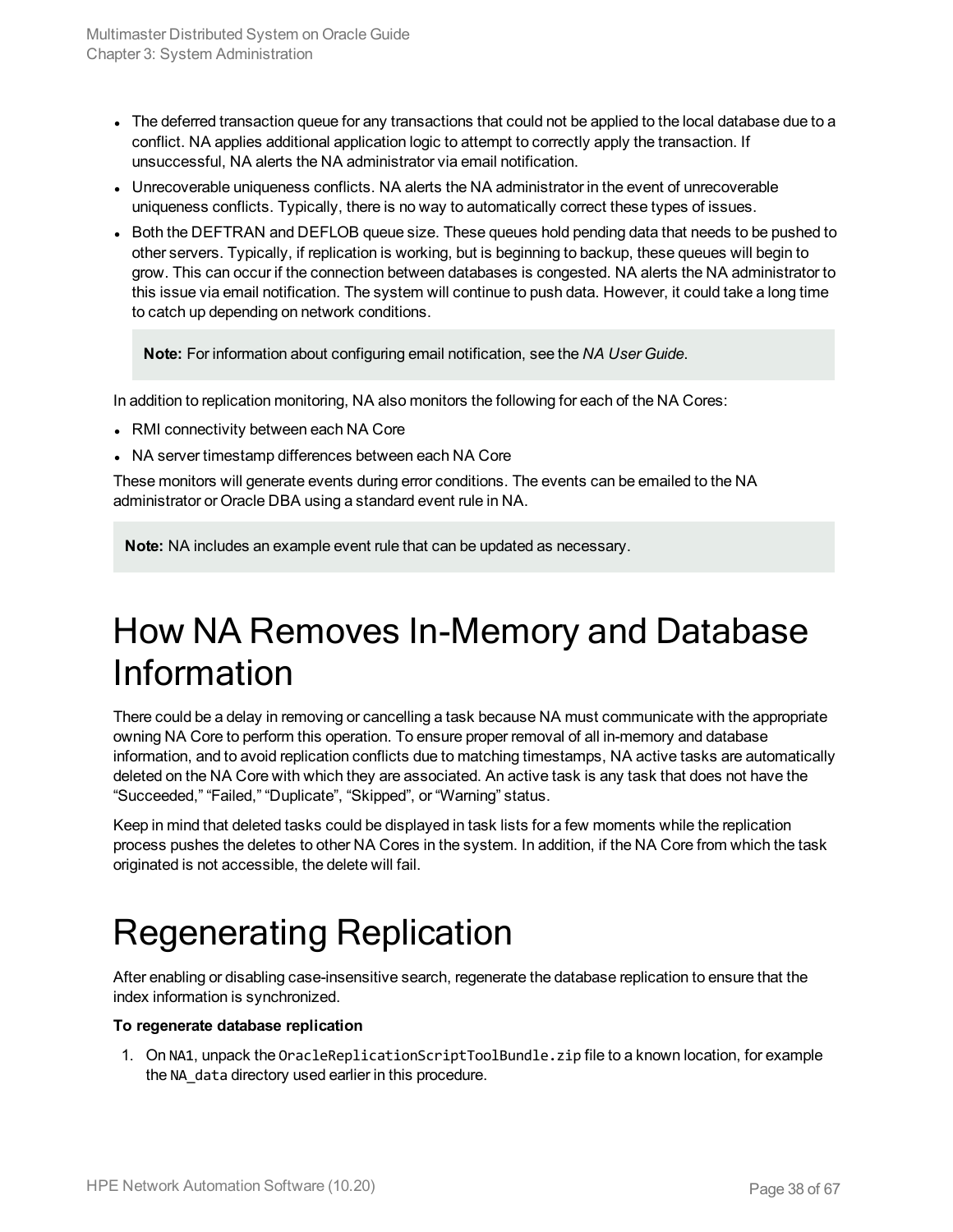**Tip:** On Windows systems, unpack the replication bundle to a location with low security, for example, C:\tmp.

- 2. From the known location of [step 1,](#page-37-2) customize the ReplicationScriptTool.properties file for your environment:
	- a. In a text editor such as WordPad or vi, open the ReplicationScriptTool.properties file.
	- b. Search for and replace the text REPLACEME with the appropriate value for that variable.
		- <sup>o</sup> Use the fully-qualified hostnames to identify the database and core servers. For example:

db.server.0=Master1.example.com db.port.0=1521 db.name.0=SID1 db.username.0=nauer db.password.0=napass app.server.0=NA1.example.com app.rmiport.0=1099 app.corename.0=Core1 db.server.1=Master2.example.com db.port.1=1521 db.name.1=SID2 db.username.1=nauser db.password.1=napass app.server.1=NA2.example.com app.rmiport.1=1099 app.corename.1=Core 2

- c. Set timezone offset to the value that matches the time zone setting for all servers in the distributed system.
- d. Set mode to regenerate replication.
- <span id="page-38-0"></span>3. From the known location of [step 1,](#page-37-2) run java -version to verify that Java is version 1.7 or later.
- 4. From the known location of [step 1,](#page-37-2) run the ReplicationScriptTool:

java -classpath . ReplicationScriptTool

This command creates a script for starting replication. By default, the script is named ReplicationTool.sql.

**Tip:** The following error message can mean that Java does not have permission to run the replication tool:

Could not find the main class: ReplicationScriptTool.

Move all files from the replication bundle to a directory with lower security, and then run the java command from that directory.

- <span id="page-38-1"></span>5. On Master 1, ensure that SQLPlus that can access all NA Cores in the NA Mesh. To verify this, connect to one database with SQLPlus and issue the CONNECT <USER>/<PASSWORD>@<SID> command for each different SID in the Mesh. This is necessary because the script issues CONNECT commands to change which database it is running procedures against.
- 6. Copy the replication script created in [step 4](#page-38-0) (for example, ReplicationScript.sql) from the known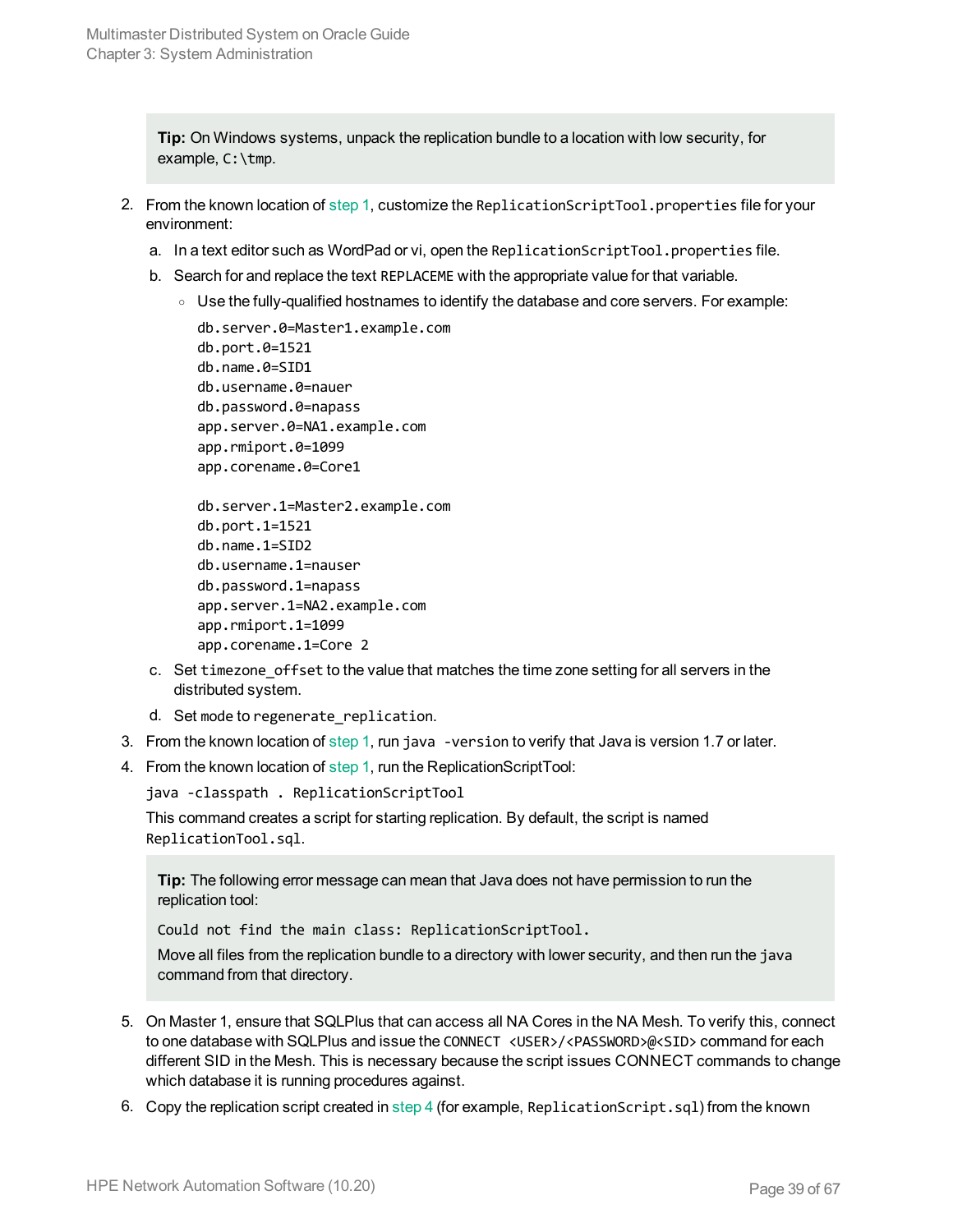location to the server identified in [step 5](#page-38-1).

- *Windows*: Place the file in  $C:\Lambda$ .
- Linux: Place the file in the \$ORACLE HOME/bin directory, for example /u01/app/oracle/product/11.2.0/dbhome\_1/bin.

**Note:** Make sure that files named  $*$  spool.txt do not exist in the directory. When run, the script will log its actions to a file with that suffix.

- 7. On Master 1, open two SQLPLus windows, each connected as the NA database user (for example, nauser).
- 8. On Master 2, open a SQLPlus window connected as the NA database user (for example, nauser).
- 9. In one SQLPlus window on Master 1, run the replication script. For example:

@ReplicationScript.sql

10. Follow the instructions provided by the script at several points as it runs. This process involves running commands in the second SQLPlus window on Master 1 to verify that certain operations necessary for later steps in the script have completed.

At the first and second pauses, verify the configuration for both of the databases by running the same command in each of the following windows:

- The second SQLPlus window on Master 1.
- The SQLPlus window on Master 2.

At the third pause, run the command in the second SQLPlus window on Master 1 only. When the SELECT STATUS,REQUEST,ONAME FROM DBA\_REPCATLOG; statement returns "0 rows selected," replication setup is almost completed. Finish the process in the NA database user window.

**Note:** If you see errors during replication setup, before performing initial replication setup again, see "Removing [Replication](#page-30-0) Across the Entire NA Mesh" on page 31.

**Tip:** Depending on database size, it can take 30 to 60 minutes to see the "0 rows selected" results.

- 11. After the replication script completes, close both SQLPlus windows to ensure that all actions are logged to the spool file.
- 12. Verify that the replication is working correctly. Make sure:
	- The spool file generated by running the replication SQL script contains no errors.
	- The RN CORE table in each database contains the appropriate list of servers in the NA Mesh. To check the RN\_CORE table, using SQLPlus, enter the following command on each server: SELECT \* FROM RN CORE;
	- Verify (using the Oracle Enterprise Manager) that each database in the NA Mesh has replication set up, is in the Normal state, and has purge, push, and repcat\_admin jobs installed correctly. Contact your Oracle DBA for assistance.
	- Verify that the replication of data is working correctly. To verify that replication is working between all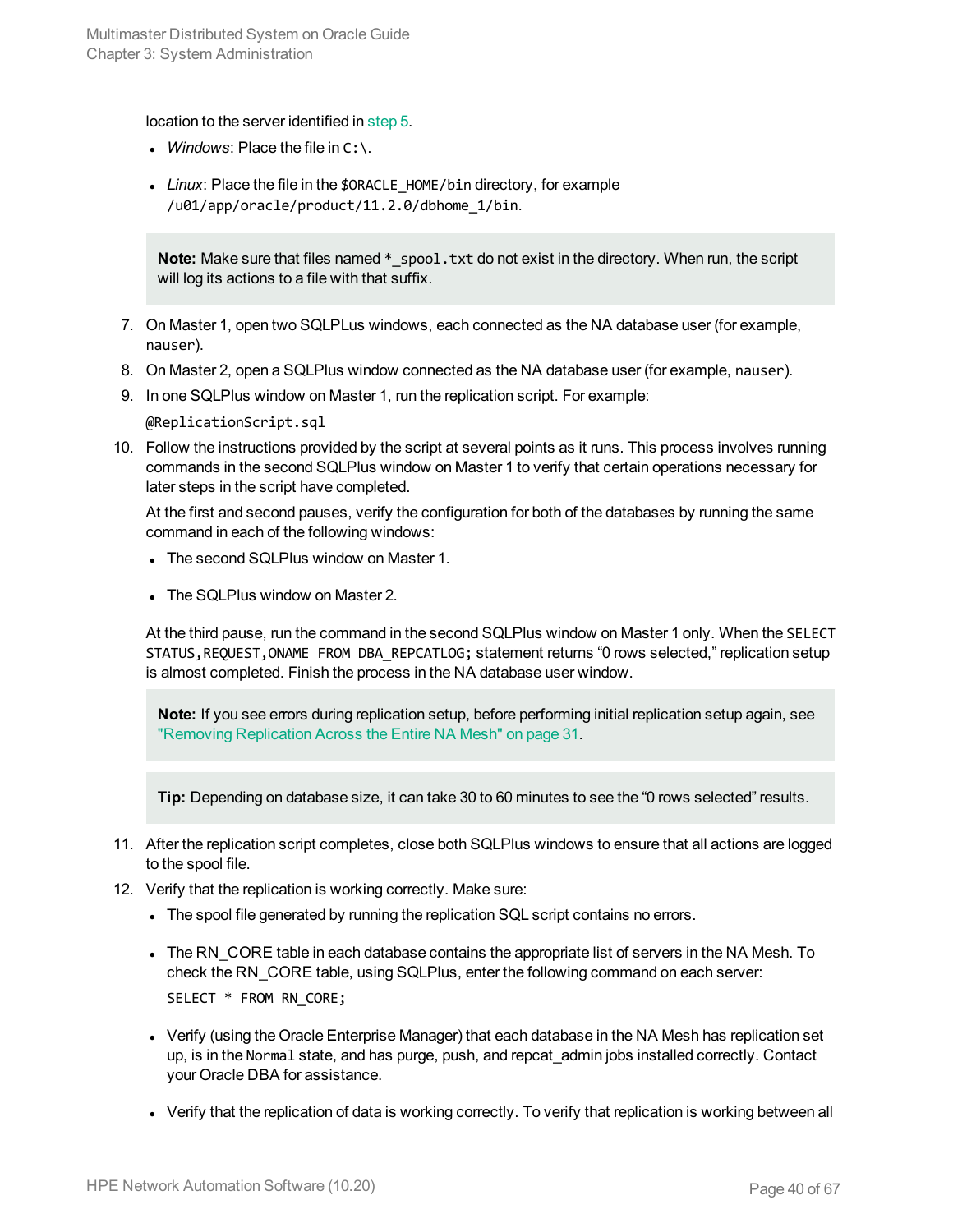NA Cores in the NA Mesh, enter the following commands:

```
CONNECT <USER>/<PASSWORD>@<MASTER1_SID>;
UPDATE RN_CORE SET COMMENTS = 'Test from sid1 to sid2' where CoreID=1;
COMMIT;
wait 10 to 30 seconds
CONNECT <USER>/<PASSWORD>@<MASTER2_SID>;
SELECT Comments from RN CORE where CoreID=1;
Enter this from every NA Core in the NA Mesh. Check the values each time on all of the other NA
Cores to ensure that the links between each database in the system are working correctly.
```
- The following command must return 'no rows selected' and not 'ready': SELECT STATUS, REQUEST, ONAME FROM DBA REPCATLOG;

## <span id="page-40-0"></span>Suspending Replication for Database **Maintenance**

To suspend replication because you are bringing down one or both database servers for maintenance, complete the following procedure as user repadmin from the masterdef database site:

- 1. Stop all NA services all NA core servers. See "Start, Stop, or Restart All NA [Services"](#page-56-1) on page 57.
- 2. CONNECT repadmin/<PWD>@<MASTER1\_SID>;
- <span id="page-40-1"></span>3. EXEC DBMS REPCAT.SUSPEND MASTER ACTIVITY(<REPGROUP>);

## NA Generated Events

By default, NA generates system events. Event rules can alert you to certain error conditions requiring attention. Each event is listed below, along with an explanation and required action to be taken. You should examine the default "Distributed System" event rule to ensure all of the events are included in the event rule and that the event rule is configured to send the email notification to the appropriate administrator.

<span id="page-40-2"></span>**Note:** For information about configuring email notification, see the *NA User Guide*.

### Broken Replication Job

Event format:

```
Job ID: <ID>
Job Type: <push to <host>, purge, or repcat admin>
Database Host: <hostname>
Database SID: <SID>
Stalled: <true or false>
```
Broken jobs can occur because an Oracle server cannot push transactions to another server due to that server being down or in the event of a network connectivity loss. Replication jobs can also become broken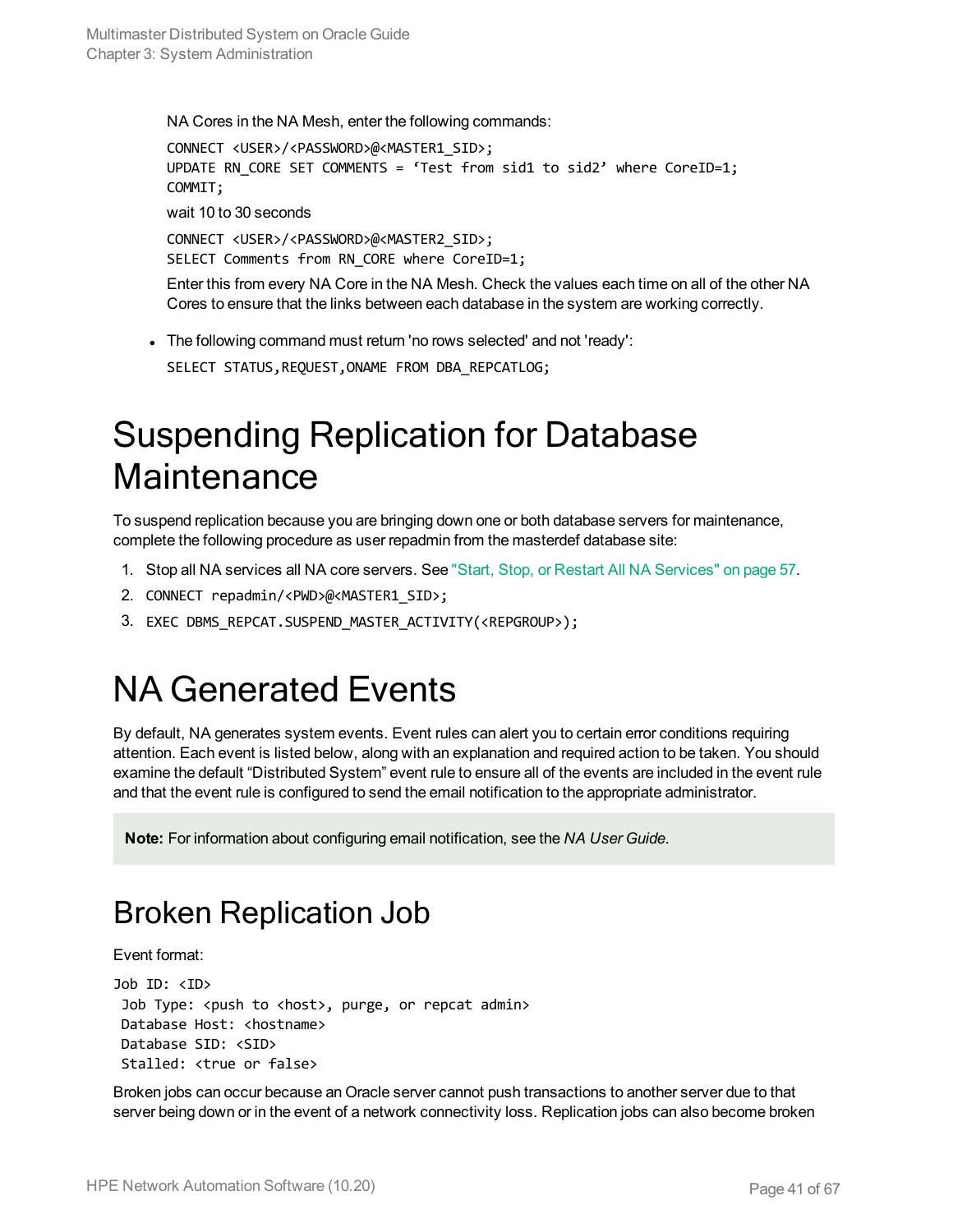because they stall. Stalled replication jobs represent a hang in an internal Oracle process. This event is sent only once for each broken replication job (unless the NA server is restarted, in which case the event will be resent if the job is still broken). If a stalled replication job is detected, it is best to restart the Oracle server.

For broken replication jobs that are not stalled, the course of action depends on the job type. If the job type is "purge" or "repcat admin," consult with your Oracle DBA. Failure of these jobs represents an internal problem or resource limit in the Oracle server that will need to be investigated.

For "push to <host>" job types, the typical failure will be loss of connectivity to the other host, either through a network problem, outage of the Oracle server, or outage of the database host system itself. NA will restart this job automatically once the connectivity problem has been remedied.

To troubleshoot this problem, make sure:

- 1. The host, to which the server cannot connect, is up and running.
- 2. The Oracle instance on that host is running.
- 3. From a command line enter ping <host> to ensure that network connectivity exists between servers.
- 4. From a command line enter tnsping <OTHER\_SID> to ensure that Oracle is accepting connections.
- 5. Ensure that database links are working:
	- Using SQLPlus, enter SELECT CURRENT TIMESTAMP FROM DUAL@<OTHER\_SID>;
	- Using SQLPlus, enter SELECT DBLINK FROM DBA\_REPSITES;

<span id="page-41-0"></span>Failures of any of these steps will point to corrective actions needed.

#### Fixed Replication Job

Event format:

```
Job ID: <ID>
Job Type: <push to host, purge, or repcat admin>
Database Host: <hostname>
Database SID: <SID>
```
This event is sent when the system detects that a previously broken job is now working correctly. This could happen when network connectivity is restored between two database servers, allowing data to be replicated. No action is required when this happens.

**Note:** This event is only sent when the correction occurs while NA is running. If NA is stopped while the problem is corrected, when NA is restarted no event is sent.

### <span id="page-41-1"></span>Replication Errors

Event format:

```
TransactionID: <id>
Call Number: <n>
Table Name: <TABLE_NAME>
Transaction Type: UPDATE
NA Source Host: <hostname>
DB Destination: <SID>
```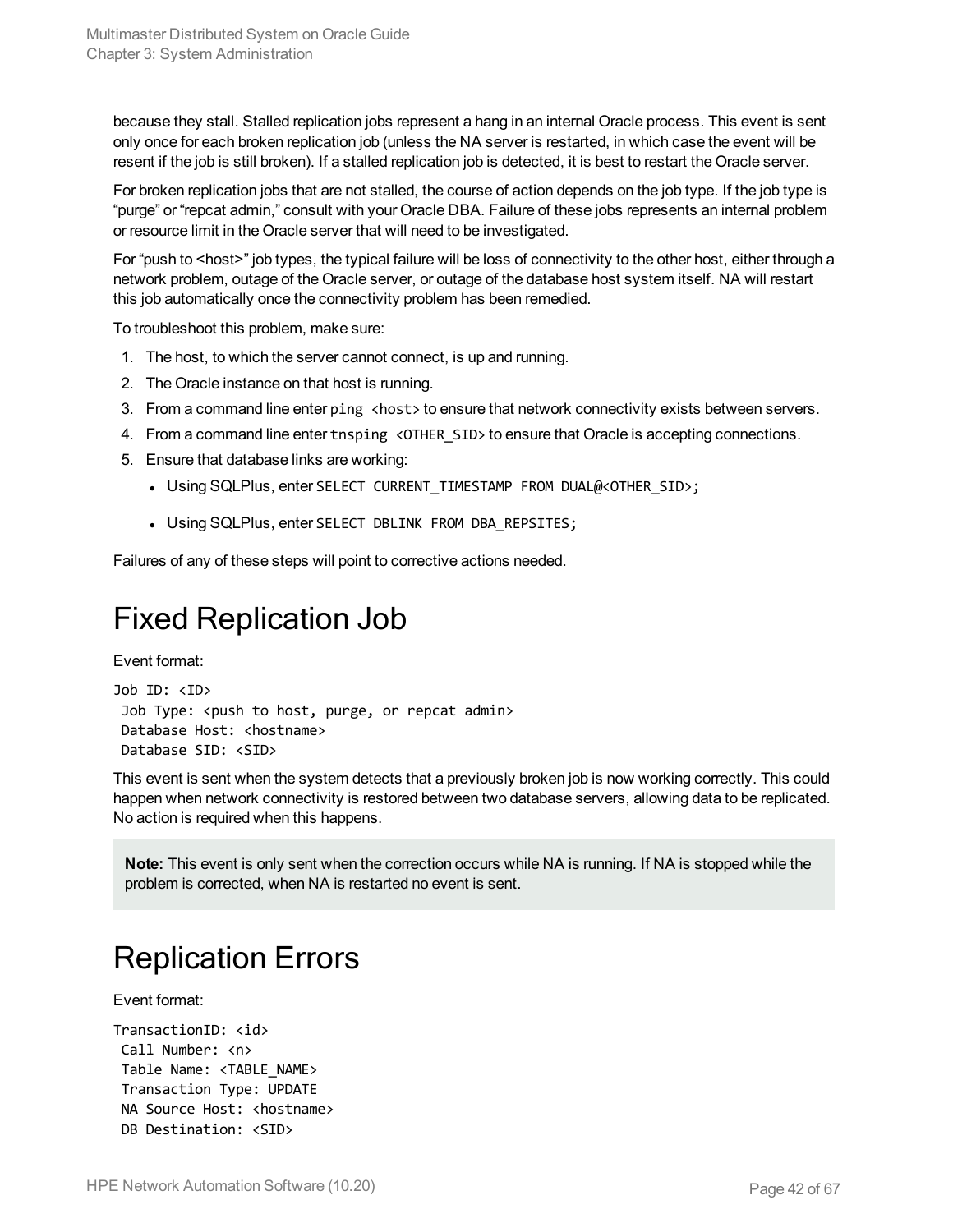NA sends this event when it encounters a replication error that it cannot resolve on its own. In general, NA attempts to resolve conflicts automatically. Certain conflict types cannot be resolved using the built-in Oracle methods, but can be resolved by NA after they occur. In particular, UPDATE conflicts due to out-of-order transactions, causing a primary key or foreign key constraint violation, can be resolved by re-executing the transaction after a short wait.

Additionally, conflicts due to UPDATES of items that have already been deleted can by resolved by removing the failed transaction. These two actions are taken by NA during its regular replication monitoring run, which happens at several minute intervals. If these corrective actions do not fix the problem, an event is sent.

Typically, to fix an UPDATE error requires editing the object in question to set its values to those expected by the transaction, and then re-executing the transaction (also known as retrying the error). To do this:

- 1. Open the View Distributed Error page and click the Details option in the Actions column. All of the database attributes of the affected object are displayed. See ["Distributed](#page-46-1) Conflict List" on page 47.
- 2. Locate the object in the NA system (or simply update the database directly using SQLPlus or some other tool), and change all of its attributes to those listed in the Original Value column on the View Distributed Error Details page.
- 3. Retry the error.

Replication errors can also occur by disconnecting from the NA proxy, immediately after connecting to it. To prevent such errors, follow these steps:

1. On each NA core, add the following line to the adjustable options.rcx file:

<option name="proxy/mm\_log\_offset">1000</option>

This setting adds 1000ms (1 second) to the end date.

- 2. Reload the .rcx settings by doing one of the following:
	- <sup>l</sup> On the User Interface page (**Admin** > **Administrative Settings** > **User Interface**) of the NA console, click **Save**.
	- From the NA proxy, run the reload server options command.
	- Restart the NA management engine.

<span id="page-42-0"></span>For information about .rcx files, see [Working](#page-57-1) with .rcx Files.

### Uniqueness Conflict

Event format:

Server: <host> Object: <Object> Conflicting Value: <value> Refer to the replication documentation for instructions on correcting this conflict.

This event is sent when NA detects a conflict in a uniqueness constraint. You will receive an event per NA Core, since the conflicts are local to each NA Core. To correct a naming conflict, go to one NA Core and update the names for the affected objects. Both the renamed <NAME>.<SID> and <NAME> should be edited to force an update on the other NA Cores.

To correct a rule priority conflict, go to the Device Password Rule Priority Reset page click the Reset Priority button. See "Device [Password](#page-49-0) Rule Priority Reset Page" on page 50.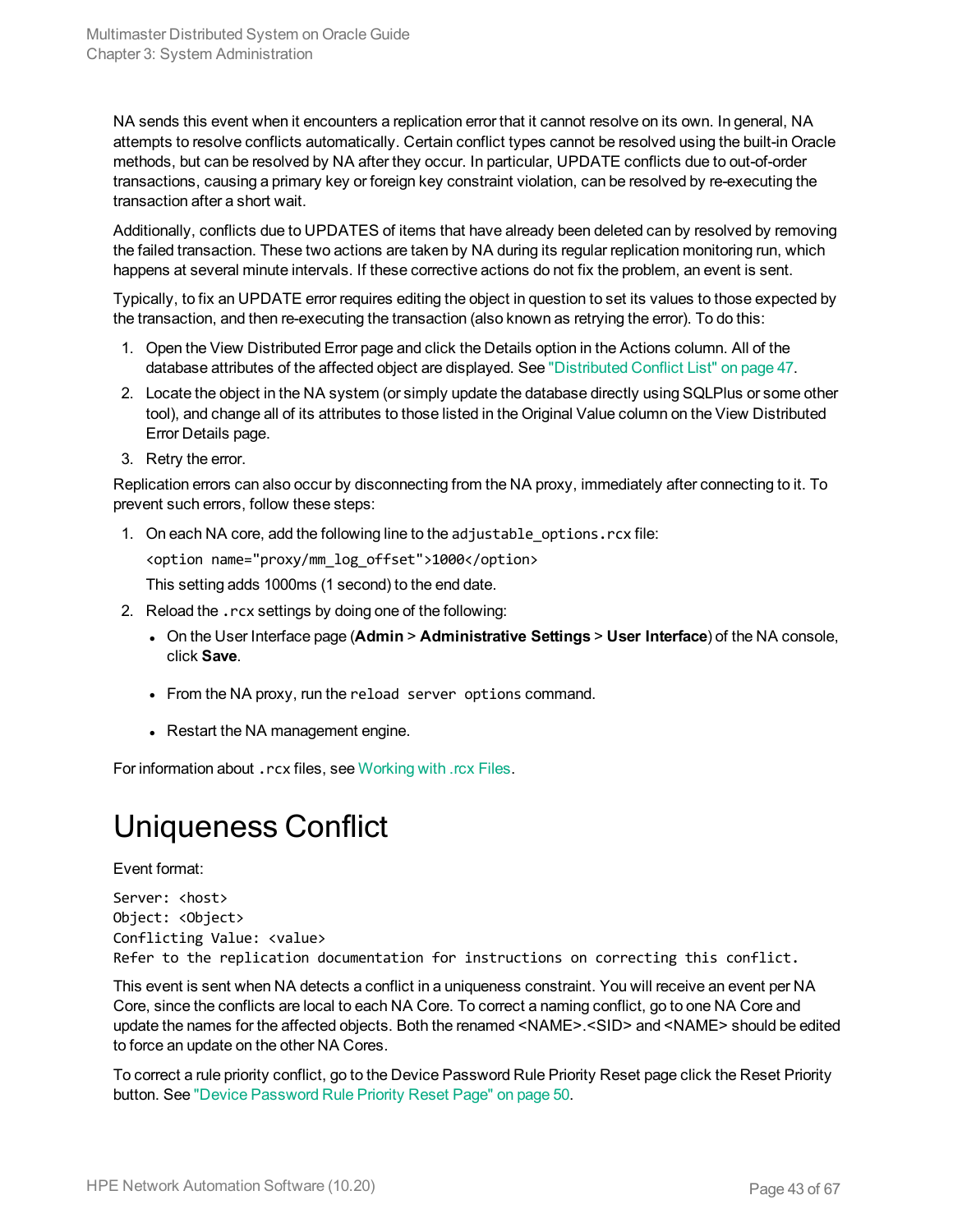If this does not solve the problem, you will need to manually edit the rules on each NA Core, setting the priority order correctly and verifying existence of correct rules. When finished, return to the Device Password Rule Priority Reset page and click the Reset Priority button.

### <span id="page-43-0"></span>Time Synchronization Warning

Event format:

```
Time difference: <N> seconds
 Local Core: <hostname>
 Remote Core: <hostname>
```
NA replication conflict resolution depends on a latest timestamp method. To work correctly, this requires different NA servers' clocks to differ by only a small amount. To correct this problem, make sure that the time is synchronized on the NA server systems across the NA Mesh.

### <span id="page-43-1"></span>RMI Error

Event format:

```
Local Core: <hostname>
Remote Core: <hostname>
Error: <Exception text>
```
This error typically occurs when there are network problems between the NA servers. To troubleshoot this problem, make sure:

- 1. The host, to which the server cannot connect, is up and running.
- 2. The NA instance on that host is running.
- 3. From a command line, enter ping <host> to ensure that network connectivity exists between servers.
- 4. From a command line, enter telnet <host> to port 1099 (or whatever your RMI listen port is set to) to ensure that RMI connections are being accepted. If working correctly, you should get back some data that includes the text string "java.rmi.MarshalledObject".

Failures of any of these steps will point to corrective actions needed, such as updating the RMI port being used in the Edit NA Core page, or restarting NA to make sure that the RMI port has been bound correctly and is not being used by another application.

### <span id="page-43-2"></span>Deferred Transactions Exceed Threshold

#### Event format:

Exceeded number of deferred transactions in threshold.

This event occurs when NA determines that the deferred transaction queue, as reported by the DEFTRAN view, exceeds a certain threshold. This typically means that the NA Core reporting this event cannot push transactions quickly enough to other NA Cores.

To troubleshoot this issue: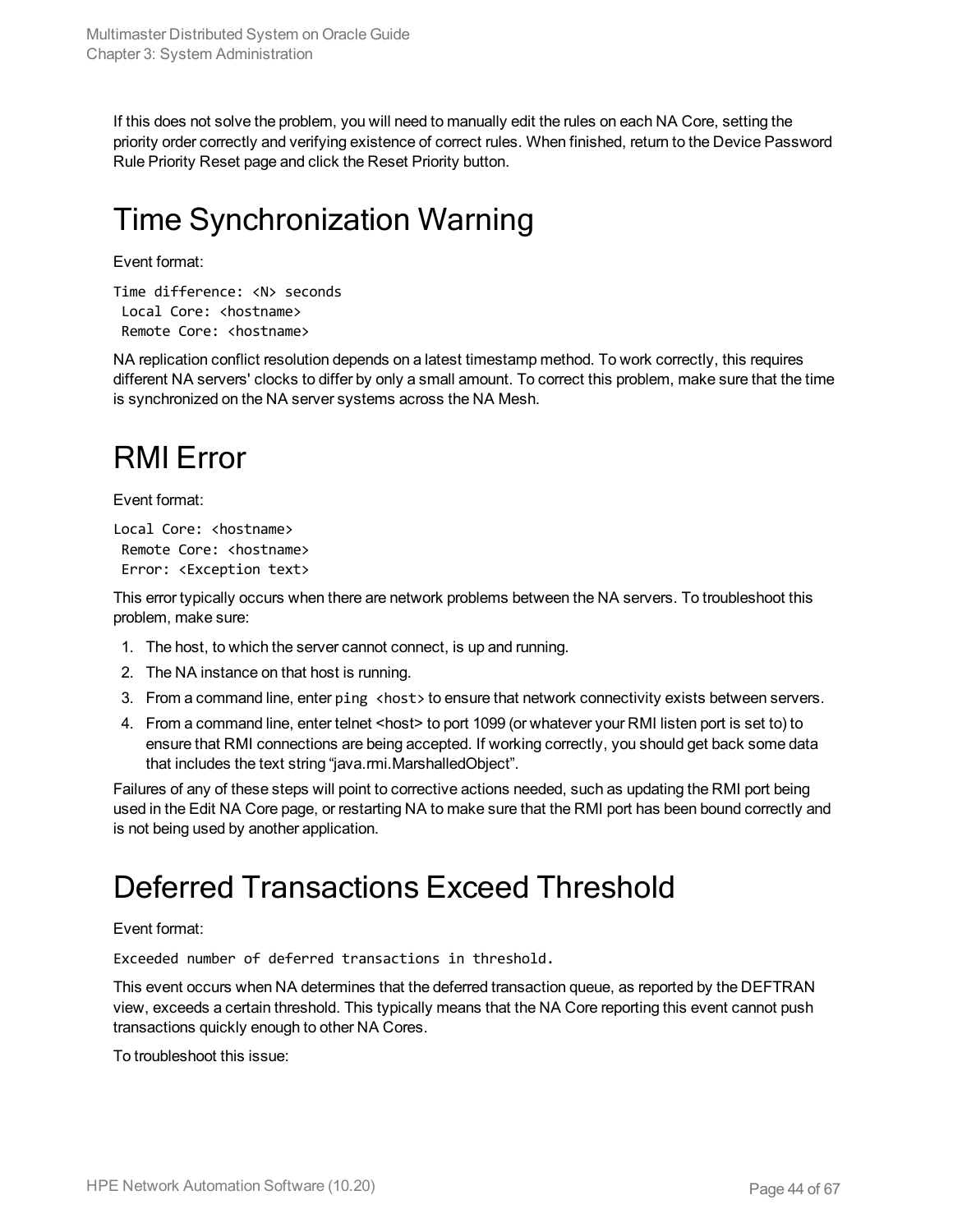- 1. Verify that network connectivity exists between the database servers in the NA Mesh.
- 2. Verify that the network connections between the database servers in the NA Mesh are not experiencing bandwidth congestion or other network issues.

<span id="page-44-0"></span>Correcting these issues should enable the databases to catch up with their transaction pushes. In addition, reducing the amount of tasks or other operations on the NA Cores can help the system recover more quickly.

#### Deferred LOBs Exceed Threshold

#### Event format:

Exceeded number of deferred LOBs in threshold.

<span id="page-44-1"></span>This event is identical to Deferred Transactions Exceed Threshold event, except the view being monitored is the DEFLOB view.

## Using the NA Distributed System Pages

<span id="page-44-2"></span>When you install the Distributed System software, the NA user interface includes specific Distributed System pages to help you monitor and administer the system.

#### Distributed Monitor Results Page

The Distributed Monitor Results page displays the overall health of the Distributed System. By default, the Distributed monitor runs every five minutes.

To open the Distributed Monitor Results page, on the menu bar under Admin select Distributed and click Monitor Results. The Distributed Monitor Results page opens.

NA monitor several properties necessary for proper functioning of the Distributed System, including:

- <sup>l</sup> **RMI Connections** RMI (Remote Method Invocation) is Java's remote procedure call protocol. The distributed system makes RMI calls between NA servers in the NA Mesh to transfer information about scheduled tasks, system settings, software images, and so on.
- <sup>l</sup> **Scheduled Jobs** Oracle contains a job scheduler. Replication requires certain jobs be setup using that job scheduler. In particular, there are jobs on each NA Core database that:
	- Push transactions
	- Purge previously pushed transactions from the log
	- Handle administrative commands for replication
- **Error Transactions** Error transactions are transaction that have been pushed from a remote server and for some reason were not able to execute correctly on the local server.
- **Uniqueness Conflicts** Certain NA database constraints restrict columns to unique values. In a distributed environment, these constraints can be violated when updates are made on two different NA Cores where the unique column is set to the same value. These conditions are captured by the Replication Conflict Resolution System and logged. NA cannot automatically resolve these conflicts. They must be resolved manually.
- **Local NA Core Definition** The local NA Core must be able to determine which entry in the RN\_CORE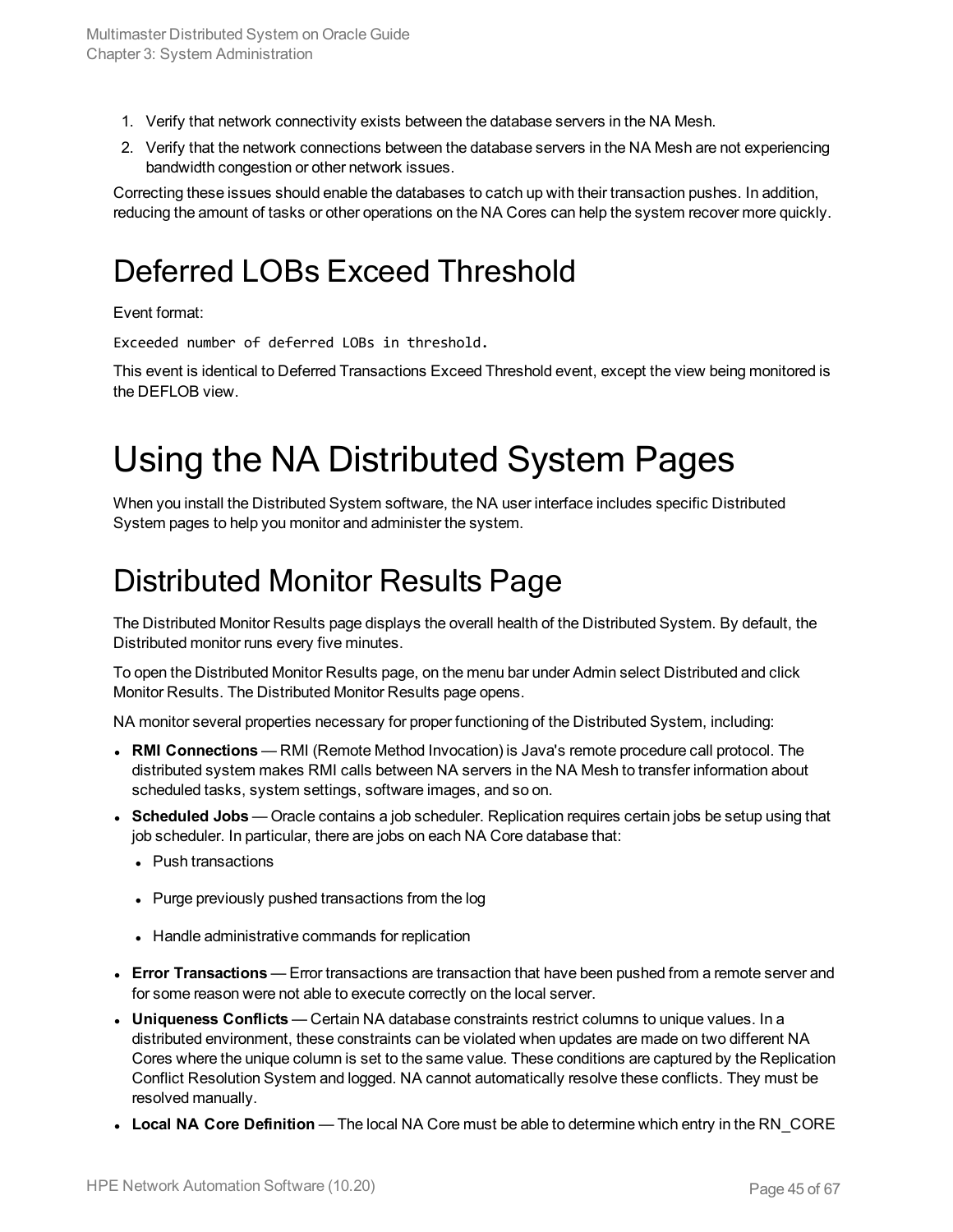table it is. If the "The *local core for this system is undefined.*" error message is displayed, the CoreHostname property needs to be updated for the NA Core. This can be done using the Edit Core page. For information, see "Edit Core [Page"](#page-48-0) on page 49.

**Note:** When this condition occurs, the NA Management Engine's log file will contain the following text: "*Fatal error - could not assign local core*."

The CoreHostname value can be either the DNS, *etc/hosts* value, or an IP address. If you are using an NA server with multiple IP addresses, you might need to tell NA which IP address to use. This is done by adding the following setting to the *distributed.rcx* file:

```
<option name="distributed/NA_server_local_ip">A.B.C.D</option>
```
**Note:** The *distributed.rcx* file is located in the same location as the *appserver.rcx* file. For the location of the files, see "Oracle 11g: Adding a New NA Core to an [Existing](#page-25-1) NA Mesh" on page 26

<span id="page-45-0"></span>The value A.B.C.D should be replaced with the appropriate NAT IP address for the NA server and should match the RN\_CORE table's CoreHostname value for that NA Core.

### Distributed Error List

The Distributed Error List page displays distributed transaction errors on the current NA Core. This information is useful for finding error conditions that require administrative action. Keep in mind that all conflicts are displayed until they are:

- Manually resolved
- Automatically resolved by NA
- Manually deleted without resolution (not recommended)

To open the Distributed Error List, on the menu bar under Admin select Distributed and click Error List. The Distributed Error List opens.

#### **Distributed Error List Page Fields**

| <b>Field</b>   | <b>Description</b>                                                                                                                                                                                                                                         |
|----------------|------------------------------------------------------------------------------------------------------------------------------------------------------------------------------------------------------------------------------------------------------------|
| Transaction ID | The ID of the transaction that was placed in the deferred error queue due to the<br>conflict.                                                                                                                                                              |
| Call No.       | A transaction can update more than one row in the database. Each row will have a<br>separate call number. For example, for a transaction that updates seven rows, there<br>will be seven entries with the same Transaction ID, but different call numbers. |
| Package Name   | The name of the table on which the conflict occurred.                                                                                                                                                                                                      |
| Proc Name      | The type of transaction, for example UPDATE or DELETE.                                                                                                                                                                                                     |
| Source         | The database from which the transaction originated.                                                                                                                                                                                                        |
| <b>Status</b>  | Statuses can include:<br>• new — This is a new error. The system has not attempted to deal with it yet. Keep                                                                                                                                               |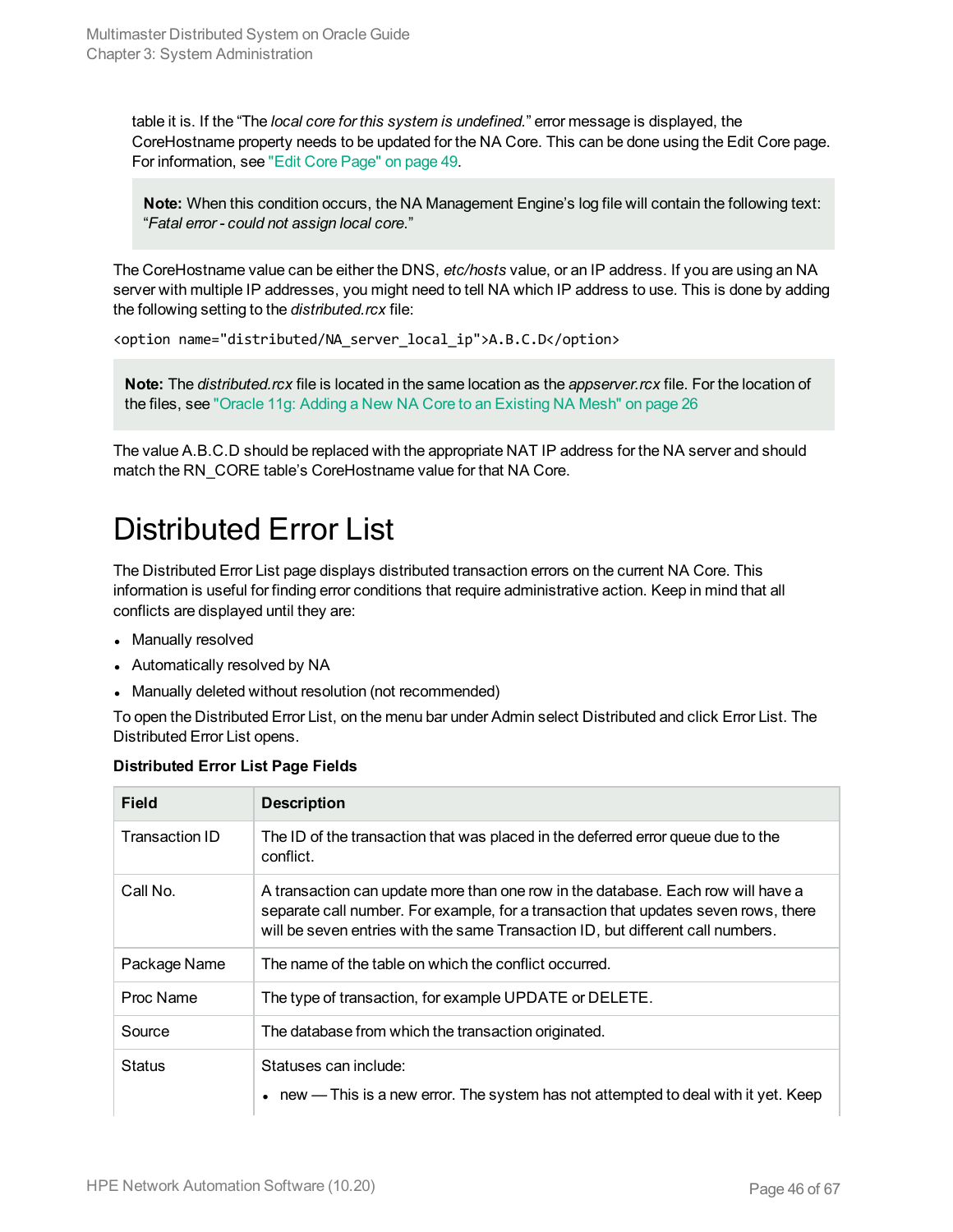| <b>Field</b> | <b>Description</b>                                                                                                     |
|--------------|------------------------------------------------------------------------------------------------------------------------|
|              | in mind that certain types of errors require waiting for other transactions to complete<br>before they can be retried. |
|              | • alert sent — The system has sent an alert.                                                                           |
|              | • to retry — The system has noted this error and is waiting before retrying.                                           |
|              | • old — The system noted the error and retried it. However, the retry did not work.                                    |
| Actions      | You can select the following options:                                                                                  |
|              | • Detail — Opens the View Distributed Error page, where you can view details about<br>the transaction in that row.     |
|              | $\bullet$ Delete — Deletes the error from the database.                                                                |
|              | $\bullet$ Retry — Re-execute the transaction.                                                                          |

### <span id="page-46-0"></span>View Distributed Error Page

The View Distributed Error page displays the detail for a particular distributed transaction error. This information is useful for providing the details necessary to correct the error.

To open the View Distributed Error page:

- 1. On the menu bar under Admin select Distributed and click Error List. The Distributed Error List opens.
- 2. In the Actions column, click the Detail option. The View Distributed Error page opens. The Details section displays the column(s) from the table named in the Package Name field that contains conflicting data.

### <span id="page-46-1"></span>Distributed Conflict List

The Distributed Conflict List page displays the uniqueness constraint conflict list. This provides information about uniqueness conflicts that will need to be manually corrected to ensure that the databases in the NA Mesh are in sync.

To open the Distributed Conflict List, on the menu bar under Admin select Distributed and click Conflict List. The Distributed Conflict List opens.

| <b>Field</b> | <b>Description</b>                                                                                                                                                                                                                                                                                   |
|--------------|------------------------------------------------------------------------------------------------------------------------------------------------------------------------------------------------------------------------------------------------------------------------------------------------------|
| Object       | The database table on which the conflict occurred.                                                                                                                                                                                                                                                   |
| Site Name    | The core in the NA Mesh for which the conflict occurred (actually the database SID).                                                                                                                                                                                                                 |
| Value        | The value of the column for which there was a uniqueness conflict. Keep in mind that NA<br>does not automatically resolve uniqueness conflicts. NA simply appends the name of the<br>NA Core from which the transaction originated to the conflicting value so that the<br>transaction can complete. |

#### **Distributed Conflict List Page Fields**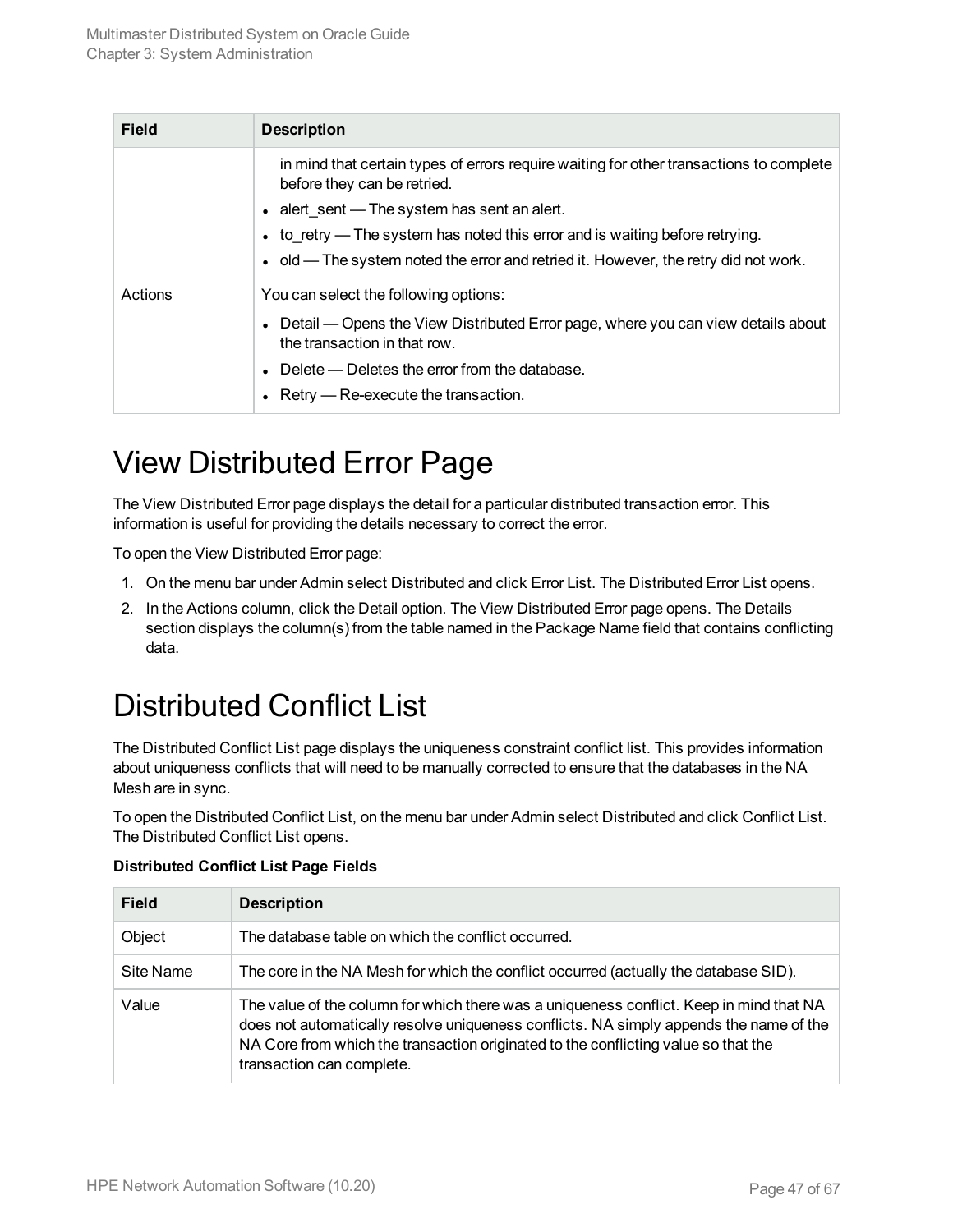| <b>Field</b>  | <b>Description</b>                                                                                                                                                                                                                                                                       |
|---------------|------------------------------------------------------------------------------------------------------------------------------------------------------------------------------------------------------------------------------------------------------------------------------------------|
| Create Date   | The Date the conflict occurred.                                                                                                                                                                                                                                                          |
| <b>Status</b> | Statuses include:<br>• new - This is a new conflict. The system has not yet alerted the system<br>administrator.<br>$\bullet$ alert sent — The system has sent an alert.                                                                                                                 |
| Actions       | You can select the following options:<br>Detail — Opens the View Distributed Conflict page, where you can view details on an<br>$\bullet$<br>individual uniqueness constraint. See "View Distributed Conflict Page" below.<br>$\bullet$ Delete — Deletes the conflict from the database. |

### <span id="page-47-0"></span>View Distributed Conflict Page

The View Distributed Conflict page provides details on a specific uniqueness constraint.

To open the View Distributed Conflict page:

- 1. On the menu bar under Admin select Distributed and click Conflict List. The Distributed Conflict List opens.
- 2. In the Actions column, click the Detail option. The View Distributed Conflict page opens.

Table Name is the name of the database table on which the uniqueness conflict occurred. Object IDs are the primary keys of the objects in the database.

<span id="page-47-1"></span>If a key has only one column, it is displayed in Object ID 1 field. Some keys are formed from multiple columns. Consequently, those values are displayed in the Object ID 1, Object ID 2, and Object ID 3 fields.

### Site Reassignment Page

The Site Reassignment page allows the Site-to-NA Core mapping to be modified. This is useful for failover of Sites from one NA Core to another and for restoring Sites back to their original NA Core.

<span id="page-47-2"></span>To open the Site Reassignment page, on the menu bar under Admin select Distributed and click Site Reassignment. The Site Reassignment opens. You can select NA Cores from the drop-down menu.

### List Cores Page

The List Cores page lists all NA Cores in the NA Mesh. This page provides information to properly manage the Distributed System.

To open the List Cores page, on the menu bar under Admin select Distributed and click Core List. The List Cores page opens.

#### **List Cores Page Fields**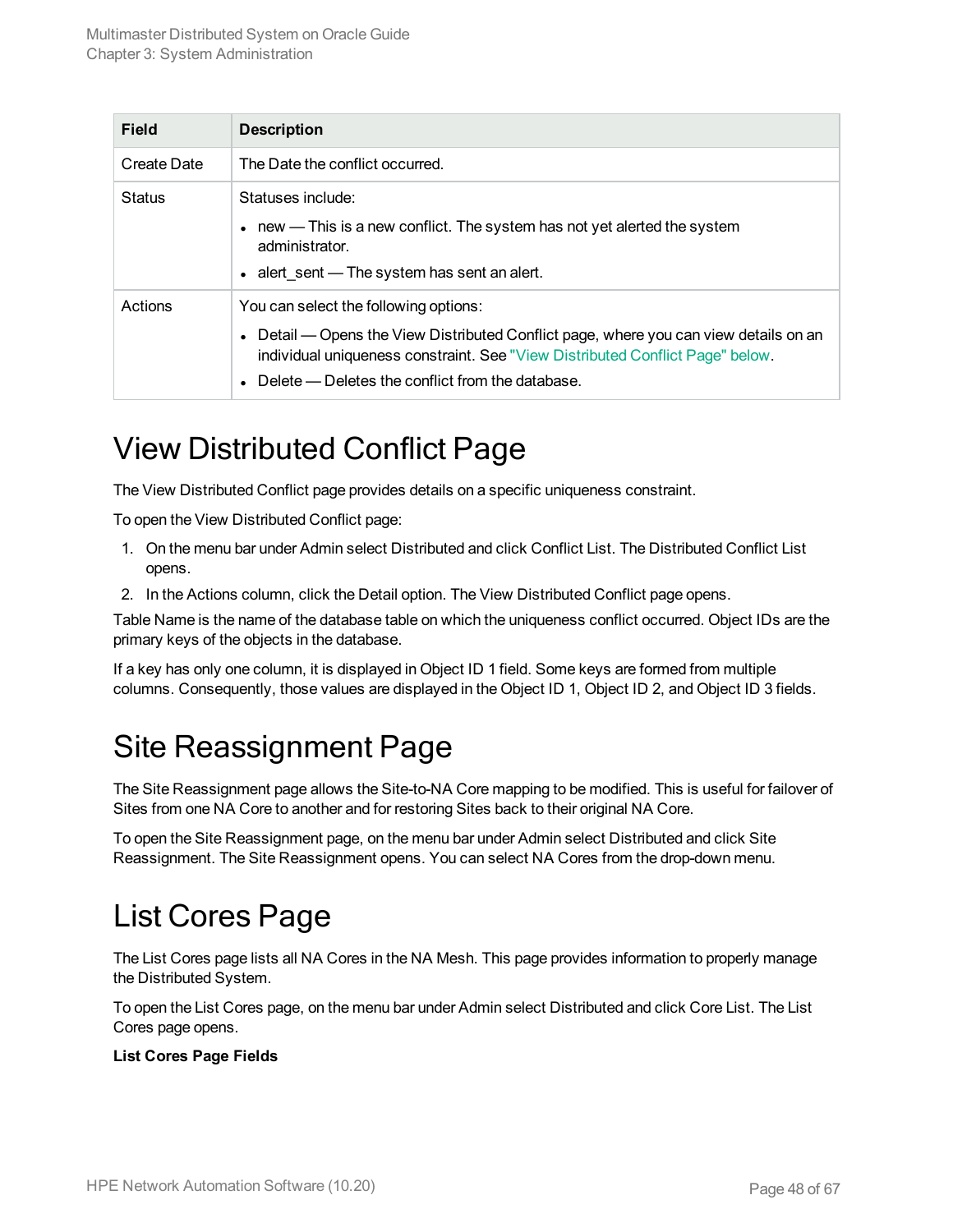| <b>Field</b>    | <b>Description</b>                                            |
|-----------------|---------------------------------------------------------------|
| Name            | The NA Core's name.                                           |
| Core Hostname   | The hostname of the NA Core's NA server.                      |
| Is Master?      | Is the NA Core the Master Definition? (Yes or No)             |
| Timezone Offset | The time zone offset of the actual NA Core server.            |
| <b>Status</b>   | Currently, there is only Normal status.                       |
| Realm           | The default Realm for the NA Core.                            |
| Actions         | You can select the following option:                          |
|                 | • Edit — Open the Edit Core page. See "Edit Core Page" below. |

### <span id="page-48-0"></span>Edit Core Page

The Edit Core page enables you to edit the NA Core definition.

To open the Edit Core page:

- 1. On the menu bar under Admin select Distributed and click Core List. The List Cores page opens.
- 2. In the Actions column, click the Edit option. The Edit Core page opens.

You can complete the following fields:

- Name Enter the NA Core name.
- Database Identifier Enter the Database Identifier. This is the name of the NA Core's database as it appears in the *tnsnames.ora* file. The Database Identifier is corresponds to Oracle's SID (System Identifier). This information is needed to make connections to a particular Oracle instance on a server. Multiple instances may be running on any given server, but each will have different SIDs.
- Core Hostname Enter the hostname of this NA Core's server.
- RMI Port Enter the RMI port. RMI (Remote Method Invocation) is Java's remote procedure call protocol. The distributed system makes RMI calls between NA servers in the NA Mesh to transfer information about scheduled tasks, system settings, software images, and so on.
- Database hostname Enter the Database hostname.
- Database Port Enter the port on the database server with which NA communicates with the database.
- Timezone Offset Select a Timezone offset from the drop-down menu.
- Replication Admin User Enter the name of the Replication Admin user. The Replication Admin user is created and used by the Oracle database to manage replication.
- Replication Password Enter the Replication Admin user's password.
- Confirm Replication Password Re-enter the Replication Admin user's password.
- Comments Add any comments about the NA Core.
- Realm Name Enter the Realm in which the NA Core resides. For information about segmenting devices, see the *NA User Guide*.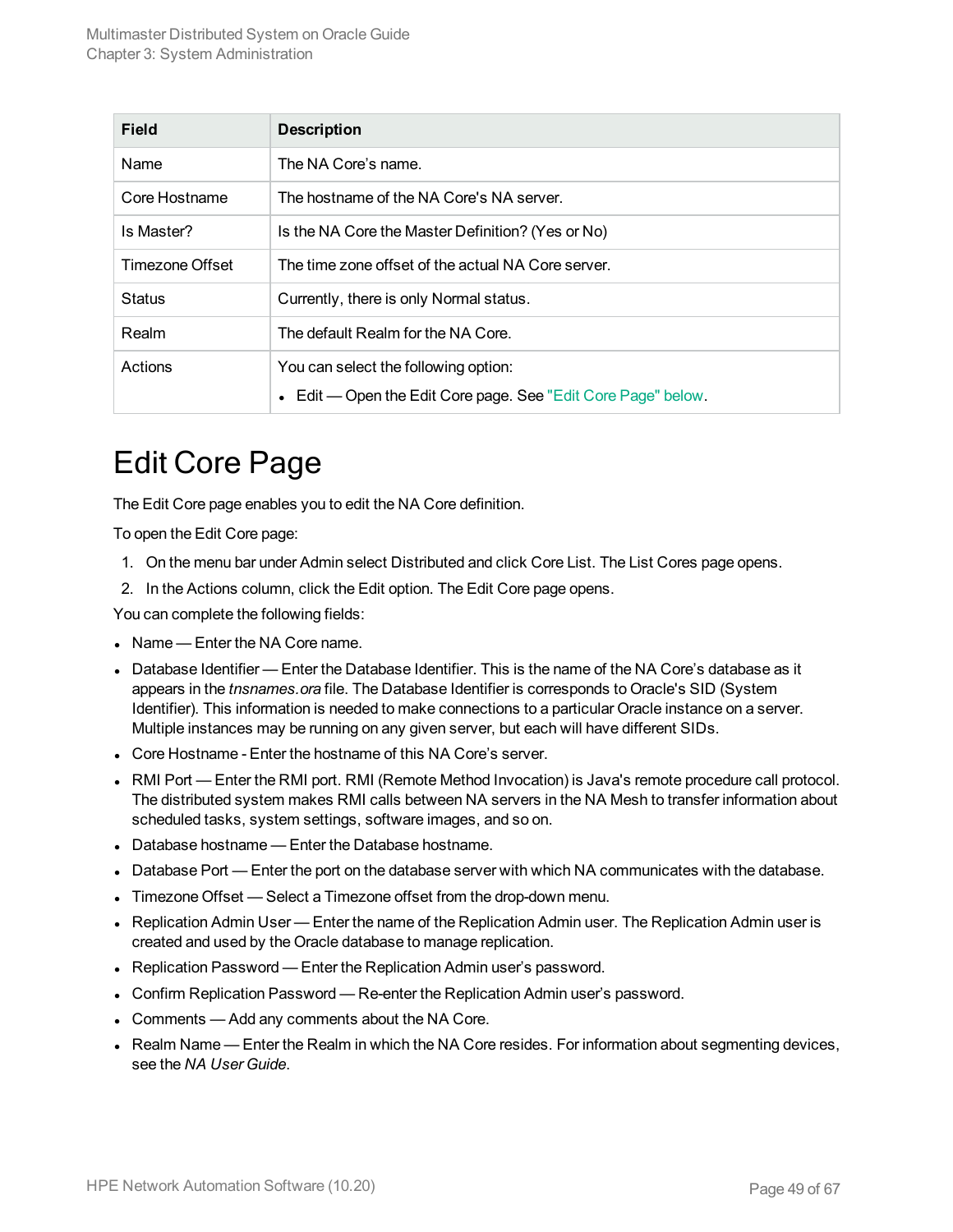### <span id="page-49-0"></span>Device Password Rule Priority Reset Page

The Device Password Rule Priority Reset page enables you to reset device password rule priorities in the event that a uniqueness constraint conflict occurs for those objects.

To open the Reset Password Priority page, on the menu bar under Admin select Distributed and click Device Password Rule Priority Reset. The Device Password Rule Priority Reset page opens.

<span id="page-49-1"></span>Click the Reset Priority button to reset the device password rule priorities.

### Renew Configuration Options Page

The Renew Configuration Options page enables you to reset the configuration options when the configuration options on an NA Core become out-of-sync with other servers in the NA Mesh.

To open the Renew Configuration Options page, on the menu bar under Admin select Distributed and click Renew Configuration Options. The Renew Configurations Options page opens.

Click the Renew Config Options button to ensure that all options on the NA Core are in sync with the rest of the NA Mesh.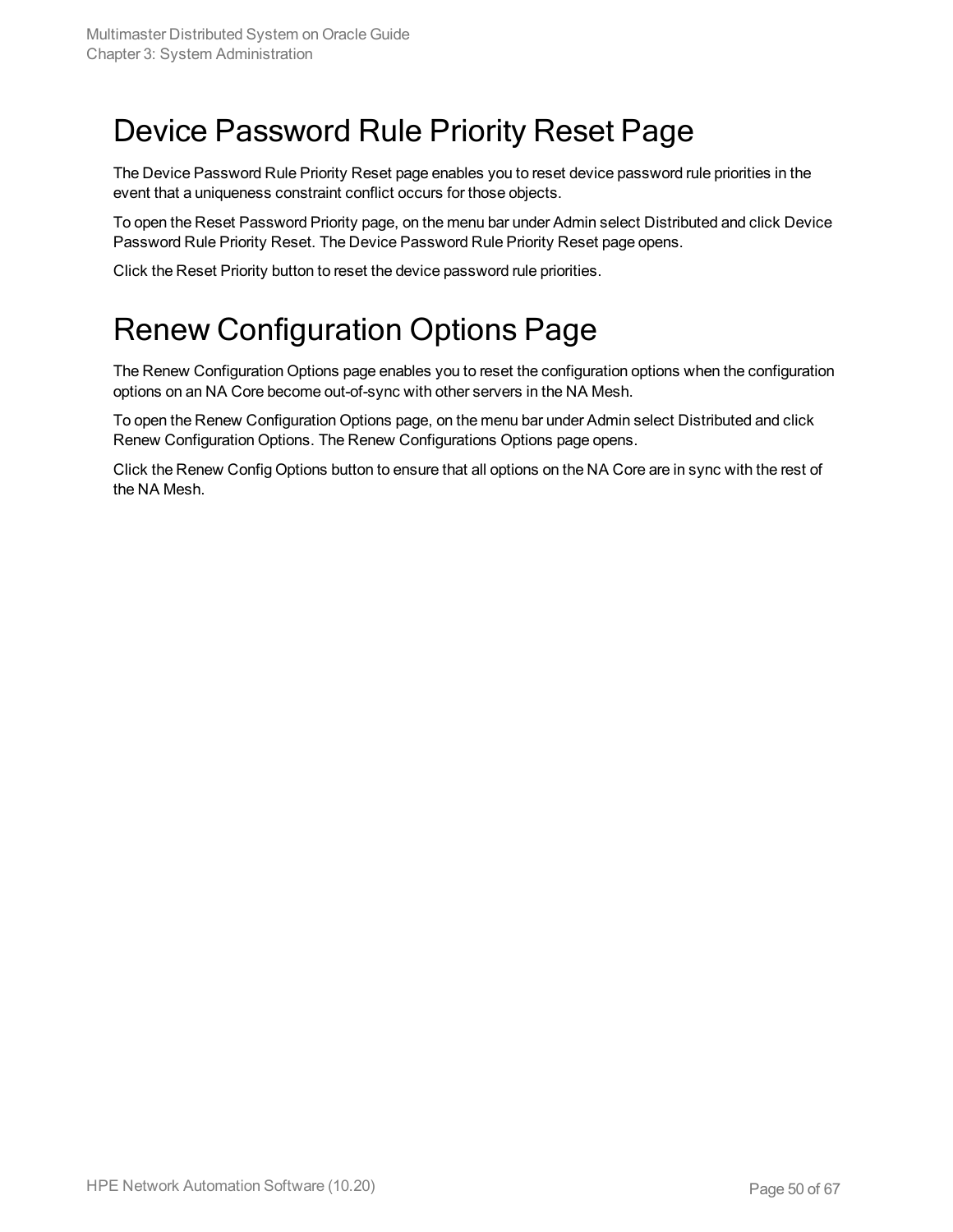# <span id="page-50-0"></span>Chapter 4: Failover and Recovery

This chapter contains the following topics:

- ["Failover"](#page-50-1) below
- <span id="page-50-1"></span>• ["Recovery"](#page-50-2) below

## Failover

When the network has been configured to failover, if an NA Core fails, users can continue to access all data in the system using a different NA Core. All Sites that were originally managed by the failed NA Core can be pointed to a new NA Core using the Site Reassignment page. For information, see "Site [Reassignment](#page-47-1) Page" on [page](#page-47-1) 48. Procedures for system recovery will vary depending on how the remote server failed.

## <span id="page-50-2"></span>**Recovery**

There are three basic recovery scenarios:

- Loss of network connectivity
- <sup>l</sup> Loss of an NA server
- <span id="page-50-3"></span>• Loss of a Database server

### Loss of Network Connectivity

In the case of lost network connectivity, failover occurred due to network issues. No problems occurred with the NA server or with the Oracle database server. Recovery consists of the following steps:

- 1. Resolve the network issues.
- 2. Reset Sites that had been reassigned back to their original NA Core. This can be accomplished in NA. See "Site [Reassignment](#page-47-1) Page" on page 48.
- 3. If any drivers have been added to the system during the outage, click the "Reload Drivers" button on the Start/Stop Services page. This action reloads the driver files and pushes them across to other NA Cores in the NA Mesh. This action should be performed on the NA server where the drivers were added. For information, see the *NA User Guide*.
- 4. If any system settings have been modified during the outage, use the "Renew Config Options" page to make sure options are synced across the NA Mesh. See "Renew [Configuration](#page-49-1) Options Page" on page [50](#page-49-1).
- 5. If any NA Cores have lost connectivity for a long period of time, restart the NA Core server that lost connectivity after data sync so as to reload certain Site data and avoid exception errors due to obsolete data.

Once the network issues are resolved, the system should recover as replication syncs data between the databases.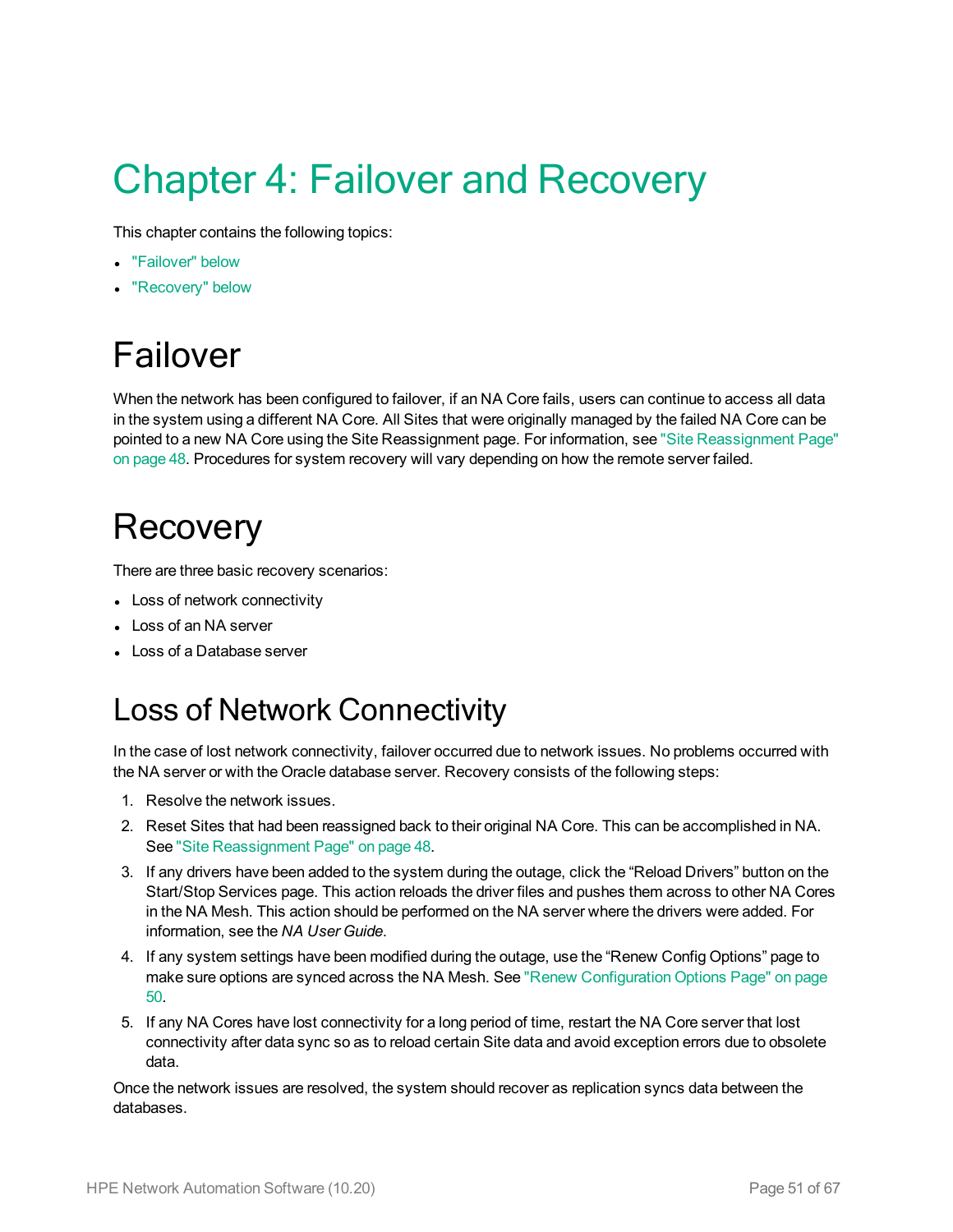### <span id="page-51-0"></span>Loss of an NA Server

In cases where the NA server suffers a failure that requires re-installation of the server, recovery consists of the following steps:

- 1. During NA installation, select the "Use existing database" option. In addition, the database selected should be the one the failed server was previously using.
- 2. Add the *distributed.rcx* file from the *ReplicationScriptToolBundle* to the directory where the *appserver.rcx* file resides.
- 3. Re-add any NA Core-specific special case options for patches and support issues.
- 4. Restart NA.
- 5. Reset Sites that had been re-assigned back to their original NA Core. This can be accomplished in NA. See "Site [Reassignment](#page-47-1) Page" on page 48.
- 6. If any drivers have been added to the system during the outage, click the "Reload Drivers" button on the Start/Stop Services page. This action reloads the driver files and pushes them across to other NA Cores in the NA Mesh. This action should be performed on the NA server where the drivers were added. For information, see the *NA User Guide*.
- 7. If any system settings have been modified during the outage, use the "Renew Config Options" page to make sure options are synced across the NA Mesh. See "Renew [Configuration](#page-49-1) Options Page" on page [50](#page-49-1).
- 8. Edit the original NA Core to modify any parameters that may be different (perhaps the installation happened on a new server with a different hostname).
- <span id="page-51-1"></span>9. Copy the software images repository from a good NA Core to the recovered NA Core.

### Loss of a Database Server

In the case of a lost database server, the NA server is still running but cannot access the database. The database will need to be rebuilt and replication setup again on the database. Recovery consists of the following steps:

- 1. Pause or delete any tasks that appear to be stuck waiting or pending and not running because they are associated with the lost server. You can perform this action on another NA server in the NA Mesh.
- 2. If the server that was lost is the Master Definition server for replication, the procedure described for relocating the Master Definition server should performed. See ["Changing](#page-29-0) the Master Definition Site" on [page](#page-29-0) 30.
- 3. For instructions on adding a new NA Core, see "Oracle 11g: Adding a New NA Core to an [Existing](#page-25-1) NA [Mesh"](#page-25-1) on page 26.
- 4. Reset Sites that had been reassigned back to their original NA Core. This can be accomplished in NA. See "Site [Reassignment](#page-47-1) Page" on page 48.
- 5. In NA, edit the NA Core that was recovered to make sure all information is correct for the new setup. For information, see the *NA User Guide*.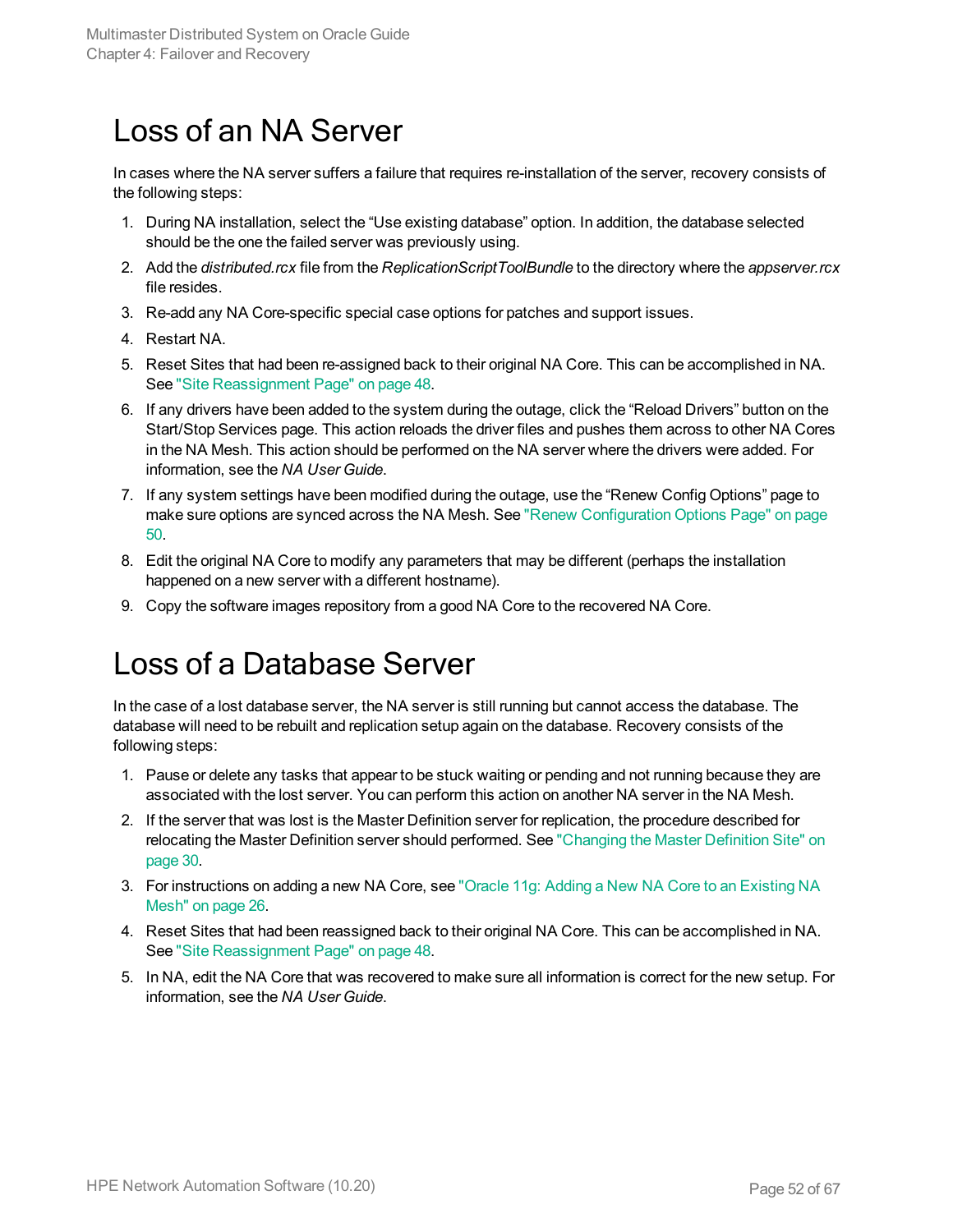# <span id="page-52-0"></span>Chapter 5: Troubleshooting

This chapter contains the following topics:

- "RMI Errors in the NA [Console"](#page-52-1) below
- "Oracle [Replication](#page-53-0) Setup" on the next page
- "Replication Tools and [Commands"](#page-53-1) on the next page
- <span id="page-52-1"></span>• ["Common](#page-54-0) Errors" on page 55

## RMI Errors in the NA Console

An RMI error that prevents NA console logon or inhibits use of the NA console can mean that NA is unable to identify the localhost.

#### **RMI Error**

Event format:

```
Local Core: <hostname>
Remote Core: <hostname>
Error: <Exception text>
```
This error typically occurs when there are network problems between the NA servers. To troubleshoot this problem, make sure:

- 1. The host that the server cannot connect to is up and running.
- 2. The NA instance on that host is running.
- 3. From a command line, enter ping <host> to ensure that network connectivity exists between servers.
- 4. From a command line, enter telnet <host> to port 1099 (or whatever your RMI listen port is set to) to ensure that RMI connections are being accepted. If working correctly, you should get back some data that includes the text string java.rmi.MarshalledObject.

Failures of any of these steps will point to corrective actions needed, such as updating the RMI port being used in the Edit NA Core page, or restarting NA to make sure that the RMI port has been bound correctly and is not being used by another application.

To correct the problem, update the localhost section of the hosts file on each NA core server as follows:

**Note:** This solution is for static IP environments only.

- 1. In a text editor such as WordPad or vi, open the following file:
	- <sup>l</sup> *Windows*: *<Drive>*:\Windows\System32\drivers\etc\hosts
	- Linux: /etc/hosts
- 2. Set the localhost line to read:
	- 127.0.0.1 localhost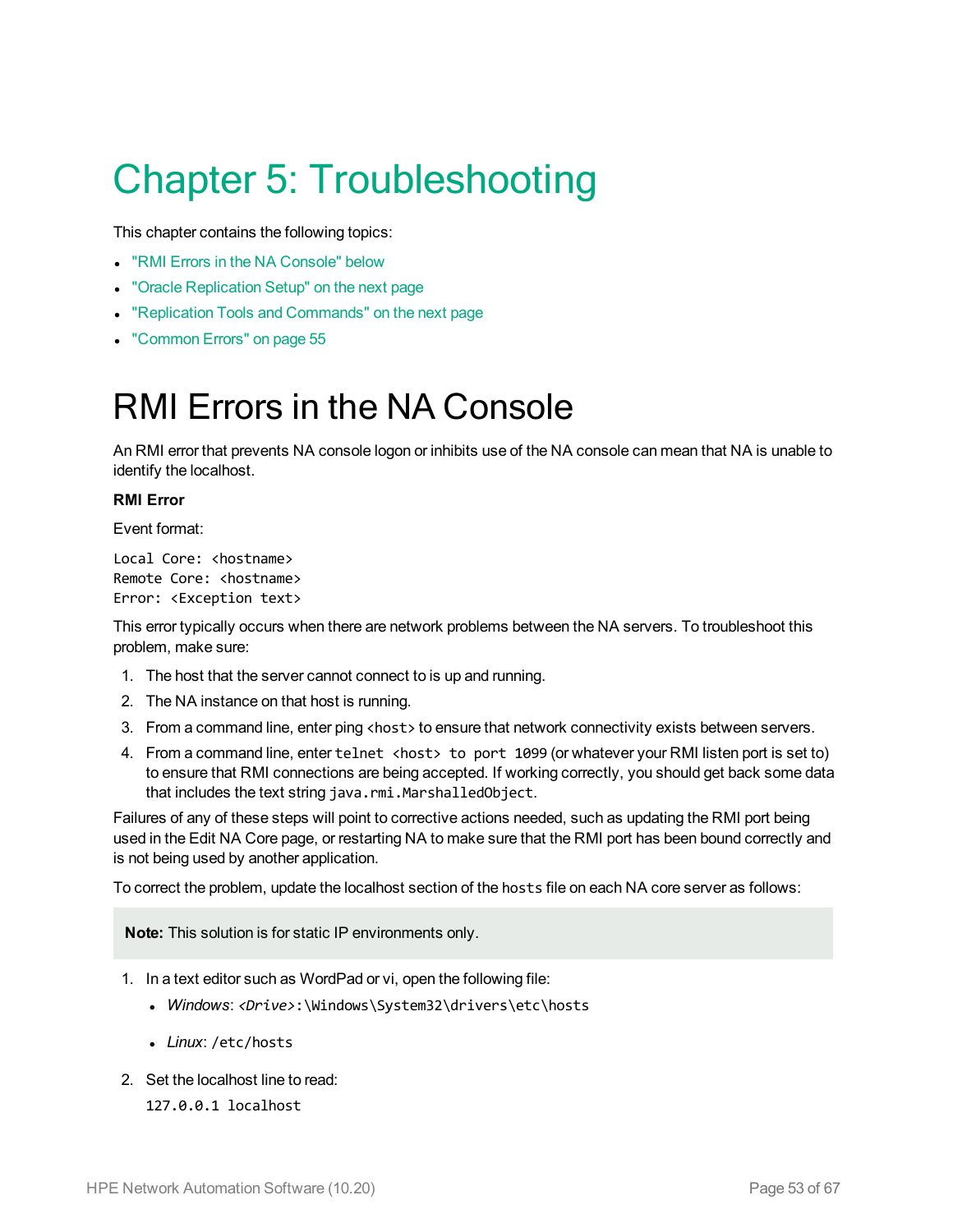<span id="page-53-2"></span>3. For each NA core server, add a line in the following format:

<*xx.xx.xx.xx*> <*NA.example.com*> <*NA*>

- Replace <xx.xx.xx.xx> with the IP address of the NA core server.
- Replace <NA.example.com> with the fully-qualified domain name of the NA core server.
- Replace <NA> with the short hostname of the NA core server.
- 4. Repeat [step 3](#page-53-2) until the hosts file includes all NA core servers in the distributed system environment.
- <span id="page-53-0"></span>5. To use the updated hosts information, restart the NA core server.

## Oracle Replication Setup

The Oracle replication setup process is complicated. The following guidelines help prevent problems with replication setup.

• Ensure that the *tnsnames.ora* file is setup correctly on each system. You can verify correct setup by running SQLPlus on each system to make certain that you can connect to other databases. For example, if you have two systems (A and B), run SQLPlus on A to connect to the database on B using the following command:

sqlplus USER/PWD@DATABASE\_B.

- It may be necessary to remove or comment out the NAMES. DEFAULT DOMAIN property entry from the *sqlnet.ora* file for the appropriate connections to work. Consult with your Oracle DBA if you have questions.
- If the replication setup process fails at any step, it is recommended that you follow the process for removing replication from the entire NA Mesh (see "Removing [Replication](#page-30-0) Across the Entire NA Mesh" on [page](#page-30-0) 31), and then follow the replication setup sets again (see "Oracle 11g: Set Up Initial [Replication"](#page-15-1) on [page](#page-15-1) 16).

## <span id="page-53-1"></span>Replication Tools and Commands

The following tools and commands can help to isolate problems with replication setup.

To ensure that database links are working:

- Using SQLPlus, enter: SELECT CURRENT TIMESTAMP FROM DUAL@<OTHER SID>;
- Using SQLPlus, enter: SELECT DBLINK FROM DBA\_REPSITES;
- From a command line, enter: tnsping <OTHER\_SID>
- From a command line, enter:  $\frac{p}{q}$  <HOST>

To ensure the replication group is working:

• Using SQLPlus, enter: SELECT GNAME, STATUS FROM DBA\_REPGROUP;

To ensure there are no errors for replication admin requests:

• Using SQLPlus, enter: SELECT STATUS, REQUEST, ONAME FROM DBA REPCATLOG;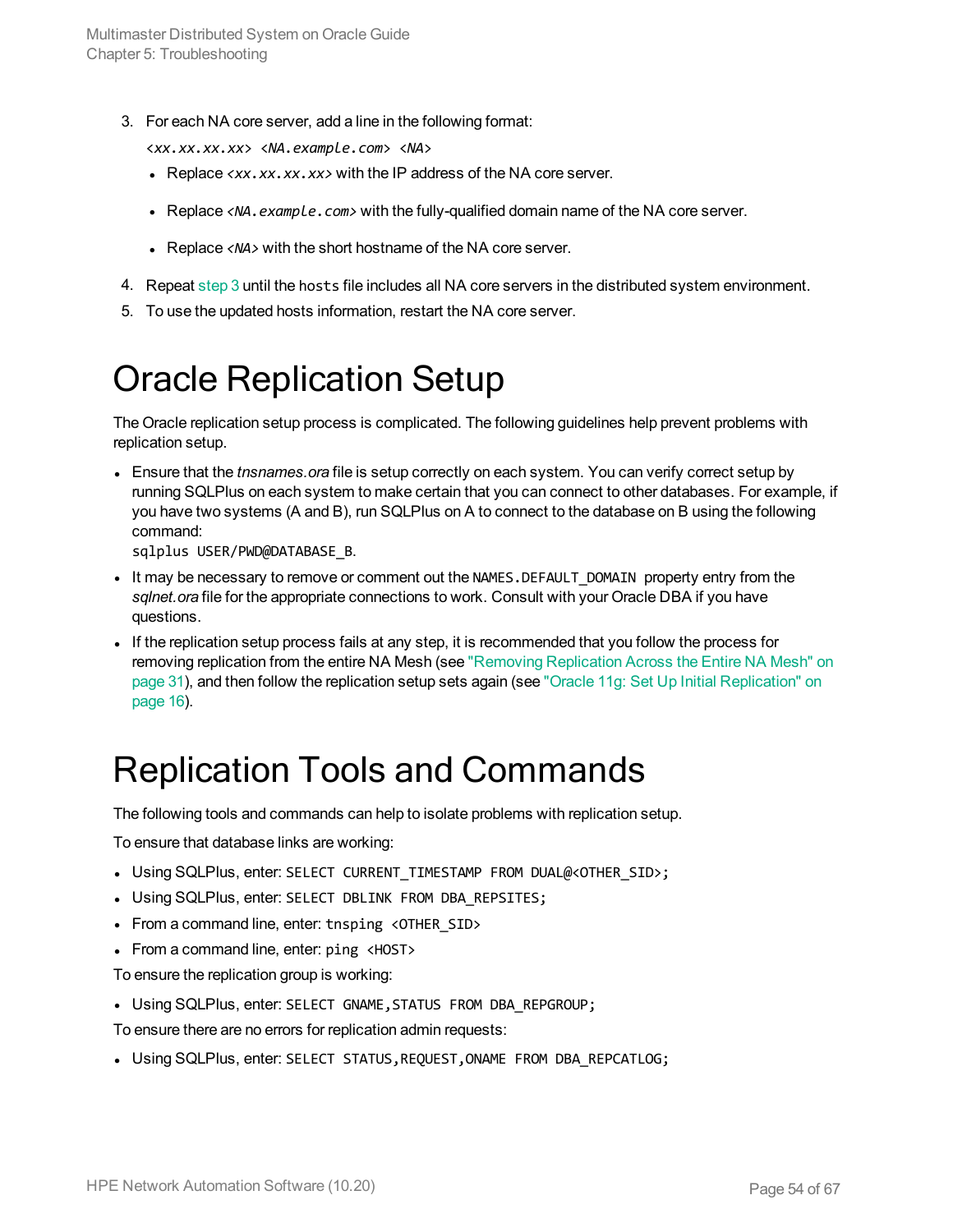## <span id="page-54-0"></span>Common Errors

Some errors can occur during replication setup. Ones that have been reported are noted below, with suggested corrective action. In some cases, it might be necessary to remove replication across the NA Mesh and re-setup replication. For information, see "Removing [Replication](#page-30-0) Across the Entire NA Mesh" on page 31.

#### **Error**

```
SQL> EXEC DBMS REPCAT.RESUME MASTER_ACTIVITY(gname=>' <REPGROUP_NAME>');BEGIN DBMS_
REPCAT.RESUME_MASTER_ACTIVITY (gname=>'<REPGROUP_NAME>'); END;
*
ERROR at line 1:
ORA-23419: regenerate replication support before resuming master activity
...
```
#### **Corrective Action**

An internal Oracle error has prevented replication support from being generated correctly for one or more objects. To correct this, it will be necessary to remove and re-setup replication for the NA Mesh.

#### **Error**

```
ORA-23374: object group "PUBLIC"."REPLNA" already exists
ORA-06512: at "SYS.DBMS_SYS_ERROR", line 95
ORA-06512: at "SYS.DBMS REPCAT MAS", line 798
ORA-06512: at "SYS.DBMS REPCAT", line 548
```
#### **Corrective Action**

An internal Oracle error has prevented replication support from being generated correctly for one or more objects. To correct this, it will be necessary to remove and re-setup replication for the NA Mesh. For information, see "Removing [Replication](#page-30-0) Across the Entire NA Mesh" on page 31.

#### **Error**

```
BEGIN DBMS_REPCAT.DROP_MASTER_REPOBJECT('SYSTEM', 'RN_DEVICE_VIEW','TABLE',FALSE)
; END;
*
ERROR at line 1:
ORA-00060: deadlock detected while waiting for resource
...
```
#### **Corrective Action**

Rerun the deletion script you were running when this occurred. You may see other errors due to certain actions already having been done, but that is expected.

#### **Error**

```
BEGIN DBMS REPCAT.DROP MASTER REPOBJECT('SYSTEM',' RN DEVICE VIEW','TABLE',FALSE)
; END;
*
ERROR at line 1:
ORA-23308: object SYSTEM.RN_DEVICE_VIEW does not exist or is invalid
...
```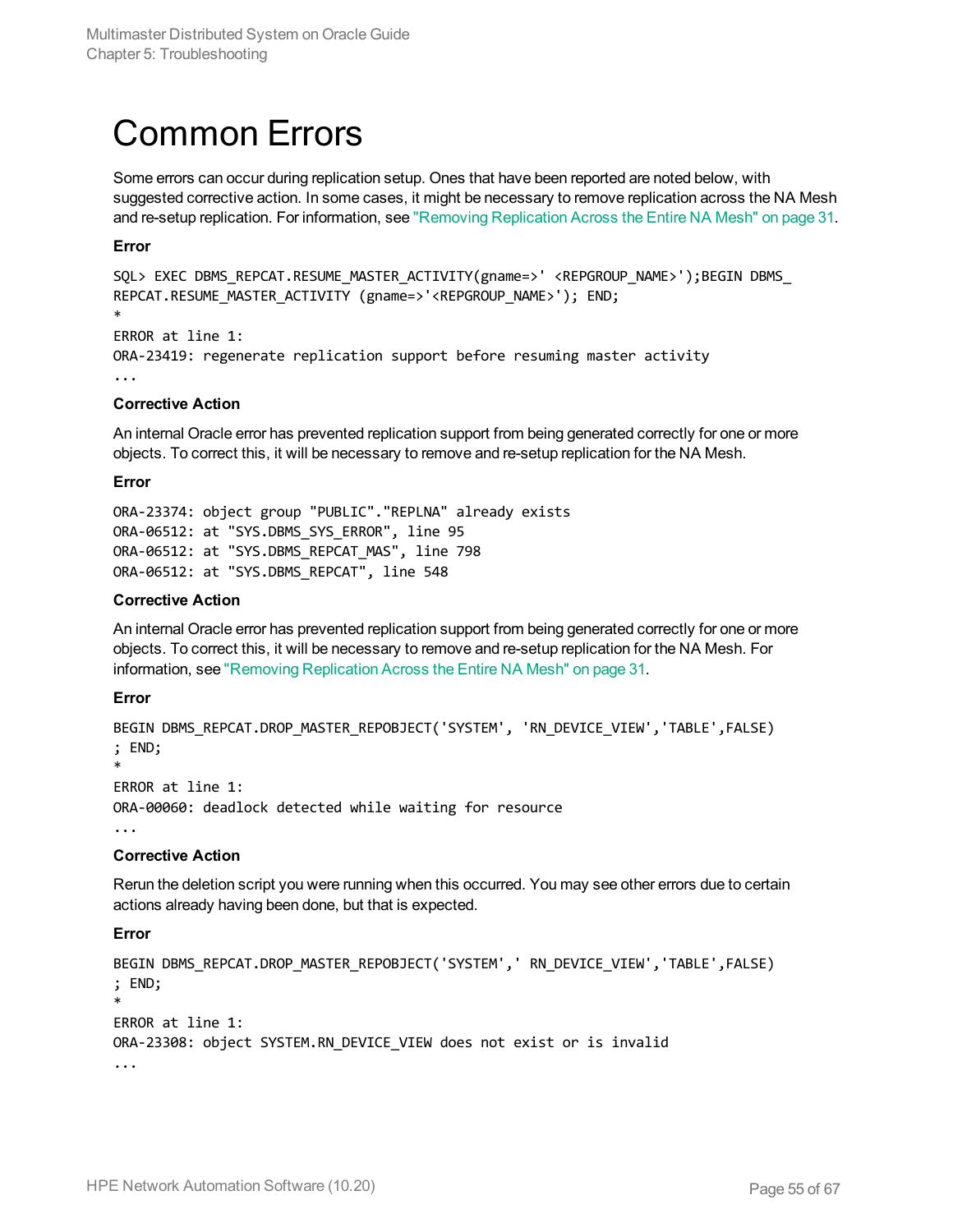#### **Corrective Action**

Rerun the deletion script you were running when this occurred. You may see other errors due to certain actions already having been done, but that is expected.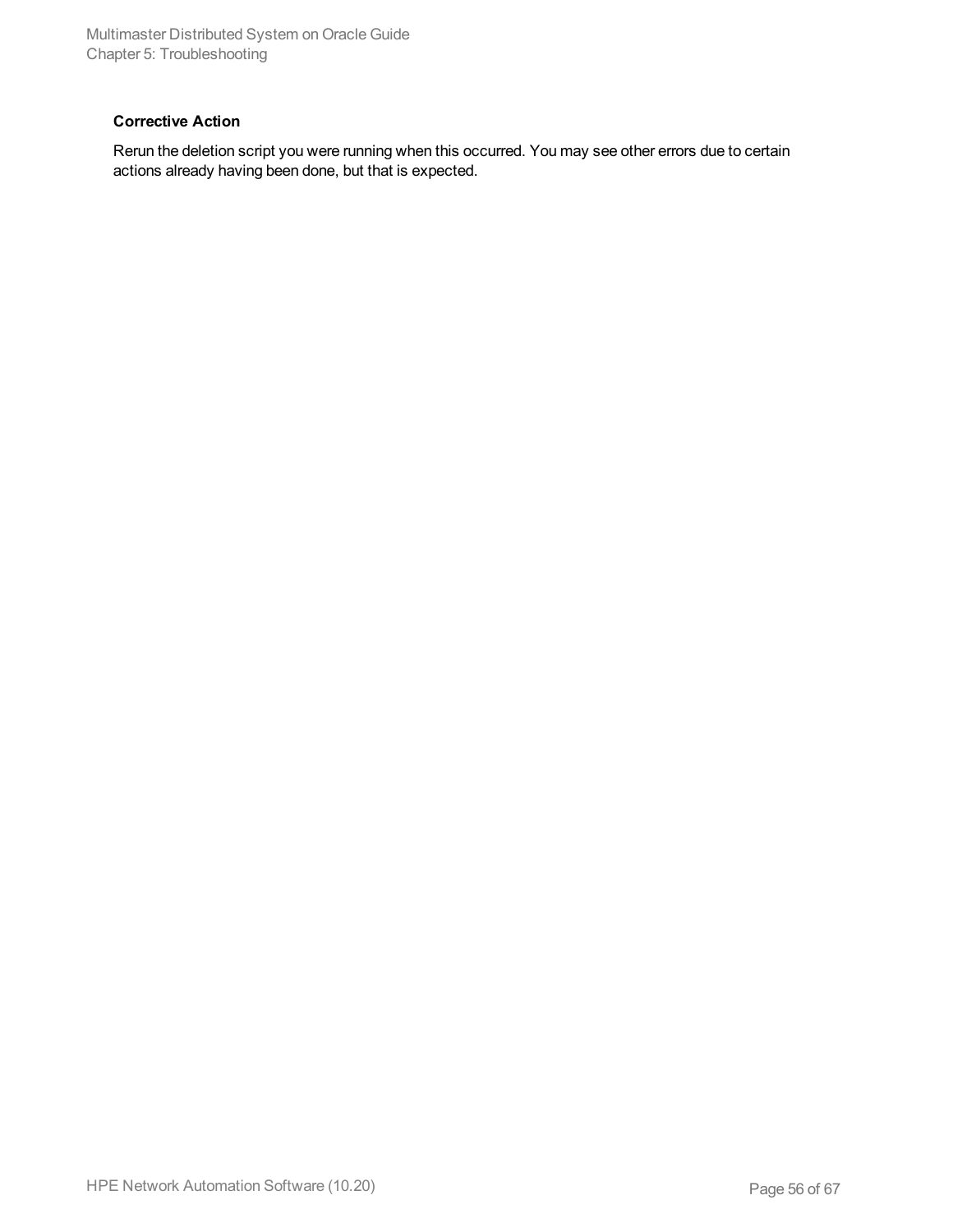# <span id="page-56-0"></span>Appendix A: Common Procedures

This section describes procedures that are common to many HPE Network Automation Software (NA) configuration and maintenance tasks. It includes the following topics:

- **.** "Start, Stop, or Restart All NA [Services"](#page-56-1) below
- <sup>l</sup> "Disable All NA [Services"](#page-57-0) on the next page
- <span id="page-56-1"></span>• ["Working](#page-57-1) with .rcx Files" on the next page

## Start, Stop, or Restart All NA Services

Stopping the NA services before changing the NA configuration prevents conflicting data from being stored in the NA database. Some procedures call for restarting the NA services to read the updated configuration.

#### **To start all NA services**

- <sup>l</sup> *Windows*: Open the **Services** control panel. In the list of services, right-click each of the following services, and then click **Start**:
	- <sup>l</sup> **TrueControl ManagementEngine**
	- <sup>l</sup> **TrueControl FTP Server**
	- <sup>l</sup> **TrueControl Syslog Server**
	- <sup>l</sup> **TrueControl TFTP Server**
	- <sup>l</sup> **TrueControl SA Client**
- *Linux*: Run the following command:

**/etc/init.d/truecontrol start**

#### **To stop all NA services**

- <sup>l</sup> *Windows*: Open the **Services** control panel. In the list of services, right-click each of the following services, and then click **Stop**:
	- <sup>l</sup> **TrueControl ManagementEngine**
	- <sup>l</sup> **TrueControl FTP Server**
	- <sup>l</sup> **TrueControl Syslog Server**
	- <sup>l</sup> **TrueControl TFTP Server**
	- <sup>l</sup> **TrueControl SA Client**
- Linux: Run the following command:

**/etc/init.d/truecontrol stop**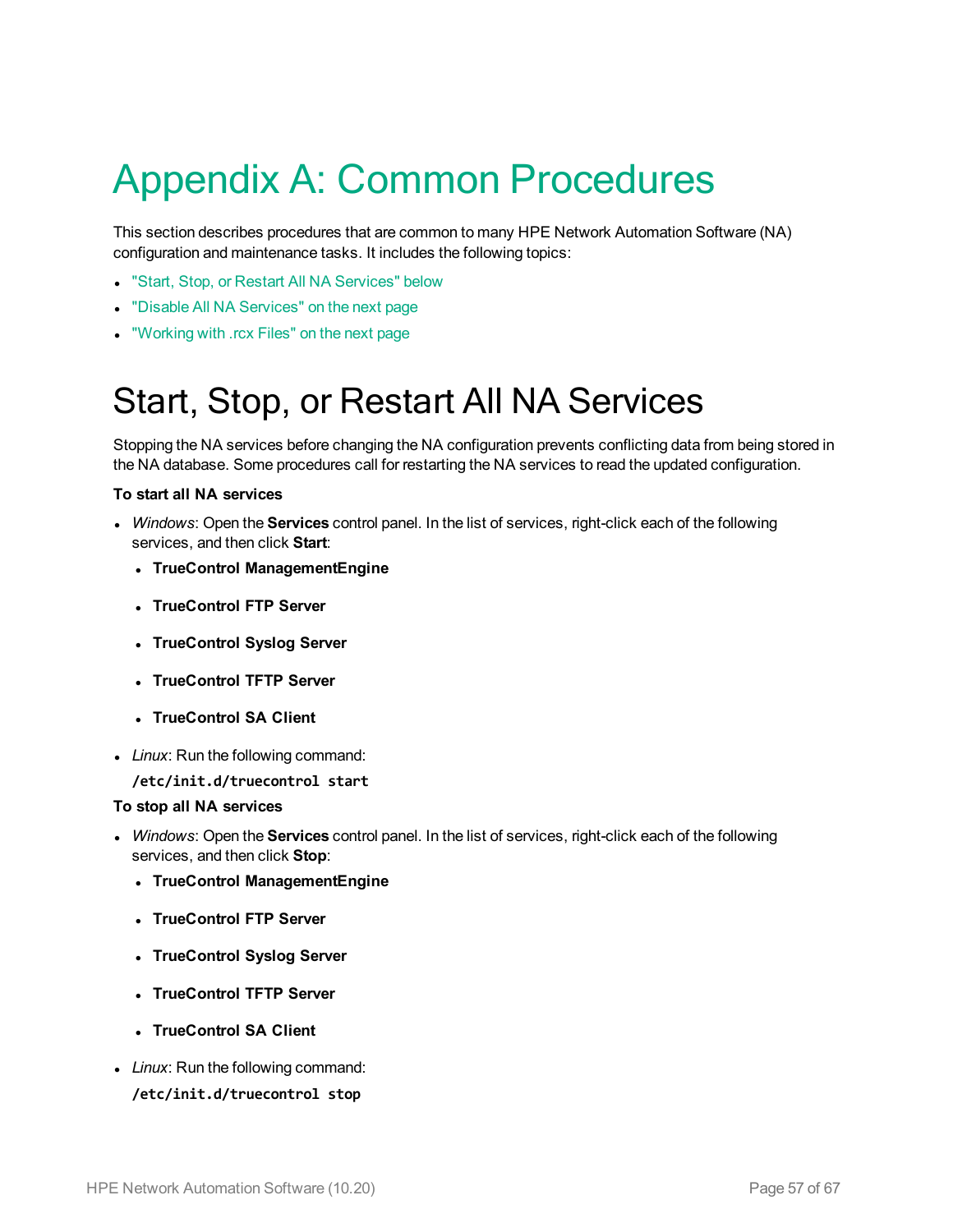#### **To restart all NA services**

- <sup>l</sup> *Windows*: Open the **Services** control panel. In the list of services, right-click each of the following services, and then click **Restart**:
	- <sup>l</sup> **TrueControl ManagementEngine**
	- <sup>l</sup> **TrueControl FTP Server**
	- <sup>l</sup> **TrueControl Syslog Server**
	- <sup>l</sup> **TrueControl TFTP Server**
	- <sup>l</sup> **TrueControl SA Client**
- <span id="page-57-0"></span>• Linux: Run the following command:
	- **/etc/init.d/truecontrol restart**

## Disable All NA Services

Some procedures call for disabling automatic startup of the NA services on system boot.

#### **To disable all NA services**

- <sup>l</sup> *Windows*: Open the **Services** control panel. In the list of services, right-click each of the following services, click **Properties**, and then set Startup Type to **Disabled**:
	- <sup>l</sup> **TrueControl ManagementEngine**
	- <sup>l</sup> **TrueControl FTP Server**
	- <sup>l</sup> **TrueControl Syslog Server**
	- <sup>l</sup> **TrueControl TFTP Server**
	- <sup>l</sup> **TrueControl SA Client**
- <sup>l</sup> *Linux*:

<span id="page-57-1"></span>**mv /etc/rc.d/rc5.d/S99truecontrol /etc/S99truecontrol**

## Working with .rcx Files

The HPE Network Automation Software (NA) property files use the .rcx extension. NA reads .rcx files in reverse alphabetical order. If a given setting is in multiple .rcx files, NA uses the last-read value. Thus, the settings in the adjustable options.rcx file take precedence over the settings in the other .rcx files installed with NA.

**Note:** At startup, NA reads *all* files in the jre directory and interprets their contents for NA configuration options. For this reason, save all backup copies of .rcx files outside the root NA directory.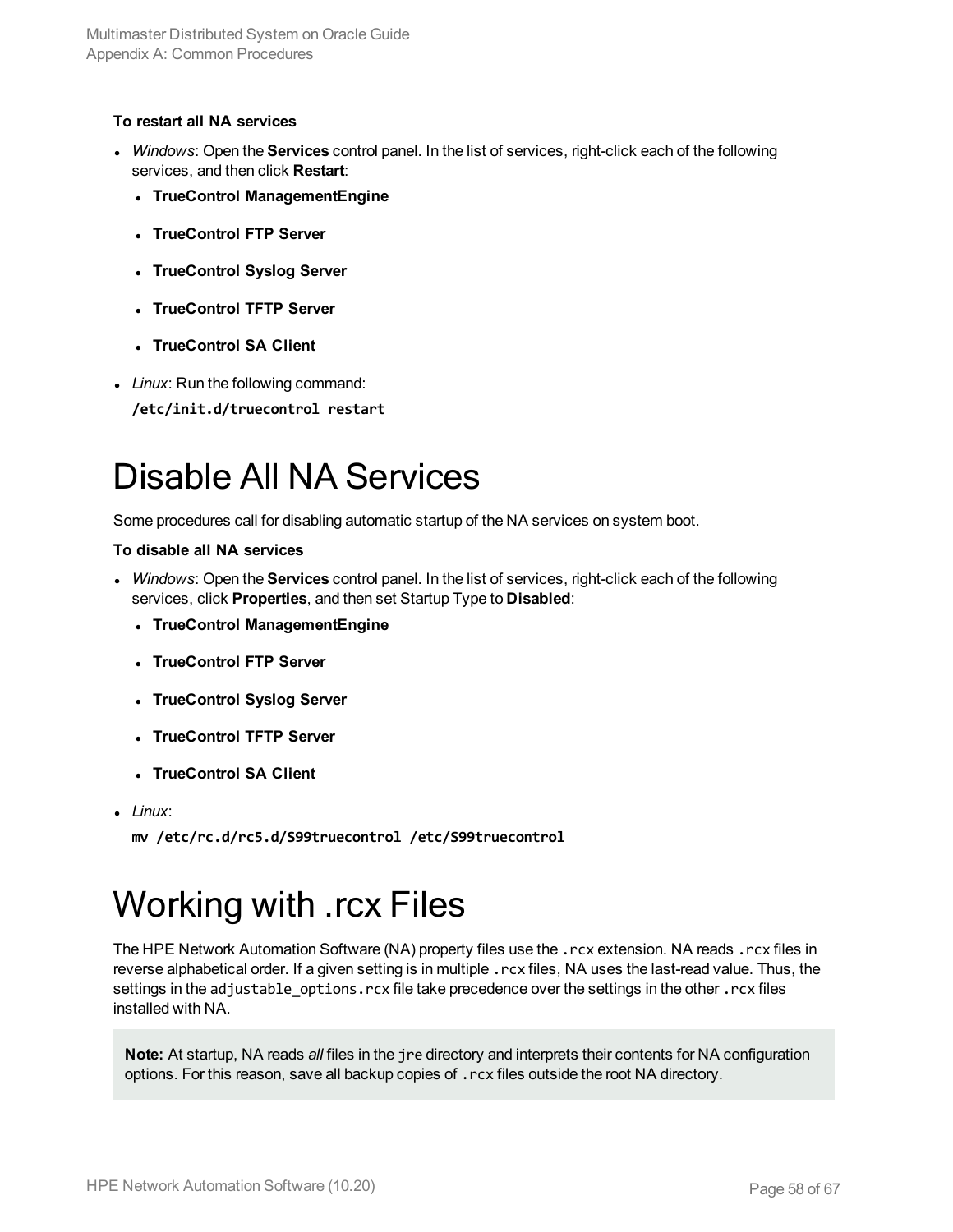In Horizontal Scalability environments, NA shares the actual values of most settings, not the .rcx files, across the NA cores. When a setting is modified on one NA core, that setting is replicated to the other NA cores. If an NA core is not operational during the change replication, that NA core does not receive the change. In that case, at a later time, use the Admin > Distributed > Renew Configuration Options page to push changes to other NA cores.

**Tip:** The distributed system options section of the appserver.rcx file lists the settings that are specific to one NA core and are not shared across the NA cores.

Some configuration changes require .rcx file modifications. The .rcx files are located in the following directory:

- *Windows*: <NA\_HOME>\ire
- *Linux*: <NA HOME>/jre

**Caution:** Always edit .rcx files with care. These files use XML format. If a .rcx file change results in invalid XML, the NA console might not start correctly.

**Tip:** It is recommended to make all configuration changes in the adjustable\_options.rcx file. NA patch installations and product upgrades might overwrite any of the other NA-installed . rcx files.

The general procedure for changing .rcx files is as follows:

- 1. Back up the .rcx file to a location outside the <NA\_HOME> directory. (NA reads all .rcx files within the NA directory structure.)
- 2. Add new content or update existing content as described in the instructions.
- 3. Save the .rcx file.
- 4. Reload the .rcx settings by doing *one* of the following:
	- <sup>l</sup> In the NA console, on the Admin > Administrative Settings > User Interface page, click **Save**.
	- Run the reload server options command from the NA proxy.
	- Restart the NA services.

**Tip:** Some changes do not take effect until the NA services have been restarted.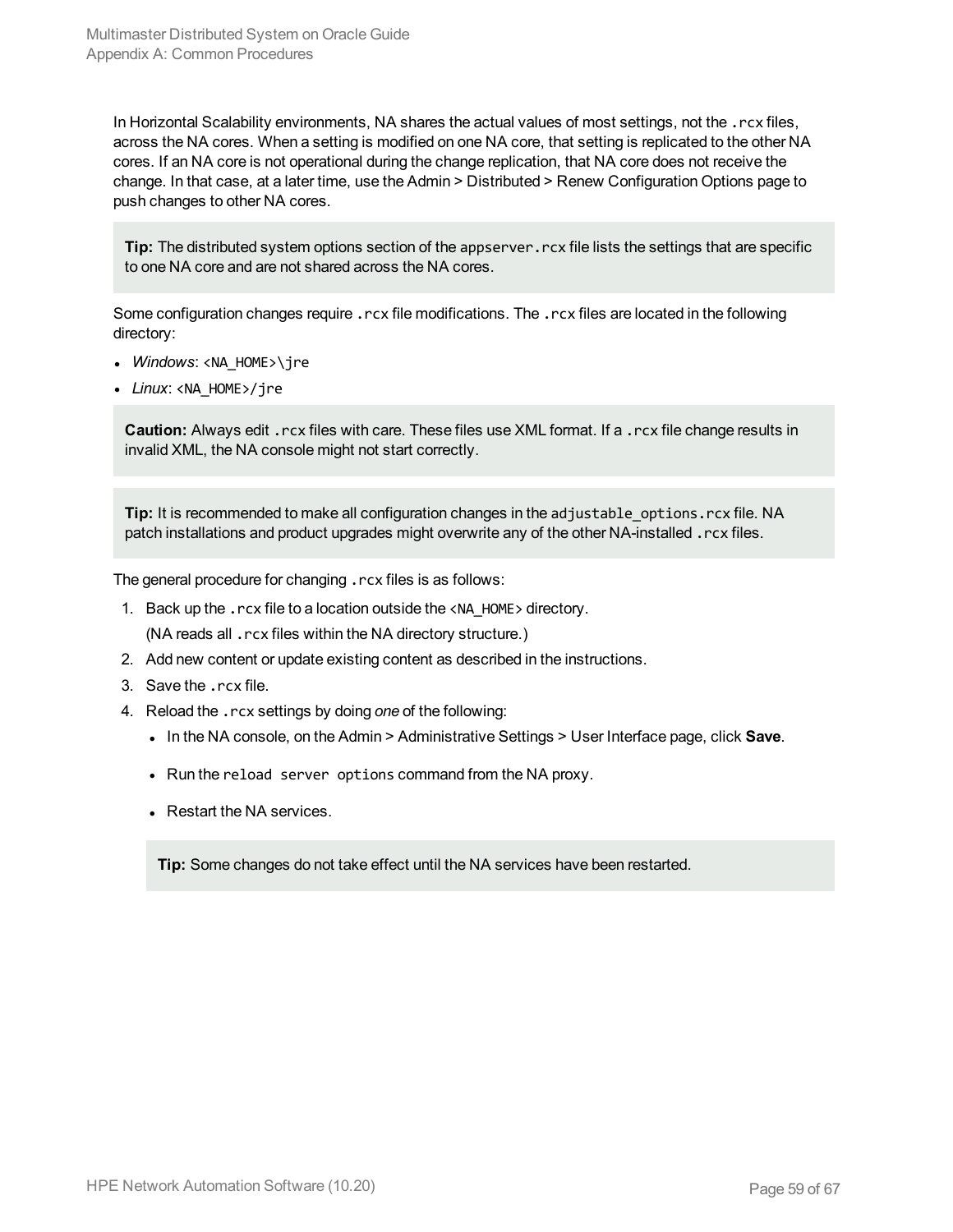# <span id="page-59-0"></span>Appendix B: Restoring NA Replication After Upgrading to Oracle 11g

This appendix describes the process for upgrading the database of an HPE Network Automation Software (NA) Multimaster Distributed System from Oracle 10g to Oracle 11g, including how to restore NA replication after the upgrade. At a high level, the process involves the following steps:

- 1. Remove replication, which creates standalone NA cores.
- 2. Upgrade the database.
- 3. Set up replication using the database from only one of the NA cores.

**Note:** If you also plan to upgrade the NA software, do not mix that upgrade with the database upgrade. Upgrade NA to version NA10.20, and then verify that replication works correctly before upgrading the database.

## <span id="page-59-1"></span>**Prerequisites**

Before upgrading the Oracle database in an NA Multimaster Distributed System, verify that the following prerequisites have been met:

- The existing NA database user name is a custom value (not SYSTEM). If the NA schema is currently owned by the SYSTEM user, consider doing a fresh installation of the NA Multimaster Distributed System on Oracle 11g.
- NA database replication is correctly configured and working with Oracle 10g for all cores in the NA mesh.
- The ReplicationScriptTool bundle files are installed on a Java-capable system.
- <span id="page-59-2"></span>The information listed in [Table](#page-14-1) 1 is available. If the NA mesh is larger than two cores, also collect the information for the additional cores.

### Database Upgrade Process

To upgrade the database from Oracle 10g to Oracle 11g within an NA mesh, follow this process:

- 1. Stop all NA services on all NA core servers. See "Start, Stop, or Restart All NA [Services"](#page-56-1) on page 57.
- 2. Remove all replication from the NA mesh.
	- a. If the NA mesh consists of three or more cores, remove the additional cores as described in ["Removing](#page-28-0) an NA Core from an Existing NA Mesh" on page 29.

Note the following:

- On each NA core server, move the distributed.rcx file to a location outside of <NA\_HOME>.
- <sup>o</sup> Do not uninstall the NA application.
- b. Remove replication from the final two cores in the NA mesh as described in "Removing [Replication](#page-30-0)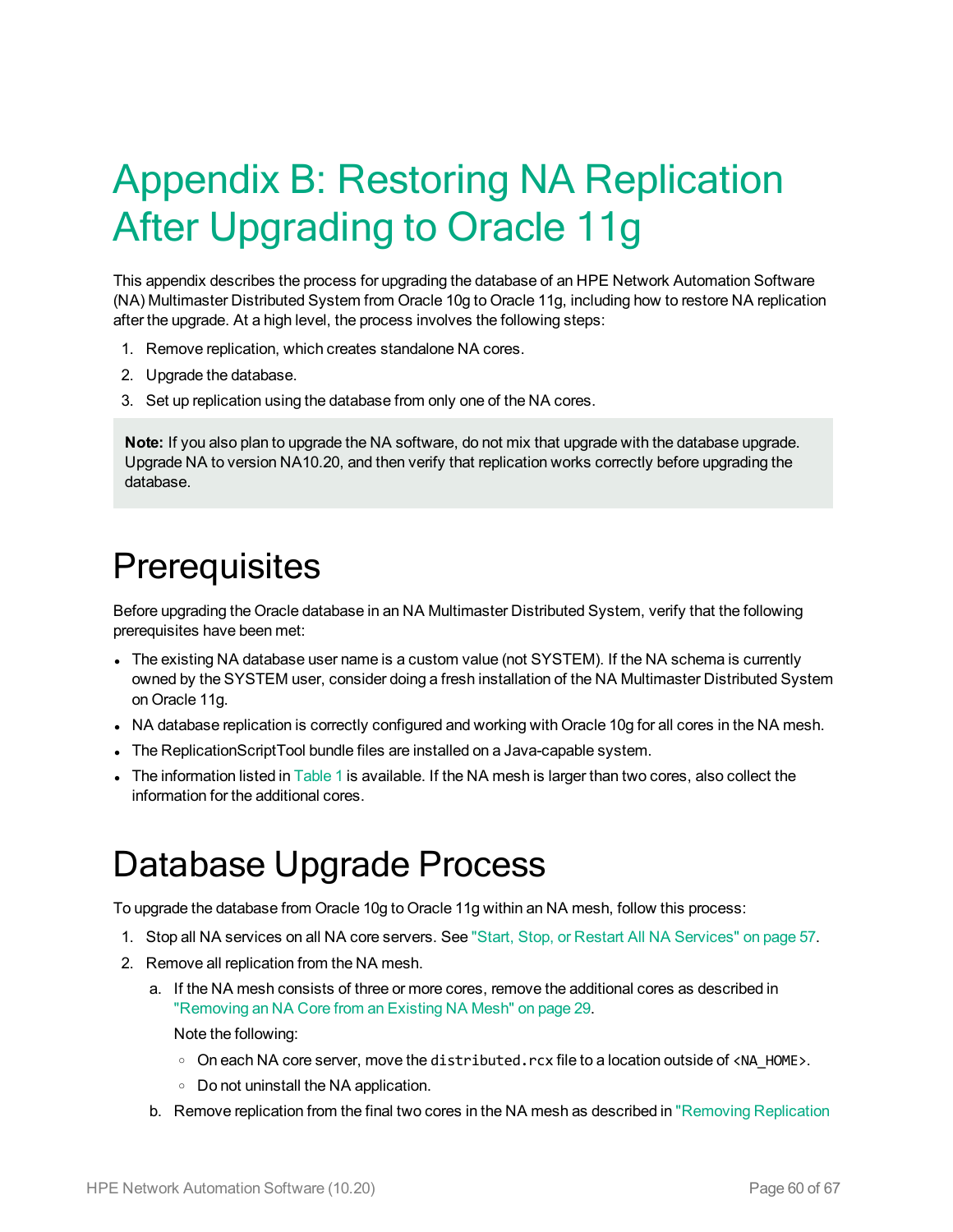#### [Across](#page-30-0) the Entire NA Mesh" on page 31.

Note the following:

- $\circ$  On each NA core server, move the distributed.rcx file to a location outside of <NA HOME>.
- <sup>o</sup> Do not uninstall the NA application.
- 3. Verify that each NA core behaves as a standalone instance of NA:

Enter the following commands:

```
CONNECT <USER>/<PASSWORD>@<MASTER1_SID>;
UPDATE RN_CORE SET COMMENTS = 'Test2 from sid1' where CoreID=1;
COMMIT;
wait 10 to 30 seconds
```
CONNECT <USER>/<PASSWORD>@<MASTER2\_SID>; SELECT Comments from RN\_CORE where CoreID=1;

Enter this from every NA Core in the NA Mesh. Check the values each time on all of the other NA Cores to ensure that no replication exists among the databases that were formerly in the system.

- 4. Upgrade each database server to a supported version of Oracle 11g.
- 5. Prepare Master 1 for replication as described in "Task 3: Prepare Master 1 for [Replication](#page-18-1) (Oracle 11g)" on [page](#page-18-1) 19.
- <span id="page-60-0"></span>6. Prepare Master 2 for replication as follows:
	- a. With the NA management engine on NA2 shut down, log on to Master 2 as the SYS user, and then delete the NA database user while retaining the NA tablespace.

For example, in the Oracle Enterprise Manager (preferred), delete nauser, or at the sqlplus prompt, enter the following command:

DROP USER nauser CASCADE;

**Note:** Use the cascade delete option to completely delete the user and empty its tablespace.

- b. On Master 2, verify that the NA tablespace is now empty.
- c. Beginning with [step](#page-17-3) 2, complete the steps of "Task 4: Prepare Master 2 for [Replication](#page-20-1) (Oracle 11g)" on [page](#page-20-1) 21.

**Note:** The NA tablespace exists from the prior replication setup. Do not create it at this time.

- 7. Prepare additional database servers by repeating step  $6$  for each database server that was previously in the NA mesh.
- 8. Configure replication between Master 1 and Master 2 as described in "Task 5: Configure [Replication](#page-21-0) [\(Oracle](#page-21-0) 11g)" on page 22.

In the ReplicationScriptTool.properties file, mode should be set to initial.

**Note:** Do *not* install the NA application.

9. With the NA management engines on NA1 and NA2 shut down, on each of NA1 and NA2, move the distributed.rcx file from the known location outside of <NA\_HOME> to the following directory: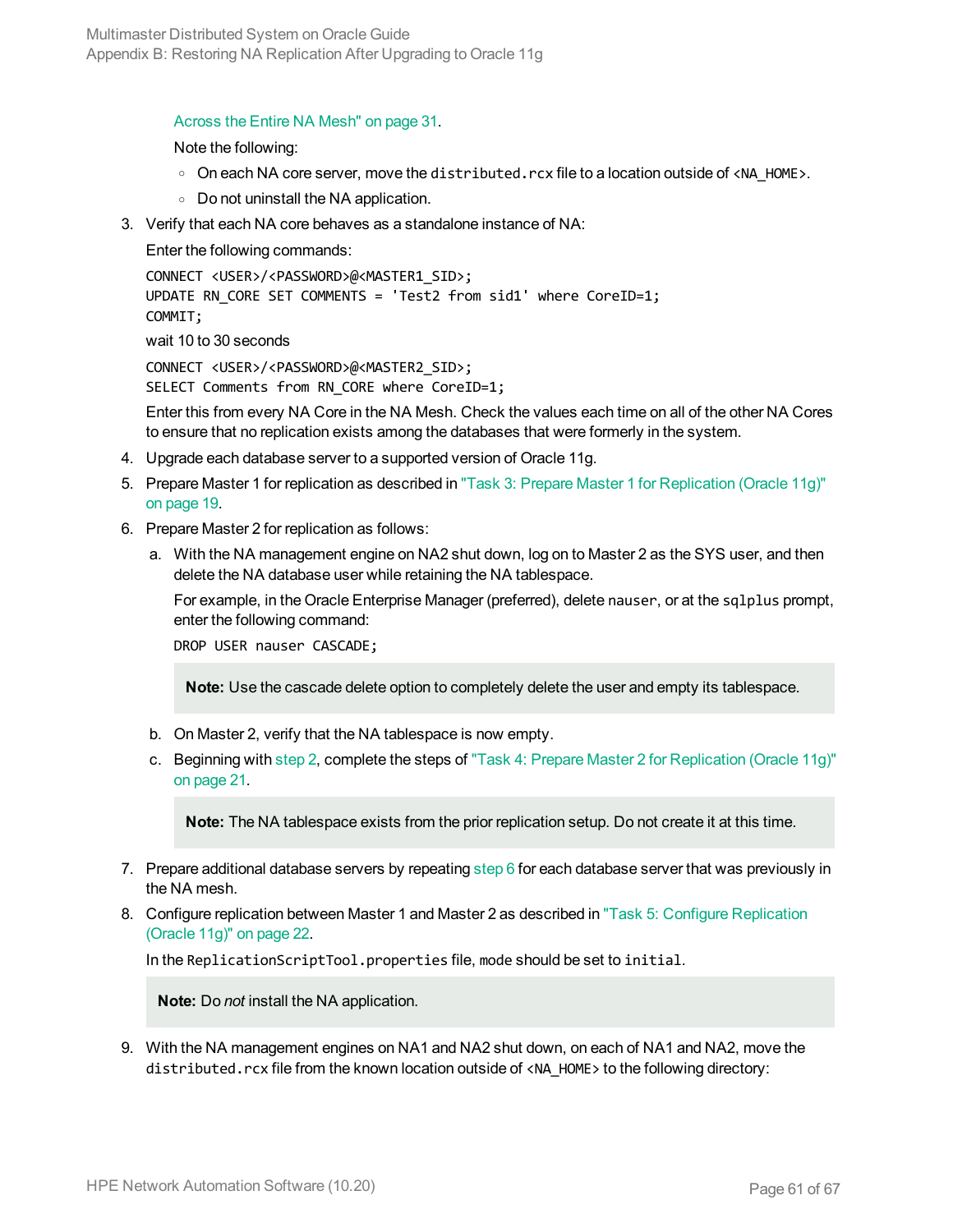- *Windows*: <NA\_HOME>\ire
- *Linux*: <NA HOME>/jre
- 10. Start all NA services on both NA core servers, NA1 and NA2. See "Start, Stop, or [Restart](#page-56-1) All NA [Services"](#page-56-1) on page 57.
- 11. Connect to the NA console on both core servers, NA1 and NA2, (as user nauser), and ensure that there are no issues.

**Tip:** An RMI error message at this point can mean that NA is unable to identify the localhost. For more information, see "RMI Errors in the NA [Console"](#page-52-1) on page 53.

- 12. Verify the NA installation:
	- a. Edit an object on one NA server (for example, a Comments field for a device).
	- b. Wait a minute and then verify that the updated comment exists on the second server.
	- c. Check the status of the Oracle Distributed Monitor in the NA console to ensure that no problems are being reported. (For information, see ["Distributed](#page-44-2) Monitor Results Page" on page 45.) It could take up to five minutes for this monitor to initially run.
- 13. For each additional database server that was previously in the NA mesh, configure replication as described in "Task 5: Configure [Replication](#page-21-0) (Oracle 11g)" on page 22.

Note the following differences:

- Substitute "Master 3" for each reference to "Master 2."
- **For [step](#page-22-2) 4, use the ReplicationScriptTool.properties file from setting up replication between** Master 1 and Master 2.
	- $\circ$  Verify the server information for the initial core and second master site.
	- Uncomment the Additional Master site configuration area, and replace the text REPLACEME with the appropriate value for that variable. Use the fully-qualified hostnames to identify the database and core servers. For example:

```
db.server.1=Master3.example.com
db.port.1=1521
db.name.1=SID3
db.username.1=nauser
db.password.1=napass
app.server.1=NA3.example.com
app.rmiport.1=1099
app.corename.1=Core 3
```
- <sup>o</sup> Set the mode to add\_server.
- $\circ$  For [step](#page-23-1) 13, the spool file contains the following acceptable warning that occurs after the DBMS REPCAT.SUSPEND\_MASTER\_ACTIVITY command:

'ORA-23326: object group <yourgroup>.<your\_replication\_ group> is quiesced'

14. With the NA management engine on the newly added NA core servers shut down, on each newly added NA core server, move the distributed.rcx file from the known location outside of <NA\_HOME> to the following directory: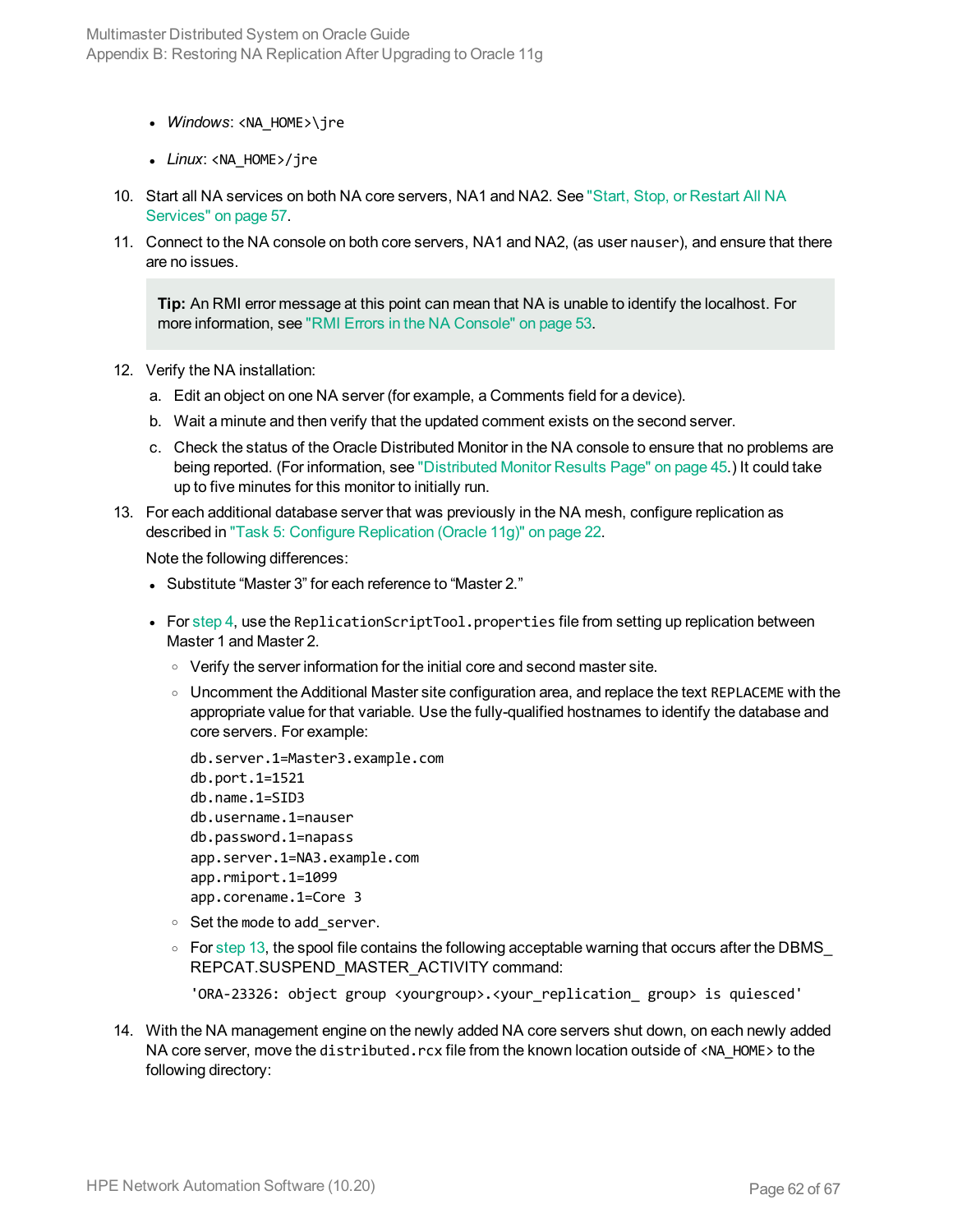- *Windows*: <NA\_HOME>\ire
- *Linux*: <NA HOME>/jre
- 15. Start all NA services on each newly added NA core server. See "Start, Stop, or Restart All NA [Services"](#page-56-1) on [page](#page-56-1) 57.
- 16. Connect to the NA console on each newly added core server (as user nauser), and ensure that there are no issues.

**Tip:** An RMI error message at this point can mean that NA is unable to identify the localhost. For more information, see "RMI Errors in the NA [Console"](#page-52-1) on page 53.

- 17. Verify the NA installation:
	- a. Edit an object on one NA server (for example, a Comments field for a device).
	- b. Wait a minute and then verify that the updated comment exists on the other servers in the NA mesh.
	- c. Check the status of the Oracle Distributed Monitor in the NA console to ensure that no problems are being reported. (For information, see ["Distributed](#page-44-2) Monitor Results Page" on page 45.) It could take up to five minutes for this monitor to initially run.
- 18. Optional. Add new cores (up to the supported limit) to the NA mesh as described in ["Oracle](#page-25-1) 11g: Adding a New NA Core to an [Existing](#page-25-1) NA Mesh" on page 26.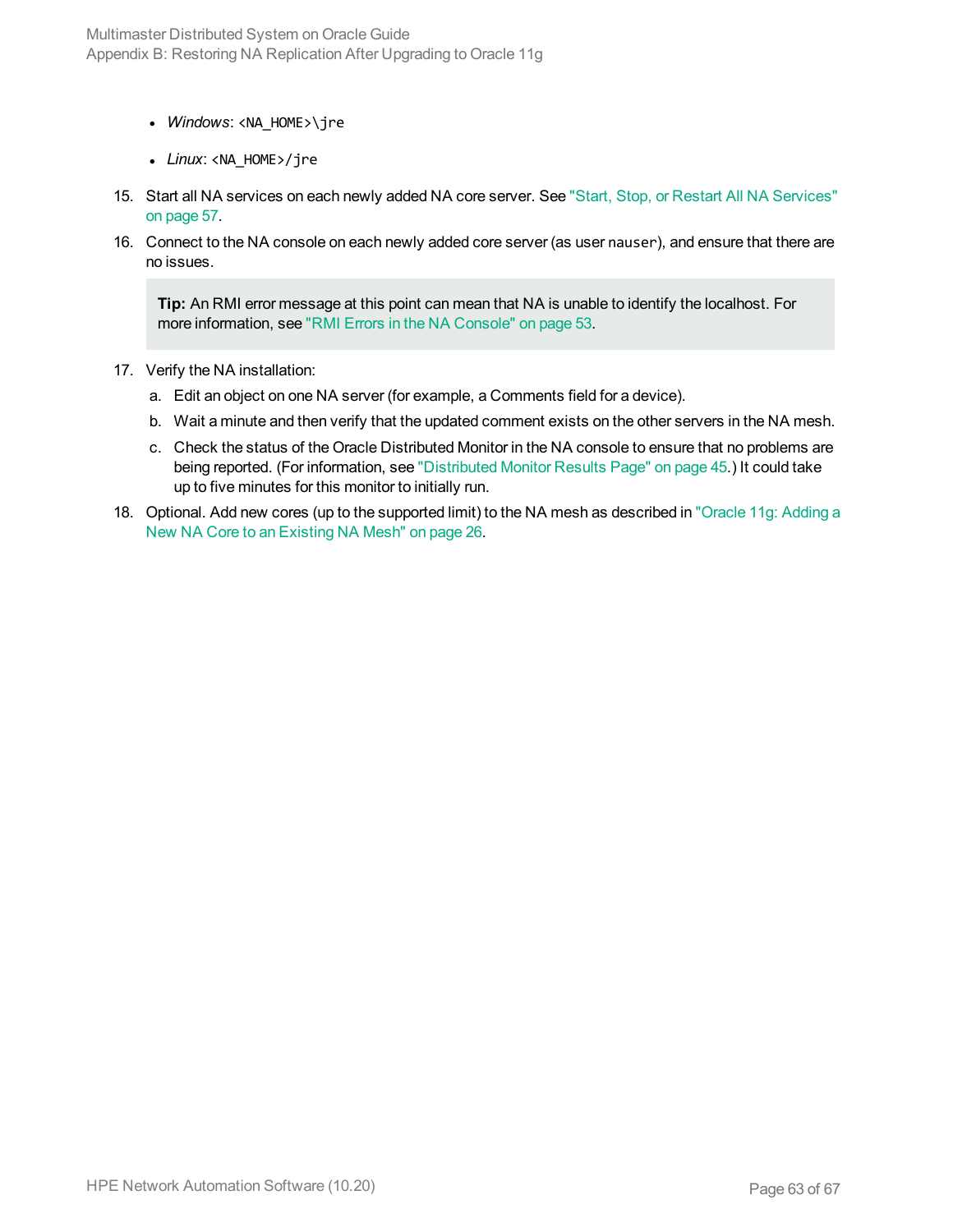# <span id="page-63-0"></span>Appendix C: Extracting Data from the NA **Database**

This appendix includes the steps for extracting information about the Multimaster Mesh from the NA database.

**Note:** This information is also available on the appropriate Edit Core page. For information, see ["Edit](#page-48-0) Core [Page"](#page-48-0) on page 49.

To extract this data from the NA database, run the following SQL queries against the NA database. The query will return multiple rows, one row for each database core.

For the NA core server hostname, run the following:

SELECT CoreHostname FROM RN\_CORE;

For the NA core server RMI listening port, run the following:

SELECT CoreRMIPort FROM RN\_CORE;

For the Database Identifier (SID), run the following:

SELECT DatabaseIdentifier FROM RN CORE;

For the NA database server hostname, run the following:

SELECT DatabaseHostname FROM RN CORE;

For the NA database server listening port, run the following:

SELECT DatabasePort FROM RN\_CORE;

For the Timezone offset, run the following:

SELECT TimezoneOffset FROM RN\_CORE;

For the Replication User Name, run the following:

SELECT ReplicationAdminUser FROM RN CORE;

For example, in a two NA Core Multimaster Mesh, run the following queries:

SELECT CoreHostname FROM RN\_CORE;

SELECT CoreRMIPort FROM RN\_CORE;

SELECT DatabaseIdentifier FROM RN CORE;

SELECT DatabaseHostname FROM RN CORE;

SELECT DatabasePort FROM RN\_CORE;

SELECT TimezoneOffset FROM RN\_CORE;

SELECT ReplicationAdminUser FROM RN CORE;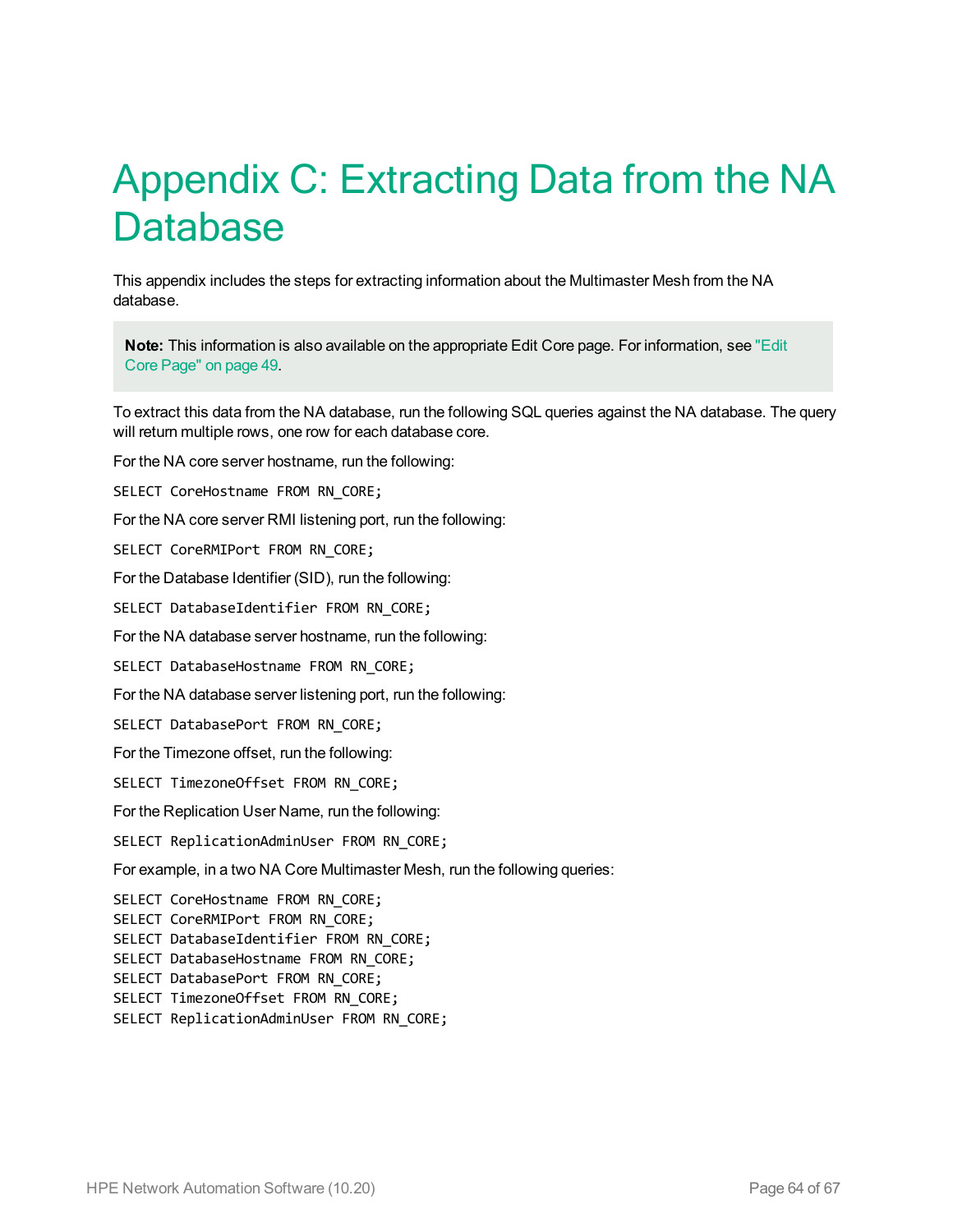Multimaster Distributed System on Oracle Guide Appendix C: Extracting Data from the NA Database

You will receive the following: SQL> SELECT CoreHostname FROM RN CORE; COREHOSTNAME ---------------------------- 10.255.132.177 10.255.136.203 SQL> SELECT CoreRMIPort FROM RN CORE; CORERMIPORT ---------------------------- 1099 1099 SQL> SELECT DatabaseIdentifier FROM RN\_CORE; DATABASEIDENTIFIER ---------------------------- core1 core2 SQL> SELECT DatabaseHostname FROM RN\_CORE; DATABASEHOSTNAME ----------------------------- 10.255.55.30 10.255.56.30 SQL> SELECT DatabasePort FROM RN CORE; DATABASEPORT ----------------------------- 1521 1521 SQL> SELECT TimezoneOffset FROM RN\_CORE; TIMEZONEOFFSET ----------------------------- -8 -8 SQL> SELECT ReplicationAdminUser FROM RN\_CORE; REPLICATIONADMINUSER ---------------------------- repadmin repadmin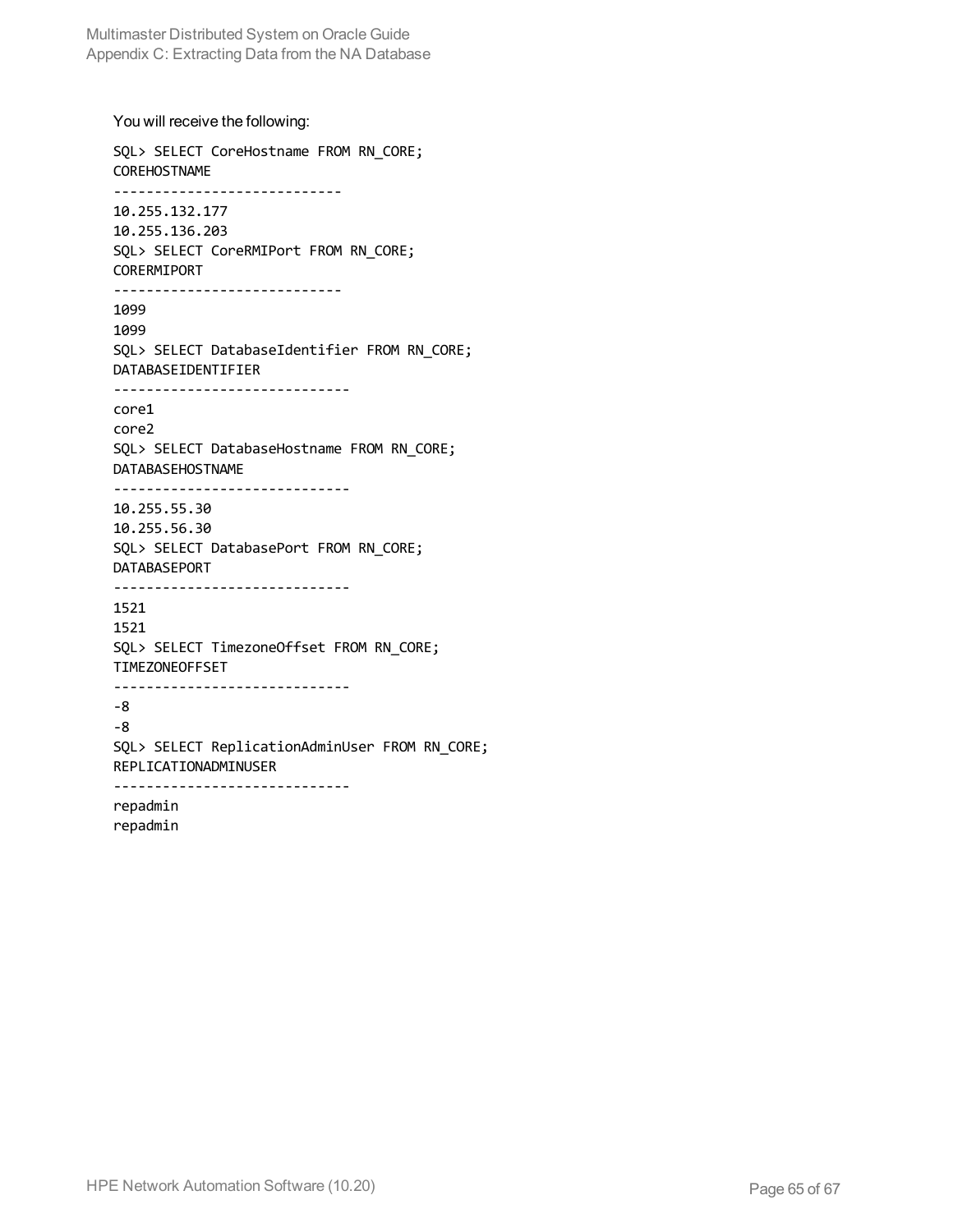From this data, you can start filling out the *ReplicationScriptTool.properties* file as follows:

# This .0 server will be the master definition site, and is the default # initial core installed. db.server.0=10.255.55.30 db.port.0=1521 db.name.0=core1 db.username.0=admin db.password.0=rendition app.server.0=10.255.132.177 app.rmiport.0=1099 app.corename.0=Core 1

# Second Master site db.server.1=10.255.56.30 db.port.1=1521 db.name.1=core2 db.username.1=admin db.password.1=rendition app.server.1=10.255.136.203 app.rmiport.1=1099 app.corename.1=Core 2

# From UTC timezone\_offset=-8 replication\_user=repadmin replication\_password=<YOU WILL NEED TO GET THIS FROM YOUR DBA> replication group name=<YOU WILL NEED TO GET THIS FROM YOUR DBA>